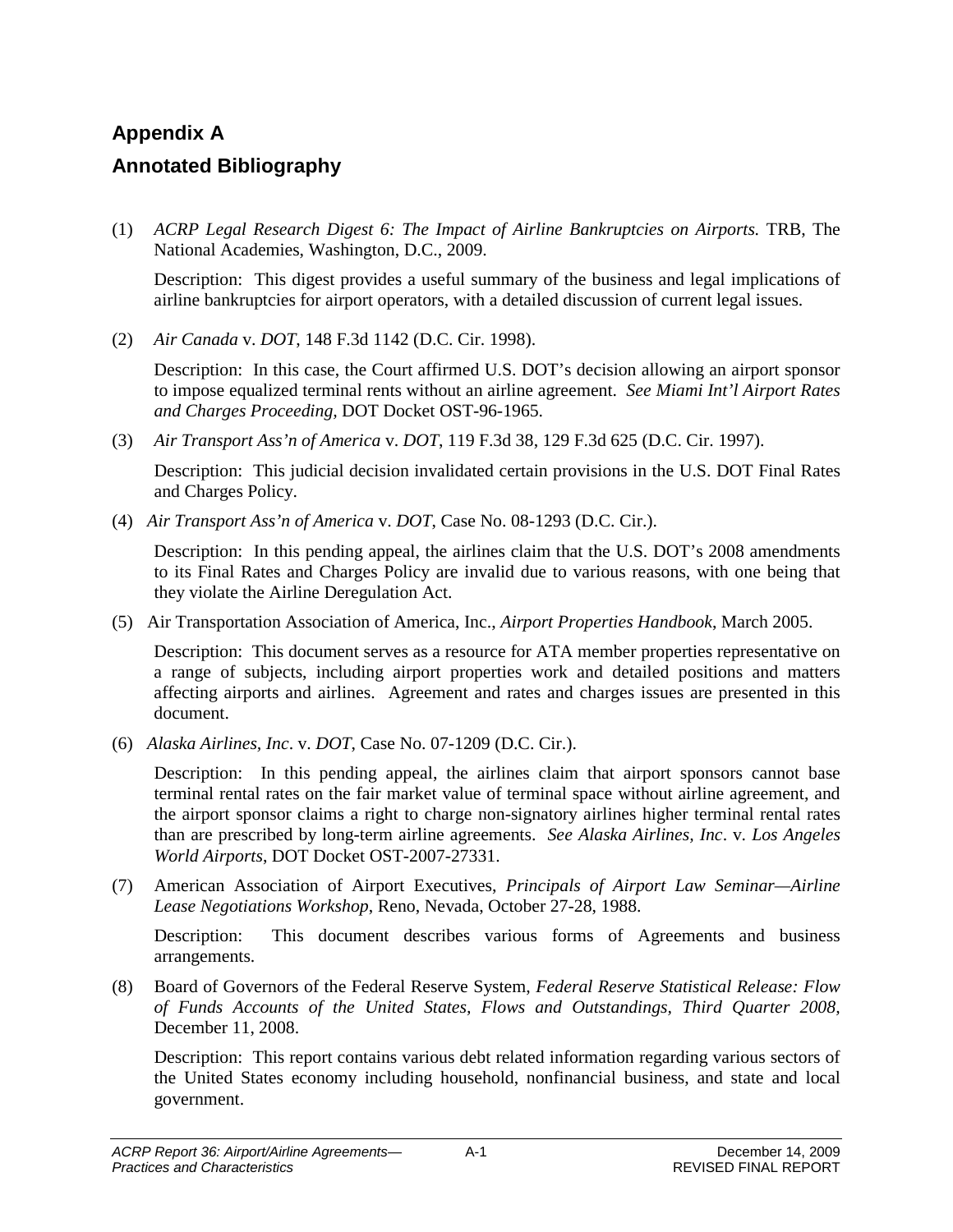(9) *City of Los Angeles* v. *DOT*, 165 F.3d 972 (D.C. Cir. 1999).

Description: In this case, the Court affirmed U.S. DOT decisions barring airport sponsors from basing landing fees on the fair market value of airfield land without airline agreement. *See Los Angeles Int'l Airports Rates Proceeding,* DOT Docket OST-97-2329, and *Second Los Angeles Int'l Airports Rates Proceeding,* DOT Docket OST-95-474.

(10) Federal Aviation Administration, "Airport Business Practices and Their Impact on Airline Competition," (Oct. 1999), http://ostpxweb.dot.gov/aviation/domav/airports.pdf.

Description: In this report, the FAA outlines federal regulatory concerns about the potential anti-competitive effects of Agreements that limit airport access or constrain terminal capacity.

(11) Federal Aviation Administration, Program Guidance Letter 04-08, "Requirements for Airport Competition Plans" (Sept. 4, 2004), http://www.faa.gov/airports\_airtraffic/airports/aip/guidance\_letters/.

Description: In this guidance document and the associated summary of actions that reduce barriers to entry and enhance competitive access, the FAA outlines "best practices" that federal regulators look for in Agreements.

(12) Fitch Ratings, *Airports Rating Criteria Handbook for General Revenue, Passenger Facility Charge, and Letter of Intent Bonds,* New York, NY, March 12, 2007.

Description: Fitch Ratings published methodology of how this rating agency reviews the economic, market, financial, and other factors in determining a rating for various types of airport related debt.

(13) Fitch Ratings, *Municipal Default Risk Revisited,* New York, NY, June 23, 2003.

Description: Fitch Ratings study of the rate of municipal defaults from January 1, 1980, through October 2002 for bonds issued in 1979 onward. The report breaks defaults down by sectors and states, and discusses recovery rates.

(14) Fitch Ratings, *Rating Definitions*, downloaded from the Fitch Ratings website January 19, 2009.

Description: The definitions behind Fitch's rating scale.

(15) Fitch Ratings, *Default Risk and Recovery Rates on U.S. Municipal Bonds,* January 9, 2007.

Description: This is a follow-on report to previous Fitch municipal default studies that reviews defaults and recovery rates for various sectors of the municipal bond market.

(16) Moody's Investor Service, *Moody's US Municipal Bond Rating Scale,* November 2002.

Description: This report provides definitions for the various ratings published by Moody's for US Public Finance entities, default history of municipal bonds, and a comparison to corporate entities.

(17) Moody's Investor Service, *U.S. Airport Medians for FY 2007: Mature Enplanement Growth Maintains Sector Financial Strength,* November 2008.

Description: Moody's annual compendium of significant financial ratios, with commentary on significant trends over the past several years.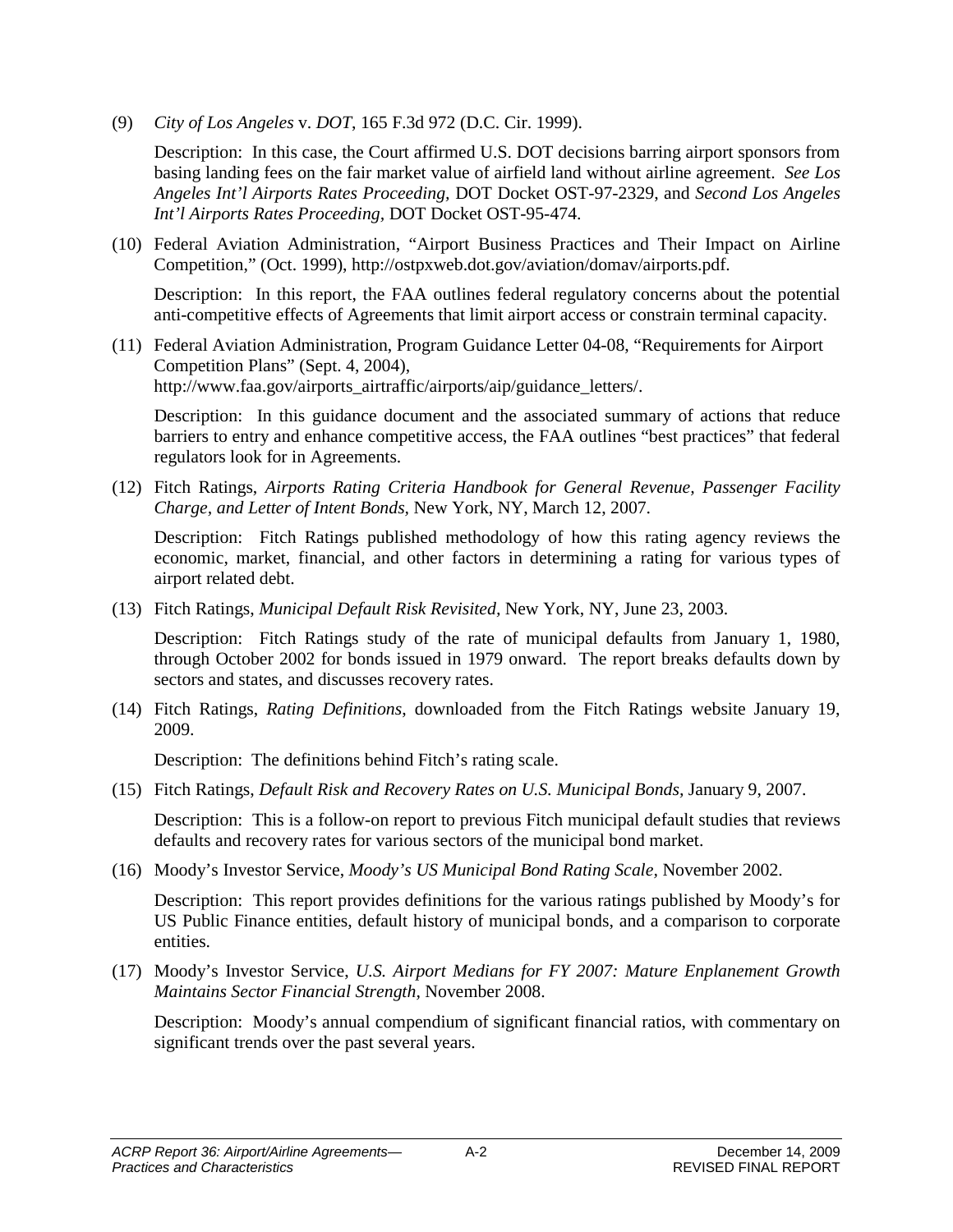(18) Moody's Investor Service, *2008 U.S. Airport Sector Outlook: Six Month Update; Outlook Revised to Negative as Jet Fuel Price Escalations Hamper Domestic Airline Industry,* August 2008.

Description: Moody's updated analysis of major economic and financial factors affecting the U.S. airport industry and how they may affect airport ratings in general.

(19) *Port Auth. of New York and New Jersey* v. *DOT*, 479 F.3d 21 (D.C. Cir. 2007).

Description: In this case, the Court affirmed U.S. DOT's decision allowing an airport sponsor to charge non-signatory airlines higher terminal rental rates than signatory airlines. *See Brendan Airways, LLC* v. *The Port Auth. of New York and New Jersey*, DOT Docket OST-05- 20407.

(20) Standard and Poor's Rating Service, *U.S. Public Finance Rating Characteristics,* March 7, 2008.

Description: This report discusses the credit characteristics of municipal entities, differences with corporate credits, and why municipals are generally rated higher than their corporate counterparts.

(21) Standard and Poor's Rating Service, *Criteria: Governments: U.S. Public Finance: Airport Revenue Bonds,* June 13, 2007.

Description: This report outlines the aspects of the economic, financial, market, and other factors of S&P analyses when determining a rating for revenue bonds issued by a major commercial airport in the United States.

(22) Title 49 United States Code, §§ 40116(e)(2), 47107(a)(1) & 47129(a)(1).

Description: These statutes mandate that airport rates and charges be "reasonable," but do not define what that means.

(23) Title 49 United States Code, § 41713(b) (Airline Deregulation Act).

Description: This statute bars airports from enacting or enforcing local laws that relate to airline prices, routes, or services; but it preserves the proprietary rights of airport sponsors.

(24) Title 49 United States Code, § 47107(a)(1).

Description: This statute requires airport sponsors to make their airports "available for public use on reasonable conditions and without unjust discrimination."

(25) Title 49 United States Code, § 47107(a)(2).

Description: This statute mandates that airlines making "similar use" of an airport must be subject "to substantially comparable charges," except for differences "based on reasonable classifications" such as tenants/non-tenants or signatory/non-signatory airlines.

(26) Title 49 United States Code, § 47107(b).

Description: This statute mandates that airport revenue can only be used for the capital and operating expenses of an airport and may not be "diverted" to non-airport uses.

(27) U.S. Department of Transportation, "Final Policy Regarding Airport Rates and Charges," 61 Fed. 31994 (Jun. 21, 1996).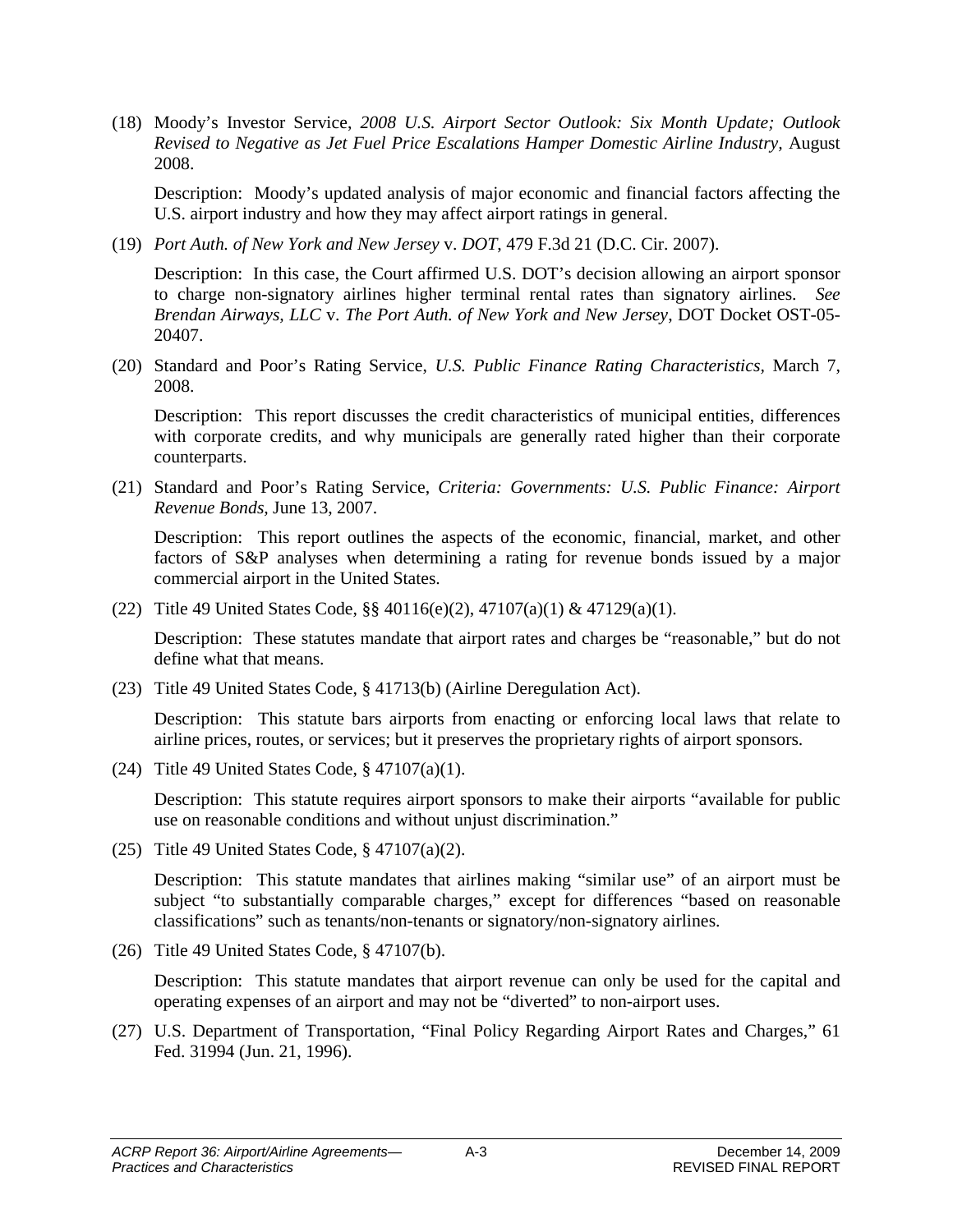Description: U.S. DOT's 1996 "Final Rates and Charges Policy" sets forth various rate-setting principles that govern how airports can set their aeronautical rates and changes in the absence of an Agreement.

(28) U.S. Department of Transportation, Amendments to "Final Policy Regarding Airport Rates and Charges," 73 Fed. Reg. 40430 (Jul. 14, 2008).

Description: The 2008 amendments to the U.S. DOT's 1996 "Final Rates and Charges Policy" clarify and expand the ability of sponsors of congested airports, in the absence of an Agreement, to structure airport rates and charges to provide economic incentives to bring operations into alignment with capacity.

(29) U.S. Department of Transportation, "Policy and Procedures Concerning the Use of Airport Revenue," 64 Fed. Reg. 7696 (Feb. 16, 1999).

Description: U.S. DOT's 1999 Revenue Use Policy sets out detailed rules prescribing permitted and prohibited uses of airport revenue. Agreements may not provide for prohibited uses of airport revenue.

(30) U.S. Department of Transportation, Grant Assurances, http://www.faa.gov/airports\_airtraffic/airports/aip/grant\_assurances/media/airport\_sponsor\_ass urances.pdf.

Description: Standard forms of grant assurances given to the U.S. DOT by all federally obligated airport sponsors. These grant assurances impose various requirements on airport sponsors that must be taken into account when negotiating Agreements.

(31) U.S. Department of Transportation, Federal Aviation Administration, *Passenger Facility Charge, Order 5500.1.*

Description: This order provides guidance and procedures for Federal Aviation Administration in its administering of the Passenger Facility Charge Program. This Order also provides guidance on assurances for the purposes of Agreements and rates, fees, and charges.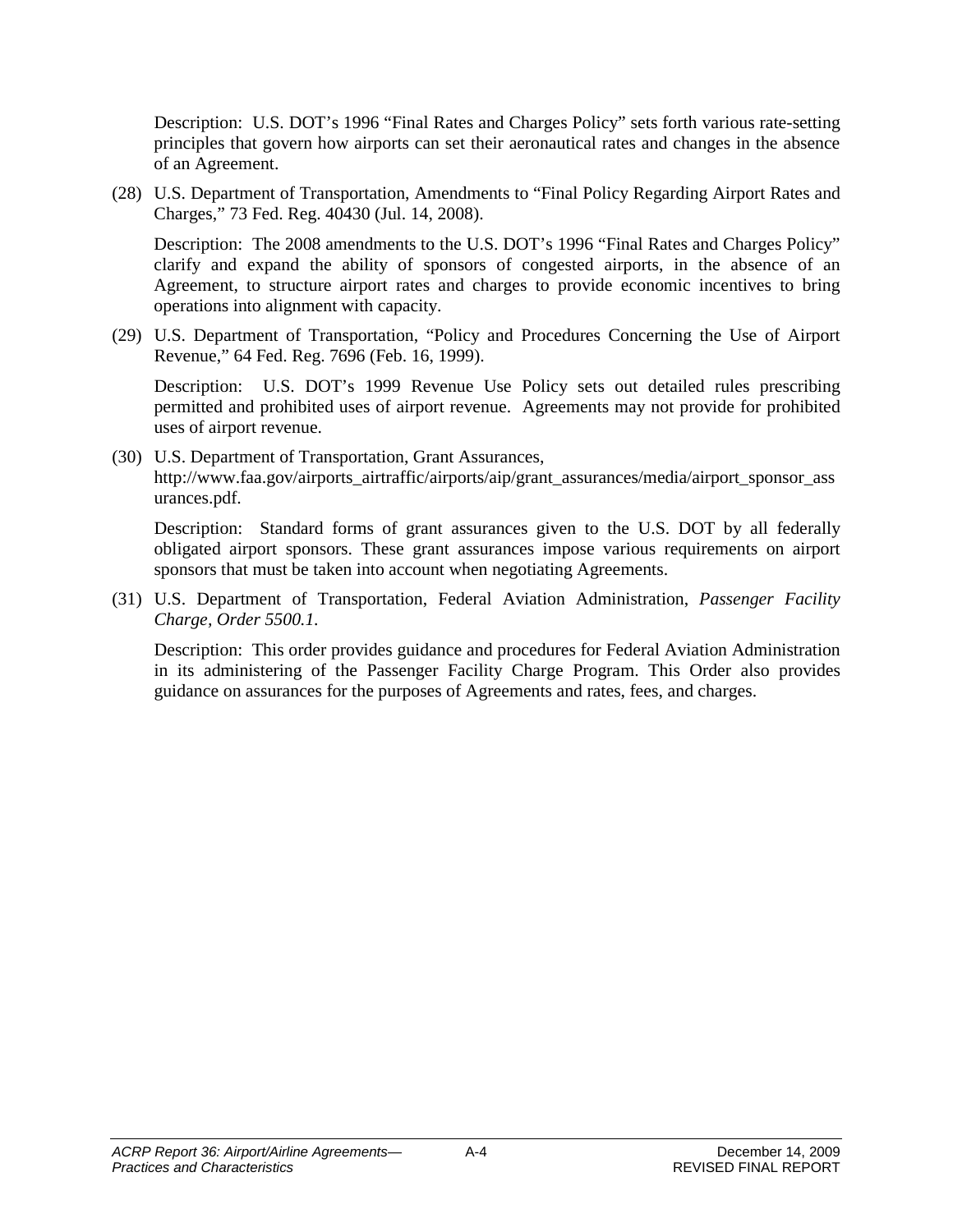## **Appendix C**

## **CIP Primer**

Airport Capital Improvement Program Management Primer

#### **INTRODUCTION**

Capital Improvement Programs (CIPs) are the instrument used by airport operators, air carriers, and other related parties to implement infrastructure needed to meet the strategic objectives of an airport. Implementation of a CIP entails the coordination of various organizations, vendors and oversight agencies under a wide range of conditions made unique by airport characteristics, financial conditions (both macro and micro), skill set and past performance in managing CIPs and physical attributes of specific airport location. Success of a CIP requires meeting cost constraints set forth by financial feasibility study and rates and charges modeling, project completion goals, compliance with state and federal oversight agencies and funding used. Inability to meet these requirements can render an airport cost structure uncompetitive or restrictive. The discussion that follows emphasizes the theme that an airport's ability to positively impact downstream CIP implementation activities decreases exponentially as a CIP moves through the implementation lifecycle as shown in Figure 1, below. Using the construction phase as a point of reference, the ability to influence project outcomes is limited as construction contracts have been awarded and the oversight functions through cost control are defensive in nature. Furthermore the ability to make changes at this point is much more expensive as design documents have been completed and construction contractors mobilized. This appendix is intended to be an introduction to key processes and activities needed to ensure that the proper cost, schedule, quality and compliance controls are in place to successfully implement a CIP.



**Figure 1 - CIP Influence Curve**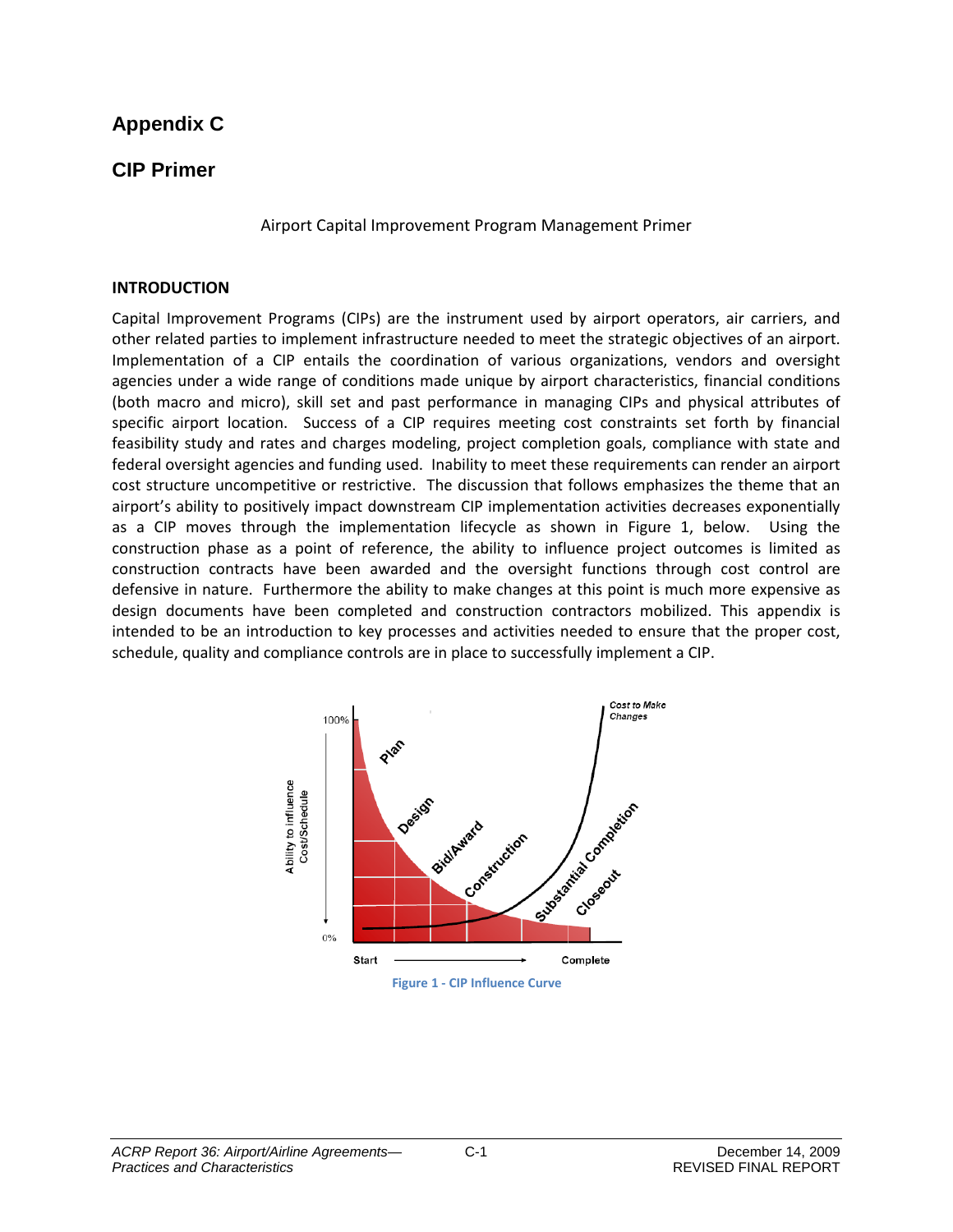#### **OVERVIEW OF CAPITAL PLANNING AND DEVELOPMENT**

In general terms, the capital programming process spans from the identification of overall goals and objectives, long-range master planning, development of specific facility requirements and near-term CIP projects and prioritization, through project planning, funding, and implementation, and ultimately culminates in construction, monitoring, and final project accounting and close-out. Throughout these numerous steps, a variety of roles and responsibilities are borne by project stakeholders including, but not necessarily limited to, the following:

- Airport Board / Authority / City Council / County Board
- Airport operators and various staff or divisions
- Federal, state, and local agencies
- Airlines and other airport tenants
- Planners, consultants, engineers and general contractors
- Local community
- Investment community

We also understand that the legal organizational structure of an airport (authority, city, county or state run) may dictate many of the processes used to develop and implement a capital program: an airport authority may not have the annual budgeting constraints of a city-run airport for example.

Exhibit 1 presents a general overview of the typical capital program process, the tasks, and participants and stakeholders involved at each step. As shown, in the early phases of the process, the proposed capital projects often go through a "vetting" process whereby the projects are reviewed and prioritized based on their overall need, certain demand triggers, financing capacity, and other operational considerations. During these early stages, projects are often subjected to an iterative process where timing, cost, and affordability are balanced with the airport's short- and long-term needs, goals and objectives. For this discussion, we divided the creation, development and implementation of a capital program into four major activities as follows:

- 1. Concept Development
- 2. Project Refinement and Optimization
- 3. Project Implementation and Monitoring
- 4. Project Closeout

#### **CONCEPT DEVELOPMENT**

During this early stage, the overall goals and objectives of the capital program are defined and developed in a manner that meets the airport's overall long-term plans. Specific projects are identified and prioritized according to their overall need, capacity constraints, demand triggers, and economic viability. During concept development, many questions must be addressed: What is the need and justification for the project? Are there other alternatives? What metrics should be analyzed? What material, manpower, or financial resources are required? What will it cost, what types of funding could be used, and what can the airport afford? What are the risks? When is the project needed? Each of these critical questions will need to be addressed to gain approval and agreement from the various stakeholders involved before the program moves forward.

The needs and objectives developed in the concept development stage are typically refined under the preparation of a long range planning effort, typically a Master Plan (MP) where 20-30 year capital needs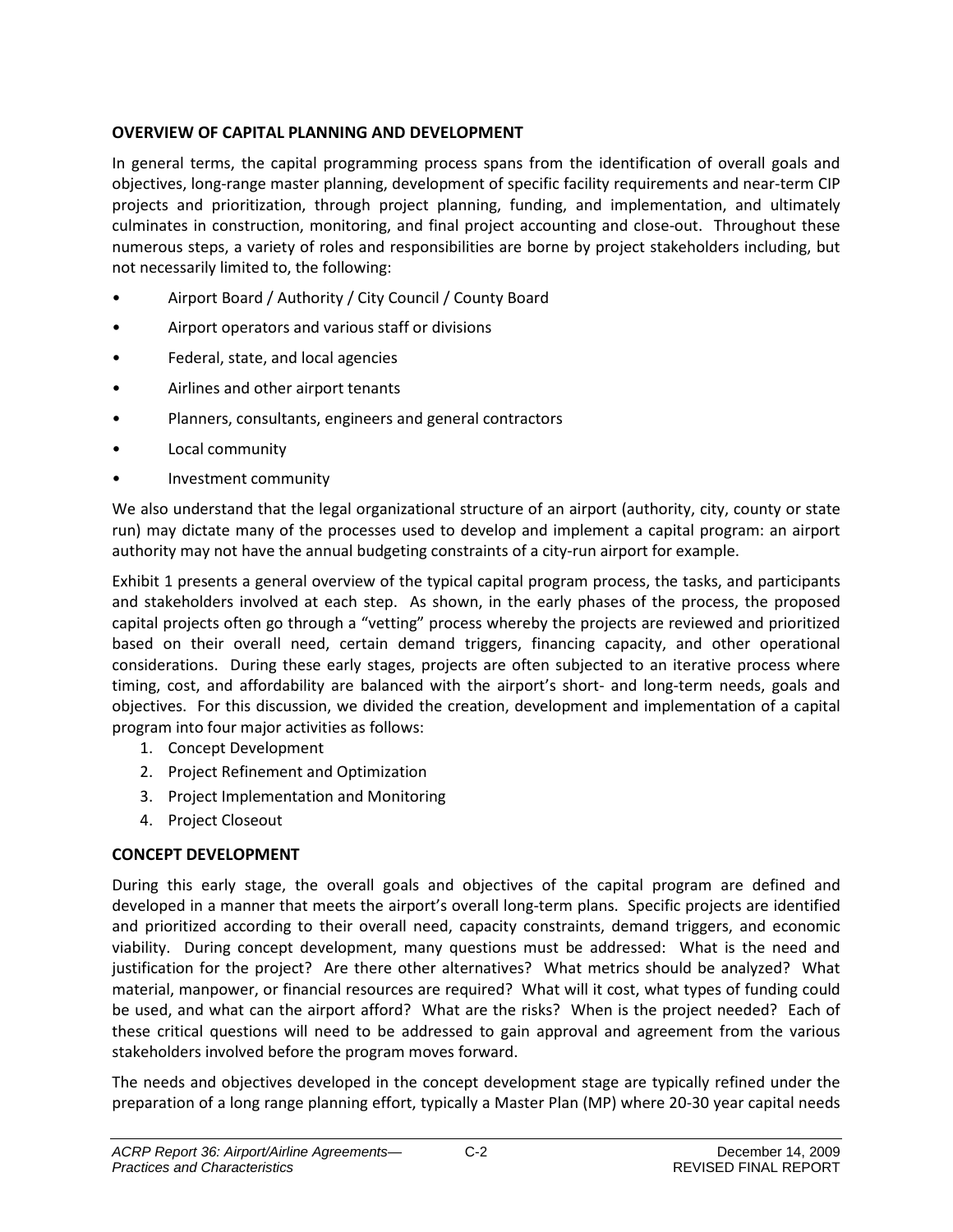are identified. The MP effort typically yields general scopes of work with order of magnitude estimates. Concurrent with this effort is a financial feasibility effort to ensure the airport can afford the proposed CIP. Initial financial feasibility is accomplished through modeling of CIP planned costs through an airport's rate setting structure.

#### **KEY ACTIVITIES, TYPICAL ISSUES AND POTENTIAL DOWNSTREAM IMPACTS**

From a process perspective, the airport operator needs to successfully perform the following activities during this phase of planning:

1. Development and Management of a Strategic Plan – ability to develop and maintain a strategic plan with executable objectives.

#### **TYPICAL ISSUES FOUND**

- Airport does not have a strategic plan or has a partially developed strategic plan with unclear strategic objectives
- Airport has not updated strategy and current needs/objectives not reflected
- Strategic plan does not have executive level metrics to measure performance against stated objectives

#### **POTENTIAL DOWNSTREAM IMPACTS**

- Needs assessment and Master Plan will not be aligned with strategic objectives
- Misalignment may result in several updates to master plan, design and even construction activities. For example an airport with no stated strategic objective to maintain flexibility to changing market conditions may not be able to adapt project scope quickly or have the contractual capability to make modifications to contracts in a cost efficient manner.
- Cost overruns and time impacts by having to make modifications to design or construction which are exponentially more expensive than during project definition
- 2. Development of Master Plan develop facility needs, long-range financial planning and other requirements aligned with airport strategy

#### **TYPICAL ISSUES FOUND**

- Master Plan does not have sufficient detail to properly develop project scope
- Master Plan assumptions not clearly stated
- Assumptions in pricing, units used to develop order of magnitude pricing not provided, escalation is underestimated (we have found that the norm of 3% per year over the planning horizon is understating actual conditions by 1-2%)
- Sensitivity analysis to changing market conditions and associated impacts not explored in detail: this includes passenger traffic, funding availability, construction pricing, economic trends
- Modularity in project delivery not incorporated into master planning effort
- Implementation sequence and project interdependence are often overlooked

#### **POTENTIAL DOWNSTREAM IMPACTS**

• User interpretation of unclear facility needs provides for scope interpretation and incorporation of desired project scope by interested parties not necessarily aligned with airport strategy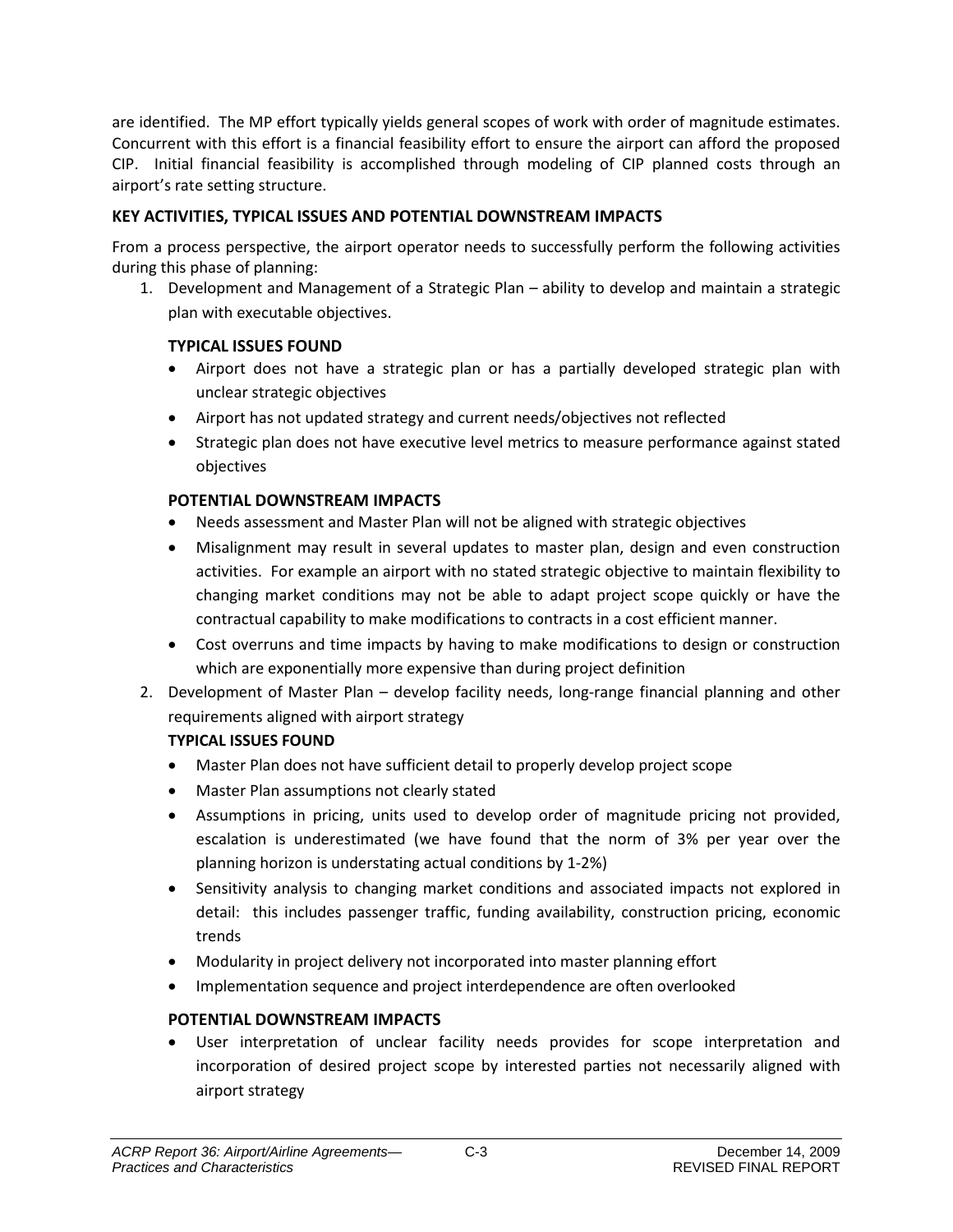- Unclear or undefined project cost and assumptions may yield project budgets that are not sufficient to properly scope a project. Project scope as envisioned to meet airport strategic objectives may be rendered unaffordable once all required costs are properly identified. Interpretation of unclear pricing assumptions may overstate project costs.
- Lack of master plan modularity as what-if scenarios not fully developed and management does not have the opportunity to create decision points that can limit unnecessary expenditures resulting from market or other impact.
- Lack of understanding of how projects are interrelated may result in rework or funding inefficiencies
- 3. Quantify User Requirement ability to quantify user requirements and translate into facility impacts

#### **TYPICAL ISSUES FOUND**

- Inability to properly translate user requirement into a project deliverable
- Users feedback or interaction not incorporated into long-range planning

#### **POTENTIAL DOWNSTREAM IMPACTS**

- Development of suboptimal facilities/project that ultimately do not provide desired benefit
- Organizational stress in that users may feel resentment towards planning team or implementation team
- Expensive changes to newly constructed facilities that need to be modified to meet user requirements
- Inability to use AIP or PFC funding from having to expend funds to re-work project scope that has already been constructed but does not meet project requirements
- 4. Analytics of market conditions ability to extract macro and micro level economic, operational, financial data to identify trends impacting airport operations, ability to attract air carriers, identify growth opportunities.

#### **TYPICAL ISSUES FOUND**

- Trends cannot be properly identified
- Focus on passenger traffic may not provide leading indicator data such as other financial data or economic data that may provide earlier trends that translate into operational impacts

#### **POTENTIAL DOWNSTREAM IMPACTS**

- Program not constructed with ability to scale down or up depending on market condition changes result in higher than expected costs
- Budgetary pressures as result of unanticipated market trends resulting in scope reduction or even project elimination to meet available funding
- 5. Develop meaningful order of magnitude facility requirements that can be translated into executive project scope downstream in the development process

#### **TYPICAL ISSUES FOUND**

• Scope definition is not developed through ROM (rough order of magnitude) quantities and a written description of intended project scope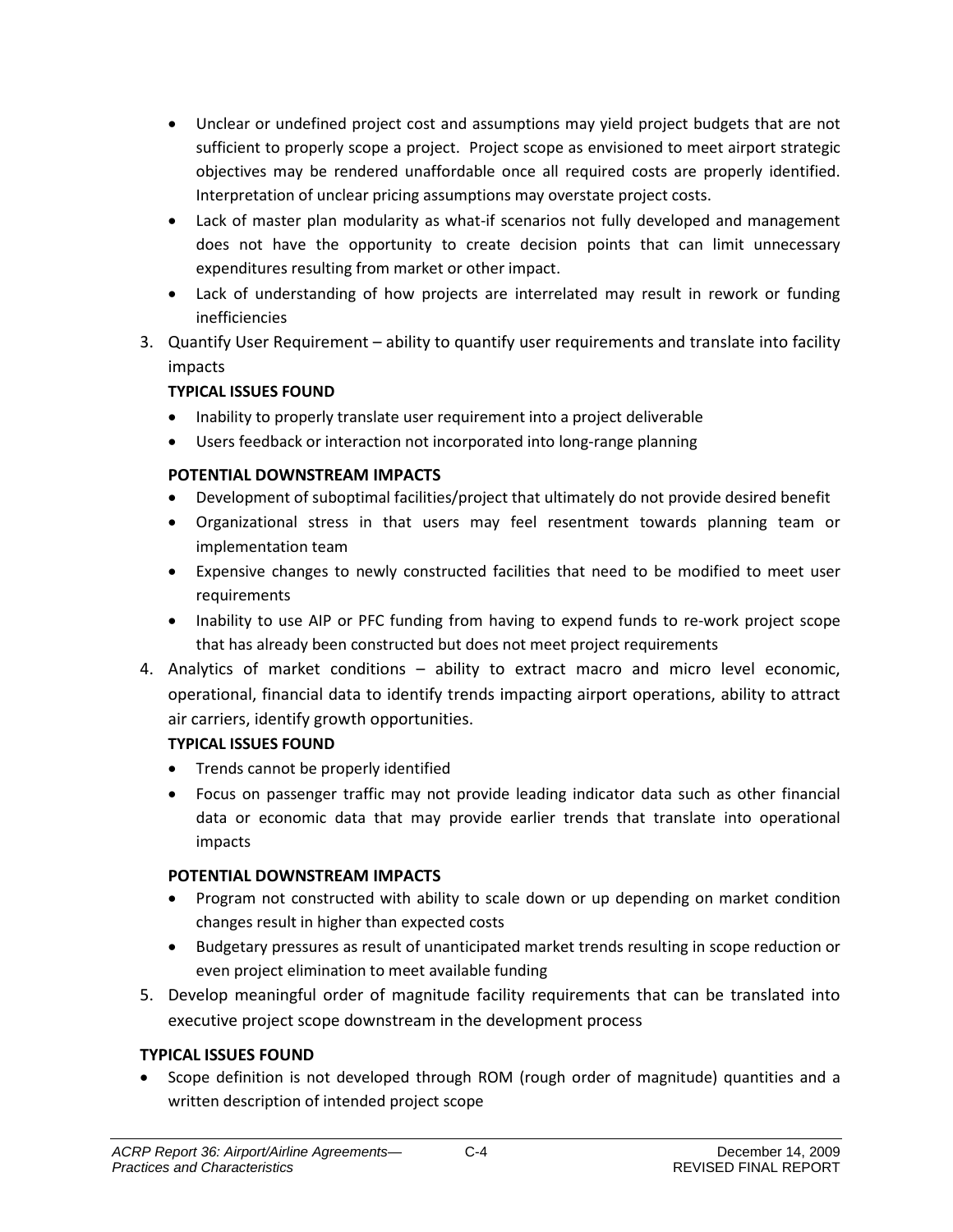#### **POTENTIAL DOWNSTREAM IMPACTS**

- Lack of project scope definition results in omissions of costs during budget preparation and financing process which can result in significant budgetary exposures
- Overestimating to ensure that there are enough funds to construct a project may render a valuable project financially unfeasible
- Lack of estimate detail results in lack of performance measures that can be used against initial assumptions
- Cannot determine true scope of project and project implementation may not reflect intended scope
- There is no clear baseline against which future project performance can be measured
- 6. Identify asset preservation requirements and incorporate Renewal and Replacement (R&R) needs into CIP

#### **TYPICAL ISSUES FOUND**

- No airport strategy to deal with existing assets and their preservation and replacement
- Renewal and replacement needs are treated as undefined "allowance" costs in CIP with no detail to support costs

#### **POTENTIAL DOWNSTREAM IMPACTS**

- Funding required to deal with deferred maintenance and asset preservation needs detracts from ability to implement new projects
- Airport facility conditions and level of customer service deteriorate given lack of needed funding for asset preservation
- 7. Identify demand triggers needed to implement CIP incorporating expected internal project refinement and implementation time frames

#### **TYPICAL ISSUES FOUND**

- Lack of understanding in development cycles results in unrealistic implementation schedules
- Limited understanding of internal activities needed to refine and implement CIP projects

## **POTENTIAL DOWNSTREAM IMPACTS**

- Projects delays and associated potential for cost overruns
- Loss of credibility with users, air carriers and external community
- CIP contains projects with limited implementation probability

Detailed downstream impacts are provided in the section above to highlight the exponential impact of these activities on success or failure during implementation and closeout phases of the CIP.

#### **PROJECT REFINEMENT AND OPTIMIZATION**

The second phase is more of an extension of the concept development phase. At this stage, the longerterm plan is typically broken into a shorter 5-year plan and evaluated in greater detail on a year-by-year basis in order to provide greater focus and clarity on the need, cost, and ability to implement the planned program. Once short-term projects are more clearly defined and planned, a detailed financial analysis is prepared to demonstrate the feasibility of the airport to undertake the planned improvements. The output of this phase must result in a program that has a clear definition in terms of scope, costs/budget, financing plan, and schedule.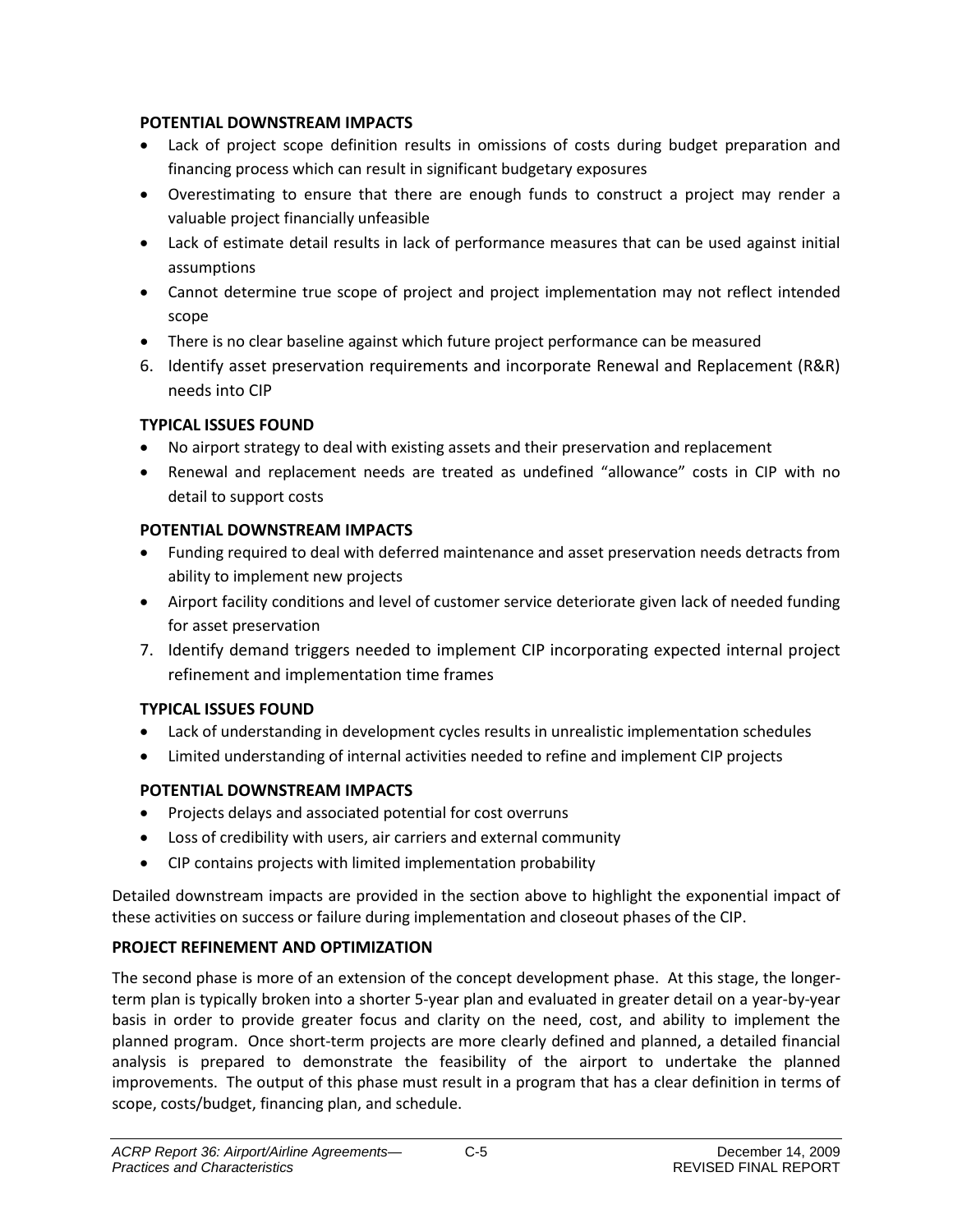Once it is determined that a CIP or project within a CIP is financially feasible, an airport operator moves to create a short-term CIP, typically covering a period of 5 years where more detailed project definition is developed. At this point in the CIP development process, projects are generally grouped by different factors, such as scope, or function, or cost center, in order to facilitate project delivery and contracting during implementation. Also during the shorter term CIP planning process more detailed project budgets are prepared. Table 1 provides a comparison of a project budget development at the longrange planning level versus a more defined shorter 5-year plan.

| <b>CIP ELEMENT</b>                          | <b>CIP STAGE OF</b><br><b>DEVELOPMENT</b> |
|---------------------------------------------|-------------------------------------------|
|                                             | <b>MASTER PLAN</b>                        |
| <b>NEW TERMINAL</b>                         |                                           |
| (200,000 SF @ \$450/SF)                     | \$<br>90,000,000                          |
|                                             |                                           |
|                                             | 5 Year CIP                                |
| <b>NEW TERMINAL</b>                         |                                           |
| <b>Direct Construction Costs</b>            | \$<br>65,000,000                          |
| Architect/Engineering                       | 7,500,000                                 |
| Program Management/Construction Management  | 4,500,000                                 |
| Testing                                     | 1,500,000                                 |
| Internal Airport Costs allocated to project | 1,500,000                                 |
| Contingency                                 | 10,000,000                                |
| <b>TOTAL TERMINAL:</b>                      | \$<br>90,000,000                          |

**Table 1** – Budget development comparing Master Plan and Short-Term CIP Planning Stage

In addition to the 5-year CIP, capital projects may also be requested on an annual basis by various departments within an airport or by air carriers (e.g., needing additional gates). Projects that are not part of the "typical" 5-year CIP process typically go through the annual budget process and as such they must be vetted financially and their strategic need evaluated, projects have to compete for a limited pool of available funding and may not be implemented right away. In general, airports review capital projects on at least an annual basis as the project needs are very dynamic in nature. Figure 2 highlights how projects, in general, feed into the short-term 5-year CIP.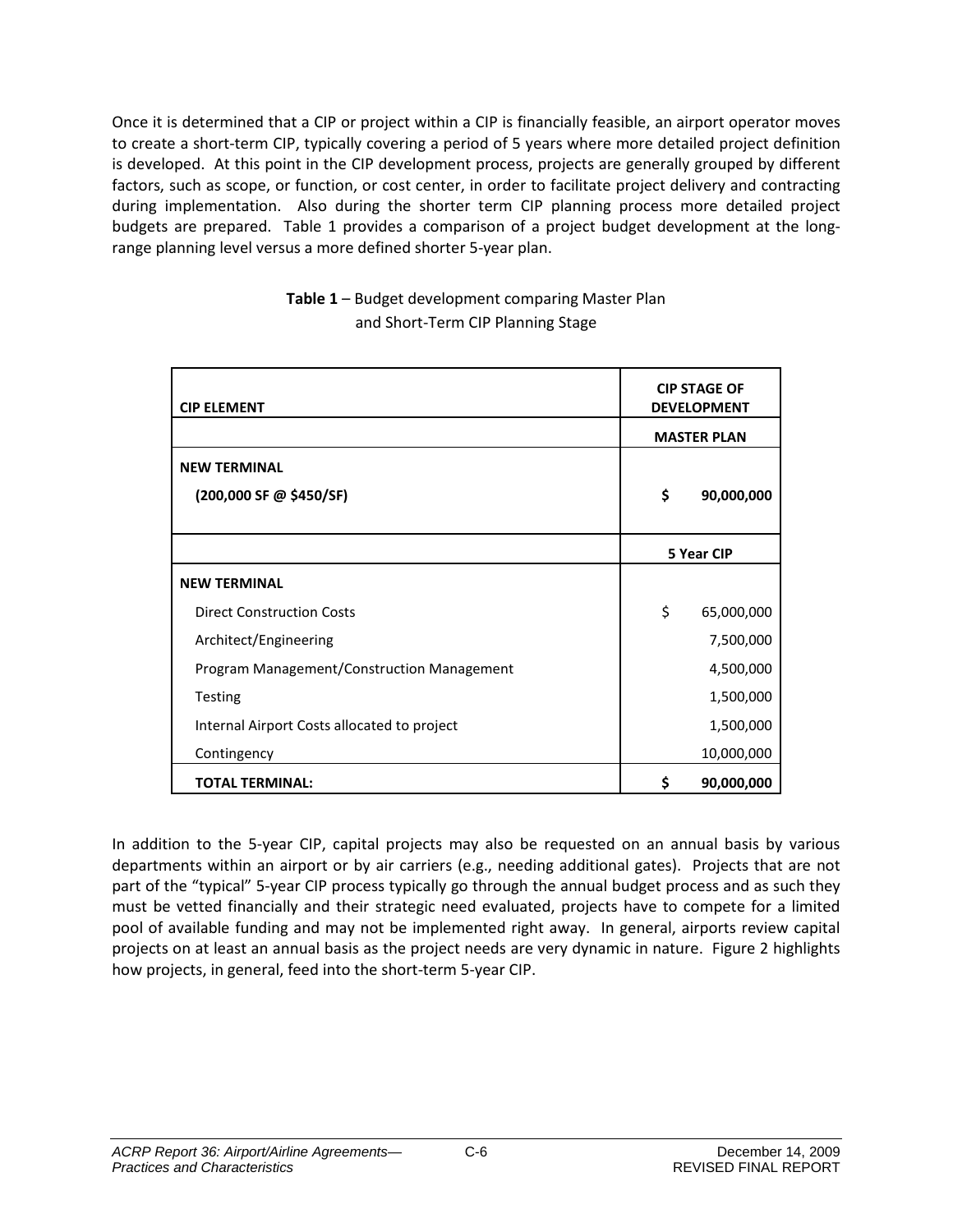

**Figure 2 - Short Term CIP Planning and Project Prioritization**

One of the critical success factors to ensuring that the best projects are included in the short-term CIP or part of the annual CIP update process is ensuring that the proper prioritization criteria are used. At a minimum, selection criteria should include basic objectives such as security, safety, asset preservation, level of service, capacity, revenue generation and community relations. More developed selection criteria include the ability to calculate Return-on-Investment (ROI) or Net Present Value (NPV) calculations for revenue generation, rate impact of proposed projects, as well as more defined pass fail criteria to generate priorities. Implied is the fact that the more sophisticated the priority evaluation, the more information with regard to scope, cost, and schedule must be gathered.

Part of the vetting process is the preparation of a project and program's financial feasibility. This requires the evaluation of a project scope to determine eligibility of Airport Improvement Program (AIP) and Passenger Facility Charges (PFCs). AIP and PFC funding represent the least expensive source of capital available to airports, yet typically contain the most restrictions on procurement, eligibility and assurances. Other funding typically used to fund a capital program includes state grants, revenue bonds and internally generated funds. When analyzing the financial feasibility of a capital program, the primary difference between using a compensatory versus residual rate setting model is the ability to generate and retain airport funds.

What follows are critical issues found during this phase of CIP development and associated potential downstream impact.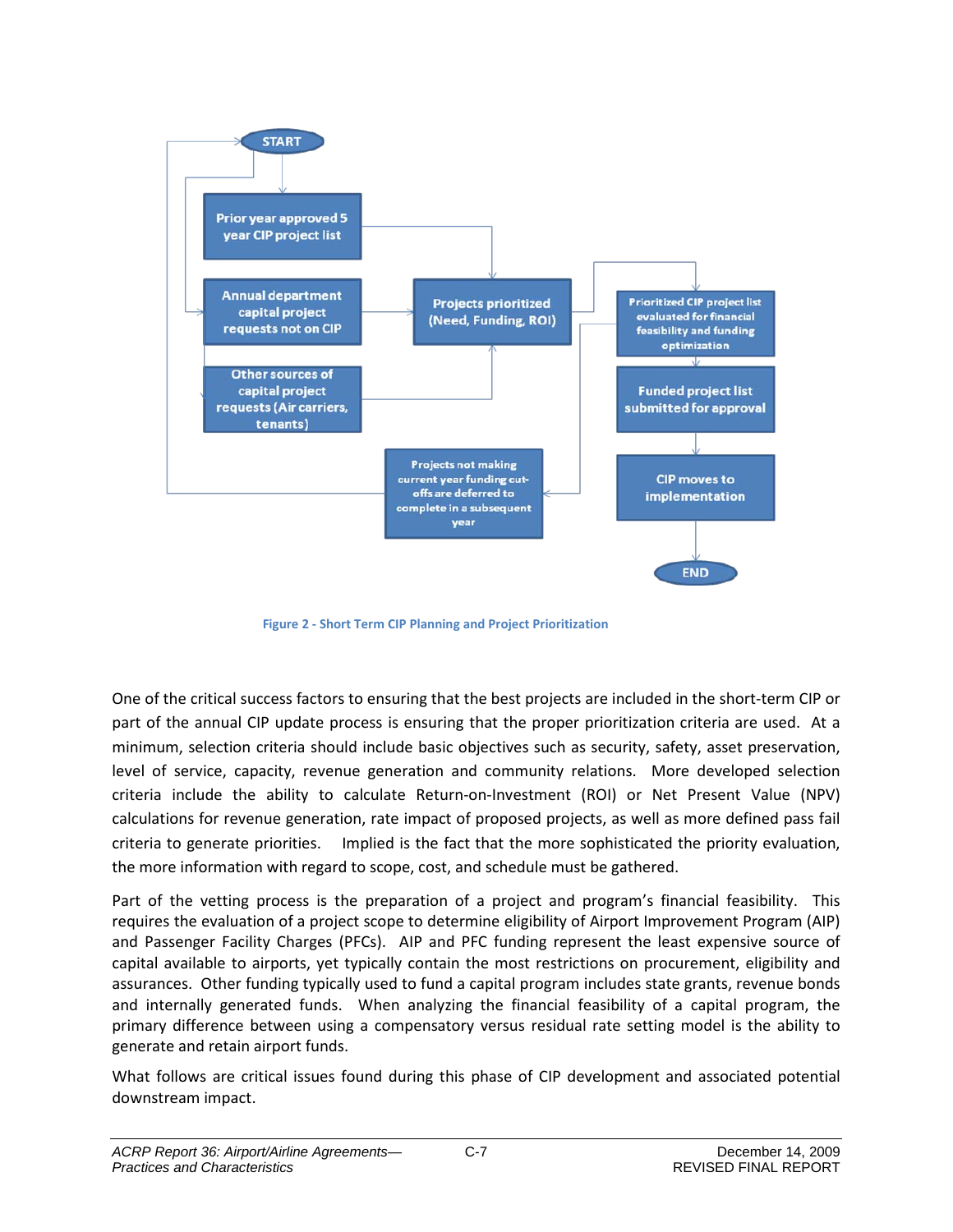#### **TYPICAL ISSUES FOUND**

- Process used to create 5-year CIP does not provide opportunity for key stakeholders such as users, air carriers to provide input
- Projects within 5-year CIP are not driven by priority and have not passed a rigorous review to test their merit
- Aggressive assumptions to financing including: overestimating AIP and PFC eligibility of projects; expected approvals of higher level PFCs above \$4.50, unrealistic cashflow drawdowns
- Escalation not reflected in estimate or added to project estimates
- Impact of existing PFC cashflow requirements not properly reflected in PFC capacity analysis for new 5-year CIP projects

#### **POTENTIAL DOWNSTREAM IMPACTS**

- Projects within 5-year CIP contain many "wish-list" projects not aligned with airport strategy
- Projects may not incorporate key user requirements in scope definition
- Lack of buy-in from air carriers or other external parties given inability to show clear scope, schedule and cost
- Rate impact for projects that may not have as high PFC eligibility as initially assumed; conversely having an artificial rate impact because PFC eligibility not fully evaluated
- Budget exposure from escalation costs
- Commercial paper issues and bond issues are unnecessarily large or small because cashflow requirements over/under stated

#### **PROJECT IMPLEMENTATION AND MONITORING**

At this phase of the capital programming process, the recommended and approved projects are implemented and executed, starting with the selection of the optimized project delivery and contracting methods followed by designer selection, project design, bidding, and executing of any necessary financing plans. Once the program is under construction, it is also critical to implement a monitoring, accounting, and reporting process to track budget history, estimates, costs at completion, schedule, and Key Performance Indicator (KPI) data such as the amount of change orders approved compared with the original based construction contract awarded as well as budgeted estimates against actual figures. A large number of information technology solutions available today can be a valuable tool in assisting in this process or parts of the process. Any major or significant deviations in terms of project scope, cost, and/or schedule must immediately receive management attention, either through reallocation of resources (labor, financial, or other resources) or modifications to the implementation plan. A successful collaborative project management process is one that actively monitors and responds in a coordinated manner to unforeseen circumstances or changes in market conditions creating a proactive control environment that identifies issues prior to occurrence while also ensuring that processes used are effective.

There are a wide range of project delivery approaches available to airport operators. Use of each type varies on management preferences, skill set, project type, past success/failure and views on risk. Table 2 provides a high level overview of three project delivery methods widely used by airports.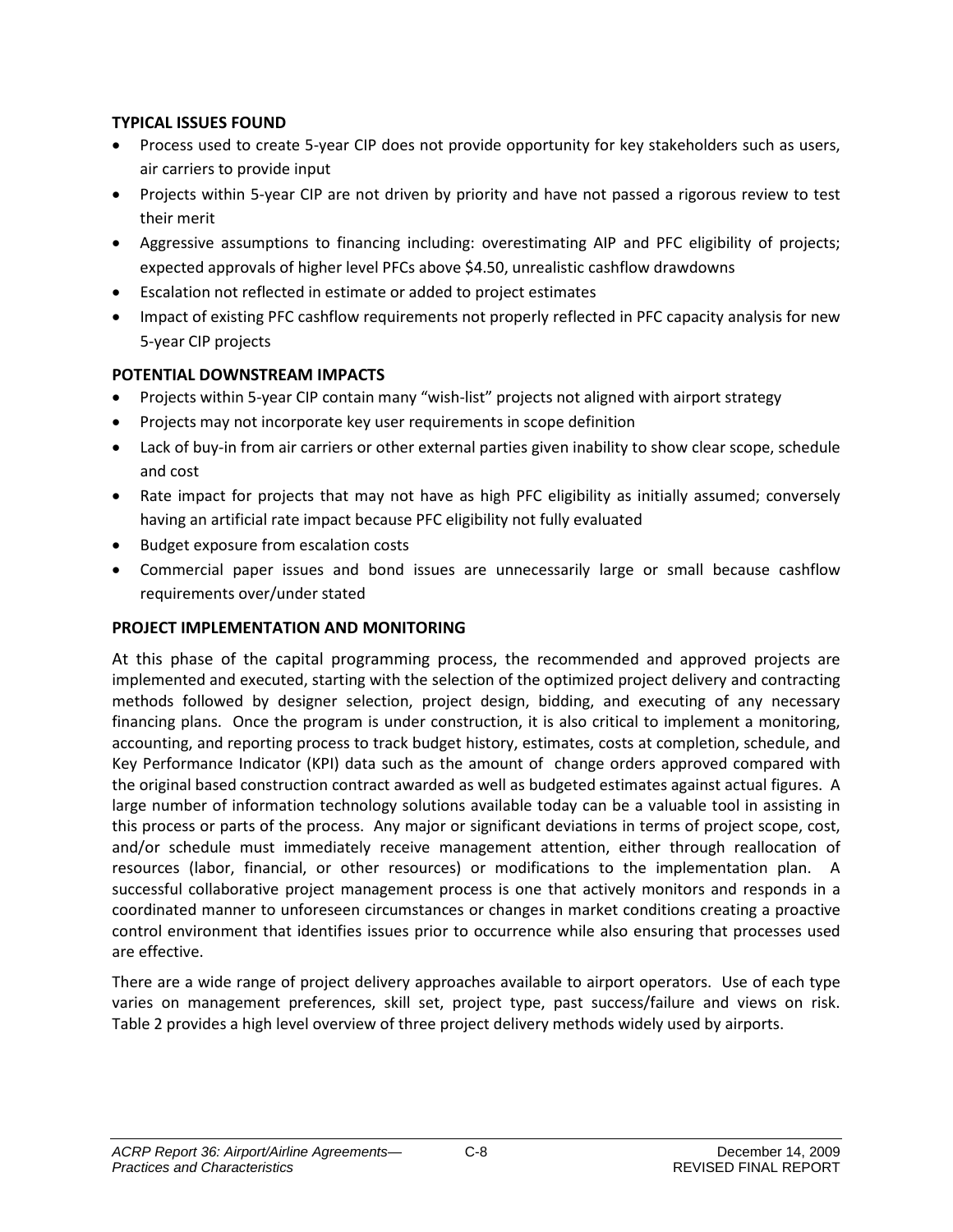| Project delivery method | <b>Features</b>                                                                                                                                                                                       |
|-------------------------|-------------------------------------------------------------------------------------------------------------------------------------------------------------------------------------------------------|
| Design-bid-build (DBB)  | Most widely used method for delivering projects at airports<br>٠                                                                                                                                      |
|                         | Under this method a designer (A/E) prepares construction documents to be built by a<br>٠                                                                                                              |
|                         | general contractor (GC)                                                                                                                                                                               |
|                         | Separate contracts for A/E and GC<br>٠                                                                                                                                                                |
|                         | Potential for adversary relationship between A/E and GC<br>$\bullet$                                                                                                                                  |
|                         | GC acts in effect as a quality control entity for design<br>$\bullet$                                                                                                                                 |
|                         | A/E can identify construction phase issues independently to owner<br>$\bullet$                                                                                                                        |
|                         | GC input not provided during design - especially for constructability and phasing which<br>٠                                                                                                          |
|                         | could result in downstream cost and time savings                                                                                                                                                      |
|                         | Typically associated with competitive bidding lump sum contracts for construction. Can<br>٠                                                                                                           |
|                         | also be used for unit price and GMP contracts as well                                                                                                                                                 |
| Design/Build (D/B)      | Design and construction accomplished by the same entity or group of entities<br>٠                                                                                                                     |
|                         | Adversarial relationship between A/E and GC removed as they are the same contracting<br>٠<br>entity                                                                                                   |
|                         | Can result in shorter project implementation schedules as construction activities can<br>٠<br>start prior to fully developed design documents                                                         |
|                         | Owner must have a well defined design/build criteria package prior to procurement of<br>٠<br>D/B team. Lack of design/build criteria package can severely expose airport to cost and<br>time overruns |
|                         | Owner must have discipline not to modify project scope as changes to a D/B project can<br>٠<br>be subject to additional design fees on top of associated construction costs                           |
|                         | Owner must be prepared to lose partial control over the design development phase<br>$\bullet$                                                                                                         |
|                         | Can be used with a strict pricing selection criteria or a two step selection process using<br>٠<br>qualification and price as selection factors                                                       |

| Table 2 – Overview of Most Widely Used Project Delivery Methods |  |
|-----------------------------------------------------------------|--|
|                                                                 |  |

| Project delivery method | <b>Features</b>                                                                                                                                                               |
|-------------------------|-------------------------------------------------------------------------------------------------------------------------------------------------------------------------------|
| CM@Risk                 | Owner typically holds a contract with an A/E and the CM<br>٠                                                                                                                  |
|                         | The CM holds contracts with trade contractors and assumes contracting and financial<br>responsibilities                                                                       |
|                         | Can be a hybrid of D/B and DBB where a construction management company is<br>contracted to work with a designer to provide preconstruction and construction phase<br>services |
|                         | Can also be a D/B where the CM agrees to prepare design<br>$\bullet$                                                                                                          |
|                         | Typically packages for work are prepared and subcontracted to trade contractors and                                                                                           |
|                         | CM@Risk applies a fixed fee to manage these subcontracts                                                                                                                      |
|                         | CM@Risk provides constructability, phasing and cost estimating services<br>$\bullet$                                                                                          |
|                         | If not structured correctly, Owner may not have as much access to information<br>٠                                                                                            |
|                         | Suggested use for owners with adequate oversight resources                                                                                                                    |
|                         | Most typically used with GMP contracts                                                                                                                                        |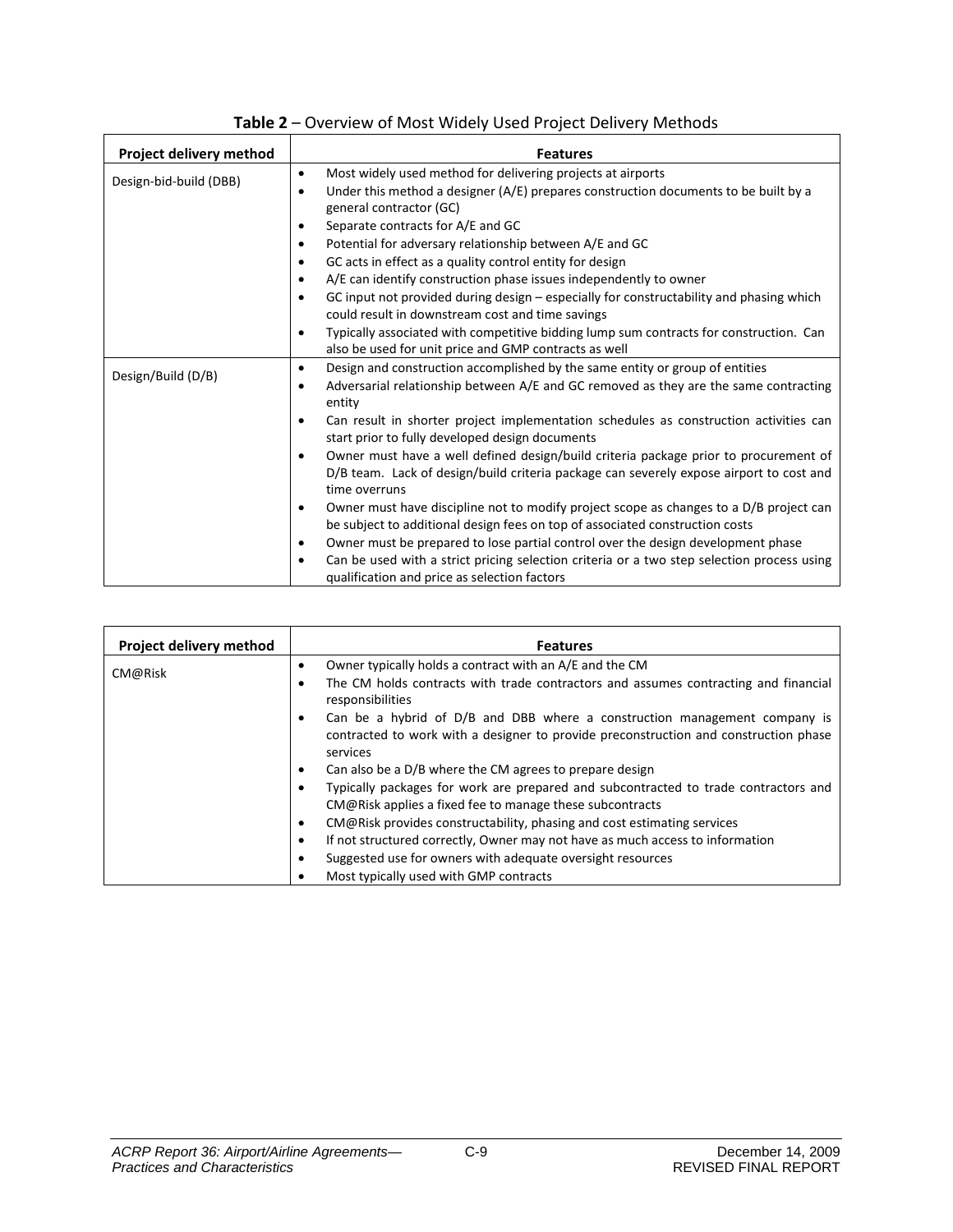Concurrently, airports must also decide which contracting methodology to use. Table 3 provides a summary overview associated with the most widely used contracting methodologies:

| <b>Contract Type</b>           | <b>Features</b>                                                                                                                   |
|--------------------------------|-----------------------------------------------------------------------------------------------------------------------------------|
| Lump Sum/Fixed Price           | Agreement whereby a general contractor delivers a<br>$\bullet$<br>project for a stated sum                                        |
|                                | Risk is transferred from owner to GC. If GC performs<br>$\bullet$                                                                 |
|                                | activities efficiently they can realize higher margins.                                                                           |
|                                | Conversely, the GC is at risk for cost overruns not                                                                               |
|                                | sourced to Owner changes.                                                                                                         |
|                                | Most widely used contract type by airports<br>$\bullet$                                                                           |
|                                | Changes for unforeseen conditions or owner requested<br>$\bullet$                                                                 |
|                                | changes increase the contract price                                                                                               |
|                                | Progress payments made based on estimated percent<br>$\bullet$<br>complete reported and verified                                  |
|                                | Competitively procured and awarded to lowest<br>$\bullet$<br>responsible price                                                    |
| Unit Price                     | GC agrees to perform work based upon a unit rate(s)<br>$\bullet$                                                                  |
|                                | comprising the scope of the work. Actual unit counts are                                                                          |
|                                | applied to this rate to arrive at final contract sum.                                                                             |
|                                | GC has unit price risk while Owner has unit count risk.<br>$\bullet$<br>Significant deviations from planned quantities may result |
|                                | in a readjustment to contract unit price (typically when                                                                          |
|                                | greater than 25%)                                                                                                                 |
|                                | Competitively bid unit prices based on given unit counts<br>$\bullet$                                                             |
|                                | by engineer of record                                                                                                             |
|                                | Typically used for horizontal construction such as<br>$\bullet$                                                                   |
|                                | roadway, runways and earthmoving projects                                                                                         |
|                                | Accurate unit measurement is critical to successfully<br>$\bullet$                                                                |
|                                | managing this type of contract                                                                                                    |
|                                | Progress payment made upon measurement of<br>$\bullet$<br>quantities on a monthly basis                                           |
| Guaranteed Maximum Price (GMP) | A contract where a stated amount is set as a threshold<br>$\bullet$                                                               |
|                                | value. Typically used in conjunction with a CM or<br>CM@risk project.                                                             |
|                                | The GMP typically comprises lump sum subcontracts,<br>$\bullet$                                                                   |
|                                | contingency, and fee applied to direct construction costs.                                                                        |
|                                | In essence, this is a not to exceed contract with several                                                                         |
|                                | lump sum subcontracts                                                                                                             |
|                                | Contingency management is critical to managing the<br>$\bullet$<br>financial aspects of the work                                  |
|                                | A GMP can be negotiated prior to having all design<br>completed and can be used when work is to be done                           |
|                                | under a short timeframe                                                                                                           |
|                                | Definition of allowable and unallowable costs are also<br>$\bullet$                                                               |
|                                | critical to managing this type of contract                                                                                        |
|                                | Can be used under a low price selection procurement or<br>$\bullet$                                                               |
|                                | part of a qualification/price selection process<br>Progress payment made based on percent complete for<br>$\bullet$               |
|                                | lump sum subcontracts; actual costs for general                                                                                   |
|                                | conditions (although lump sum general conditions can                                                                              |
|                                | also be used) and a fee applied to these costs                                                                                    |
|                                | Change management is critical as only GMP                                                                                         |

**Table 3** – Overview of most widely used construction contract types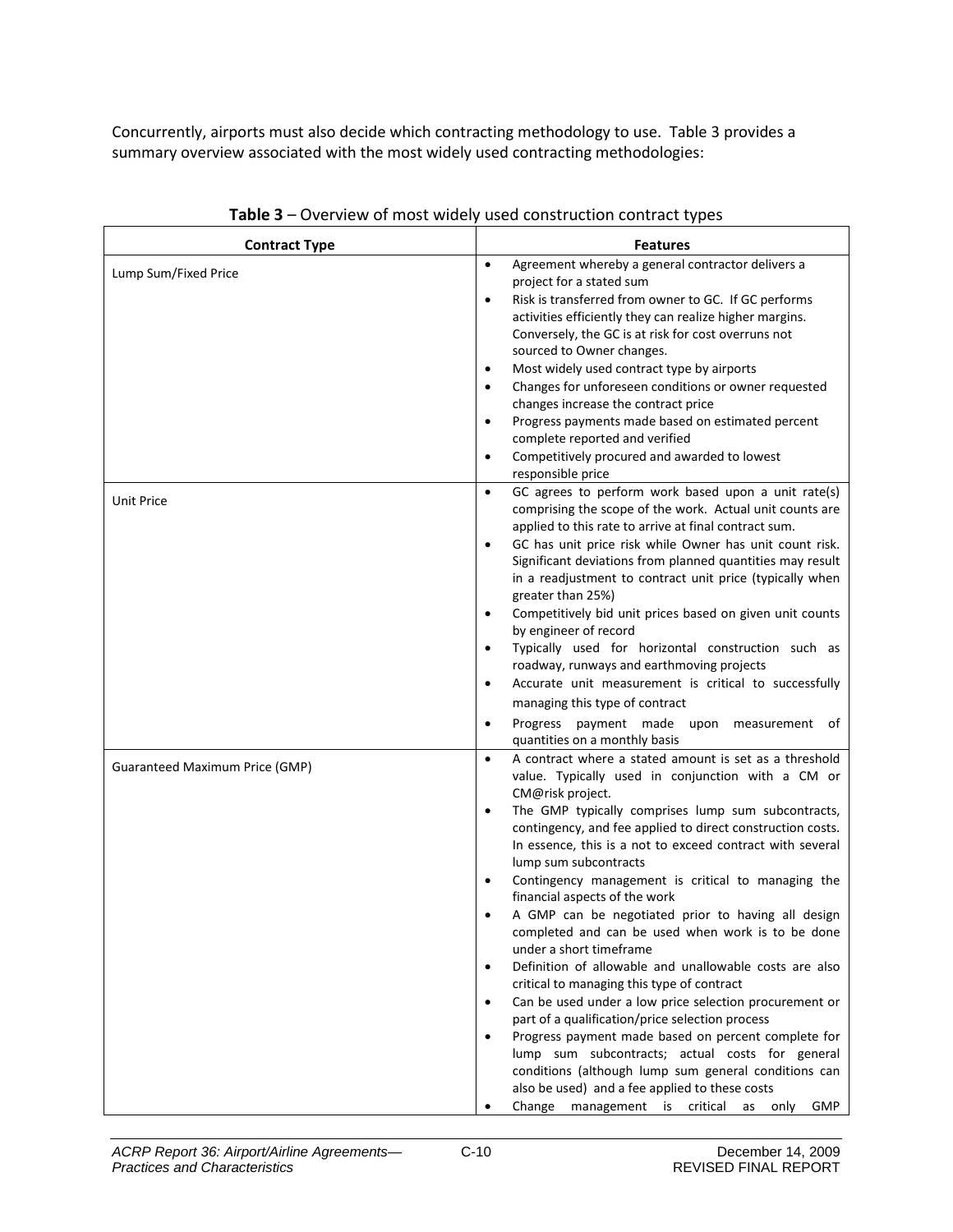| <b>Contract Type</b>               | <b>Features</b>                                                                                                                                                                                                                                                                                                                                                                                                                                                                                                                                                                                                                                                                       |
|------------------------------------|---------------------------------------------------------------------------------------------------------------------------------------------------------------------------------------------------------------------------------------------------------------------------------------------------------------------------------------------------------------------------------------------------------------------------------------------------------------------------------------------------------------------------------------------------------------------------------------------------------------------------------------------------------------------------------------|
|                                    | modifications can result in cost above the GMP amount<br>At the end of the project, a GMP reconciliation is<br>٠<br>performed to arrive at the final contract value<br>Often GMP contracts include a cost savings clause where<br>٠<br>amount under the GMP value is divided between the CM<br>and the owner                                                                                                                                                                                                                                                                                                                                                                          |
| Time and Materials (Force Account) | Typically used when a defined scope of work cannot be<br>٠<br>readily measured<br>GC performs work and submits detailed cost accounting<br>$\bullet$<br>(labor, material and equipment) costs plus an overhead<br>and profit markup<br>GC has the least risk in that costs are reimbursed if<br>$\bullet$<br>properly supported. In exchange, GC has the most<br>stringent requirement to support cost for allowable<br>reimbursement<br>This method requires detailed cost accounting and<br>٠<br>burden of documentation relies on the GC<br>A not to exceed threshold can be set forth so that cost<br>٠<br>exposure can be managed. Threshold value can be<br>adjusted if needed. |

Key processes to be managed during the implementation phase include bid/award, change management, reporting/KPI use, dispute avoidance, progress payment, alignment of scope and funding, and schedule. Process definition is critical to ensure that a common platform is used to manage processes and have the capability of using the least number of systems to manage project information.

The process for selecting a designer or GC needs to be well defined. When AIP funds are used, specific procurement criteria must be followed to comply with federal guidelines. Similarly, there may be state or local procurement requirements that must be adhered to as well: competitive pricing, prevailing wage requirements, buy American, closeout requirements, and DBE/MBE participation are items that need to be incorporated into this process. The award process should also include a detailed review of bids received to ensure that all scope items are included in the stated bid price and that there are no anomalies within pricing received that would be leading indicators of potential price issues during implementation. Also included in this process is the validation of the bid price by assessing bid spread and comparing bids with latest engineer cost estimate. Expanded description of selected processes is provided in the sections that follow.

No project can have a perfect design. Regardless of project delivery or contracting type used, more likely than not, there will be changes to the original scope of work. Changes can typically be grouped into the following categories: unforeseen site conditions (e.g., unsuitable soil was found where none was shown during geotechnical inspection, underground piping was found where a new footing was to be constructed), owner requested changes and architect error/omission. Depending on the contract type, different criteria are used to support requests for additional costs. However, the process used should include a scope definition session where units and actual work to be performed are agreed between owner and/or its authorized representative and GC. Scope session to be followed by a pricing session where each party prepares the pricing independently and reconciles a final cost for stated changed scope. Note that scope should also include a time impact analysis as scope and time should be negotiated concurrently for stated change. Typical issues found during this activity include too high a labor burden submitted by GC, incorrect equipment rates used for GC owned equipment, incomplete time impact analysis, incorrect application of overhead and profit markups.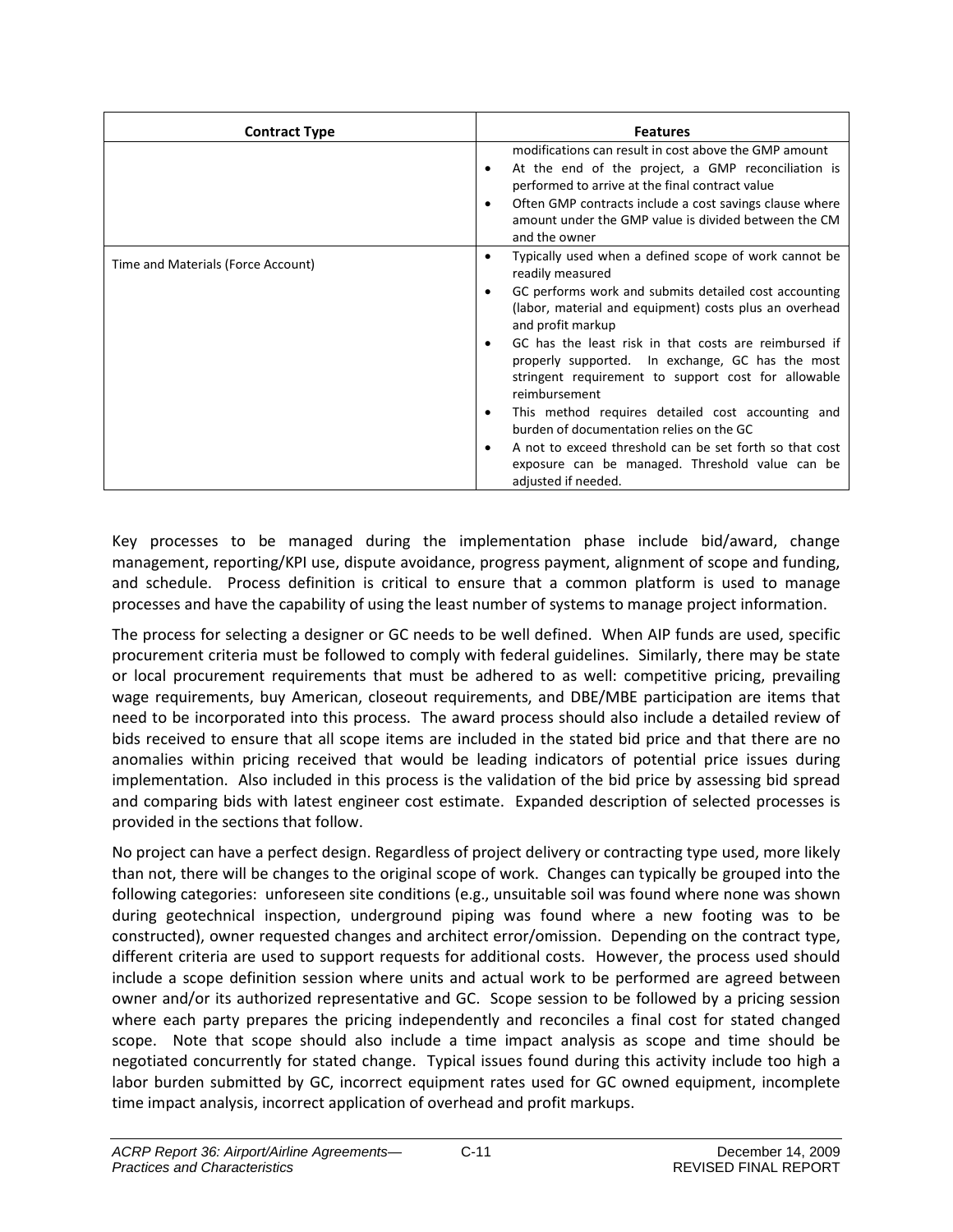Management reporting is a key tool used during the implementation phase to assess project performance. Key reports should include a cost and funding report, a key performance indicators (KPI) report, which should be issued not less than monthly. Information included in cost/funding reports include budget history, estimated cost at completion, committed amounts (amounts for which contracts have been executed), expenditures to date, and available funds by funding sources. Such reports should have the ability to report on individual project as well as on a group of projects (subprogram) or on the entire program. Funding portion should be an extension of the cost report where funding sources are applied to contracts and pending changes to evaluate funding exposure. Key performance indicators reports include budget performance (within or over budget), amount of changes as percent of base construction contract (variability), ratio of percent dollars expended divided by percent time expended (deviations from 1.0 could signal front loading of costs or inability to place work at acceptable rates) for example. Ideally, data for these reports could reside in a single system, although accommodations can be made under multiple systems.

The alignment of scope and funding is a critical activity which if managed properly can avoid significant rate impacts. Typically, order of magnitude scopes of work are reviewed during the funding optimization process: using the most inexpensive capital for the widest range of eligible projects results in the lowest total cost of capital. For airport, the most inexpensive funding are AIP, TSA, PFC and state department of transportation grants. In general, AIP and PFC funding are limited to non-revenue generating areas of an airport. In addition, PFCs can be used for additional costs excluded under the AIP guidelines such as air carrier ticketing and concessions adjacent to a gate for example. TSA grants are typically limited to security or in-line baggage systems and have federal grant assurance requirements as well. State grants have wider scope eligibility criteria yet they may have limitations on funding scopes of work that are revenue generating in nature. The alignment of scope and funding is critical during implementation as the scope of work is much more refined than during initial funding optimization: elements within a larger project may have larger ineligible components while the overall budget has not changed. For example, a \$500 million terminal was initially estimated to be 85% PFC eligible. This analysis was based using programming documents available. During design, the concessions program was doubled while the budget was maintained at \$500 million. Doubling the concession program decreased the eligibility to 80% from 85%: a \$25 million potential impact to rates and charges as either internal airport funding or general airport revenue bonds must be issued to pay for these costs. Using this same example, there were 250 construction change orders totaling \$10 million in aggregate. Of this total 50% of the change orders were for rework as a result of architect errors and omissions. The 80/20% split used to award the base contract is acceptable for base work, however each construction change order needs to be evaluated on its own for compliance to stated funding. Not performing this activity can significantly expose airports to rate impacts regardless of rate setting methodology used. The requirements for aligning scope and funding extend to other funding sources including bonds and special grants. Table 4 contains a summary of key areas where funding/scope should be aligned, while Figure 3 shows the key points in project implementation where funding and scope need to be aligned.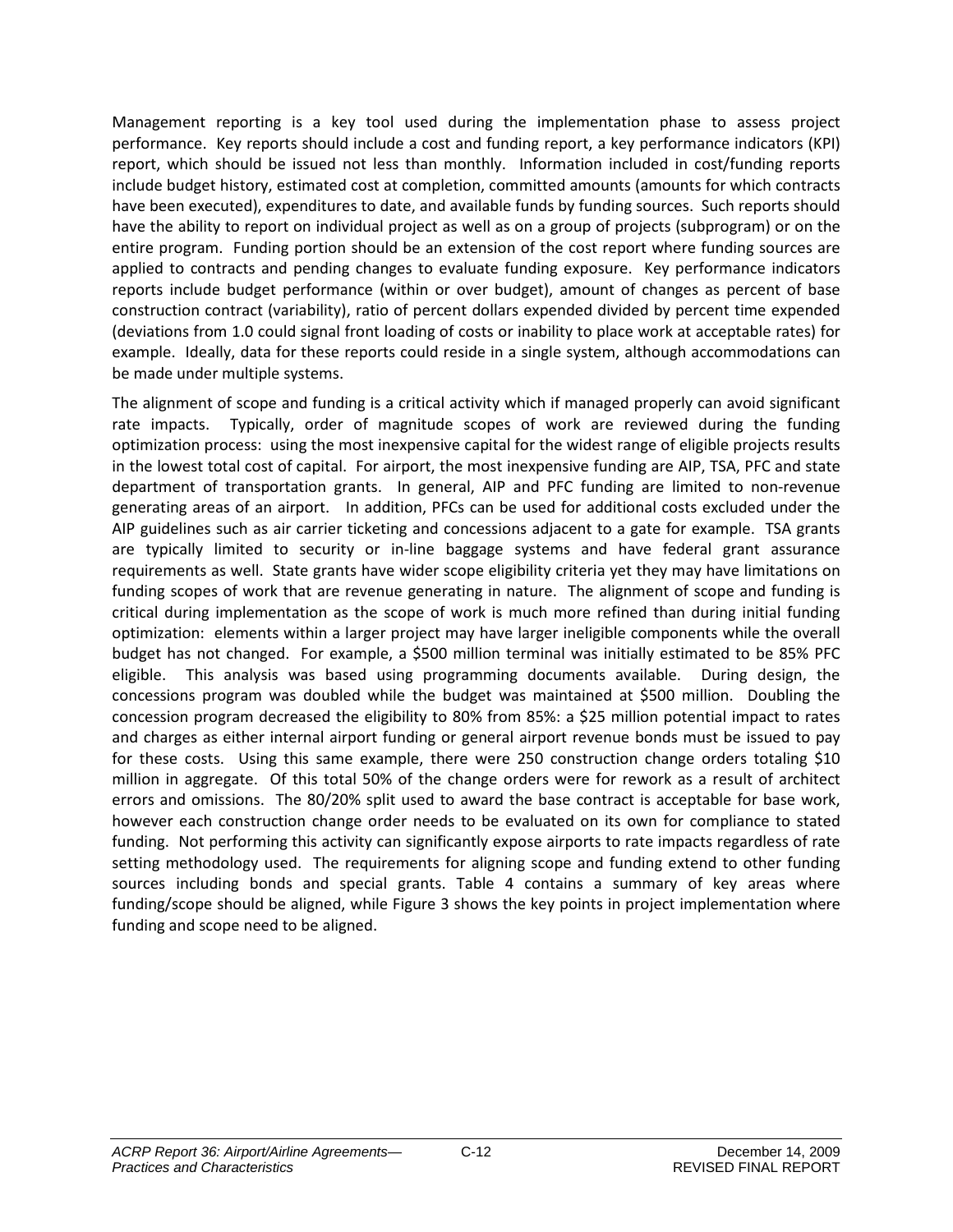

**Figure 3 - Funding / scope alignment points of review**

| Table 4 - Funding exposures at various stages of development |  |  |
|--------------------------------------------------------------|--|--|
|--------------------------------------------------------------|--|--|

| <b>Phase of Development</b>                   | <b>Funding Exposure</b>                                                                                                                         |  |
|-----------------------------------------------|-------------------------------------------------------------------------------------------------------------------------------------------------|--|
| Definition of 5 year CIP (Figure 3 – Point 1) | Incorrect determination of AIP/PFC eligibility results in a<br>$\bullet$<br>higher rate impact downstream                                       |  |
|                                               | Overly aggressive assumptions of AIP and PFC eligibility<br>may result in insufficient funding to cover cost associated<br>with ineligible cost |  |
|                                               | Funding analysis based on rate impact<br>without<br>$\bullet$<br>evaluation of scope being envisioned to be implemented                         |  |
| Bid/Award (Figure $3 -$ Point 2)              | Initial funding eligibility assumptions not verified to<br>$\bullet$<br>actual scope being bid                                                  |  |
|                                               | Project scope changed and additional ineligible items<br>incorporated into the base scope of work                                               |  |
| Construction (Figure 3 – Point 3)             | Eligibility of construction change orders is different than<br>$\bullet$<br>that for base scope of work                                         |  |
|                                               | Cost exposure for time extensions not evaluated for<br>eligibility                                                                              |  |

#### **PROJECT CLOSEOUT**

During the project close-out phase, all open contracts are reviewed and closed out; all costs are audited, finalized, and final payments are made; funding sources received are reviewed, reconciled by project, and reported to the appropriate governing agency; and any remaining disputes or open issues are addressed. The practice of project close-out finalizes all project activities completed across all phases of the project to formally close the project and transfer the completed project as appropriate. During the project close-out phase, project performance is assessed and any lessons learned and best practices to be applied to future projects are compiled. Key exposures during this last phase of development include not closing out disputed items, not checking that project scope (base bid and all approved change orders) was reviewed for funding eligibility, especially for AIP and PFC funding, not performing necessary project closeout activities for AIP and PFC funding, and not filing and archiving project documentation including as built drawings, maintenance manuals and project correspondence for future reference.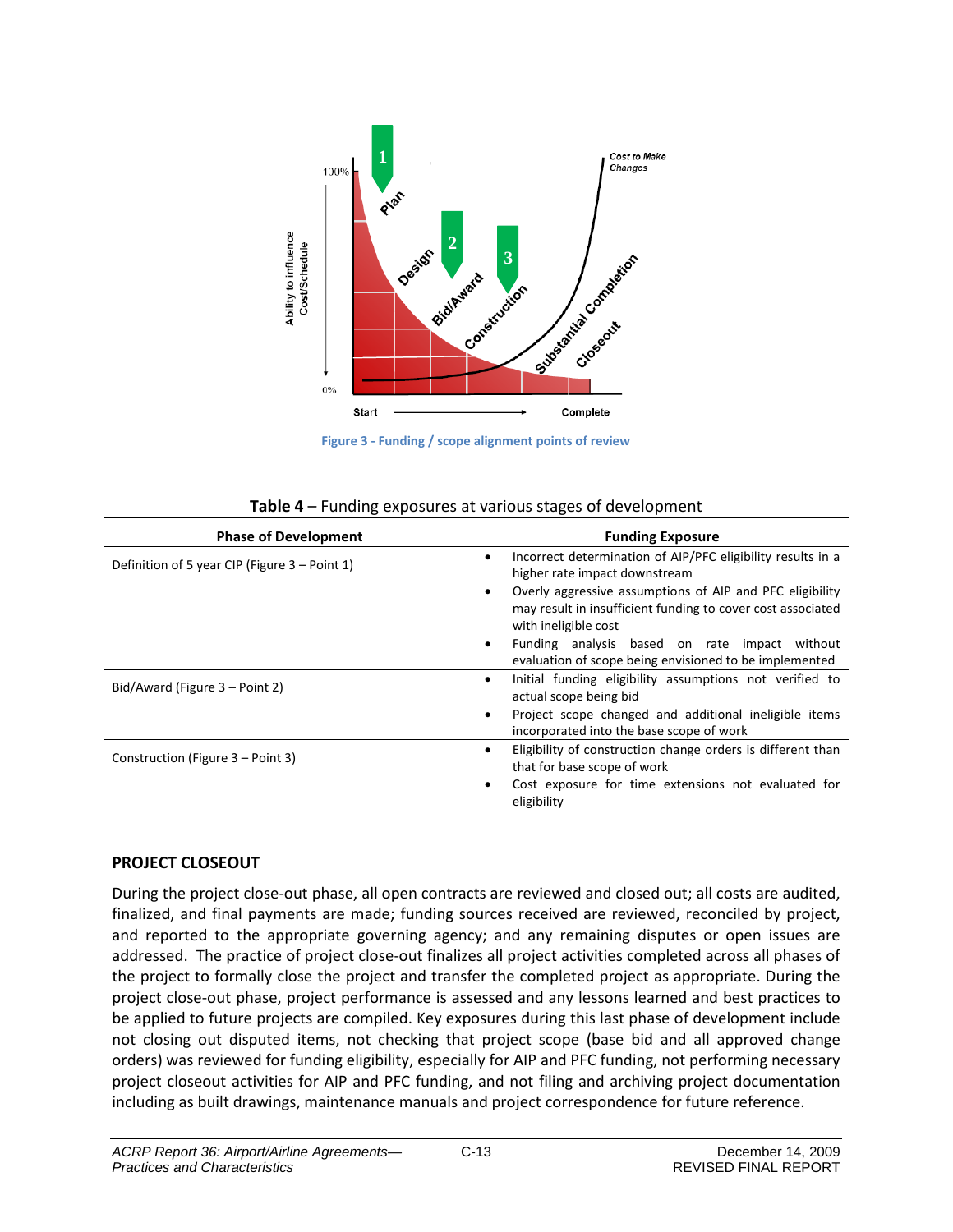

## **PROJECT CLOSEOUT**

#### **PROJECT CLOSEOUT**

- Project Audit
- **Agency Coordination**  $\overline{z}$
- $\overline{3}$ **Financial Reporting**
- **Cost Accounting**  $\overline{4}$ .
- As-Build Drawings
- Owner Manuals  $\mathbf{f}$
- **Dispute Resolution**
- Substantial and Final Completion  $\mathbf{R}$
- Grant closeouts  $\overline{9}$

#### **BUDGET OVERSIGHT**

**MANAGEMENT REPORTING** 

**KEY PERFORMANCE INDICATOR REPORTING** 

**FINANCIAL REPORTING** 

**DISPUTE RESOLUTION/AVOIDANCE** 

IT (Financial, Document Control, Program Mgmt.)

Airport Operator Departments Engineer Fed/State Agencies Airlines/Tenants Local Government Agencies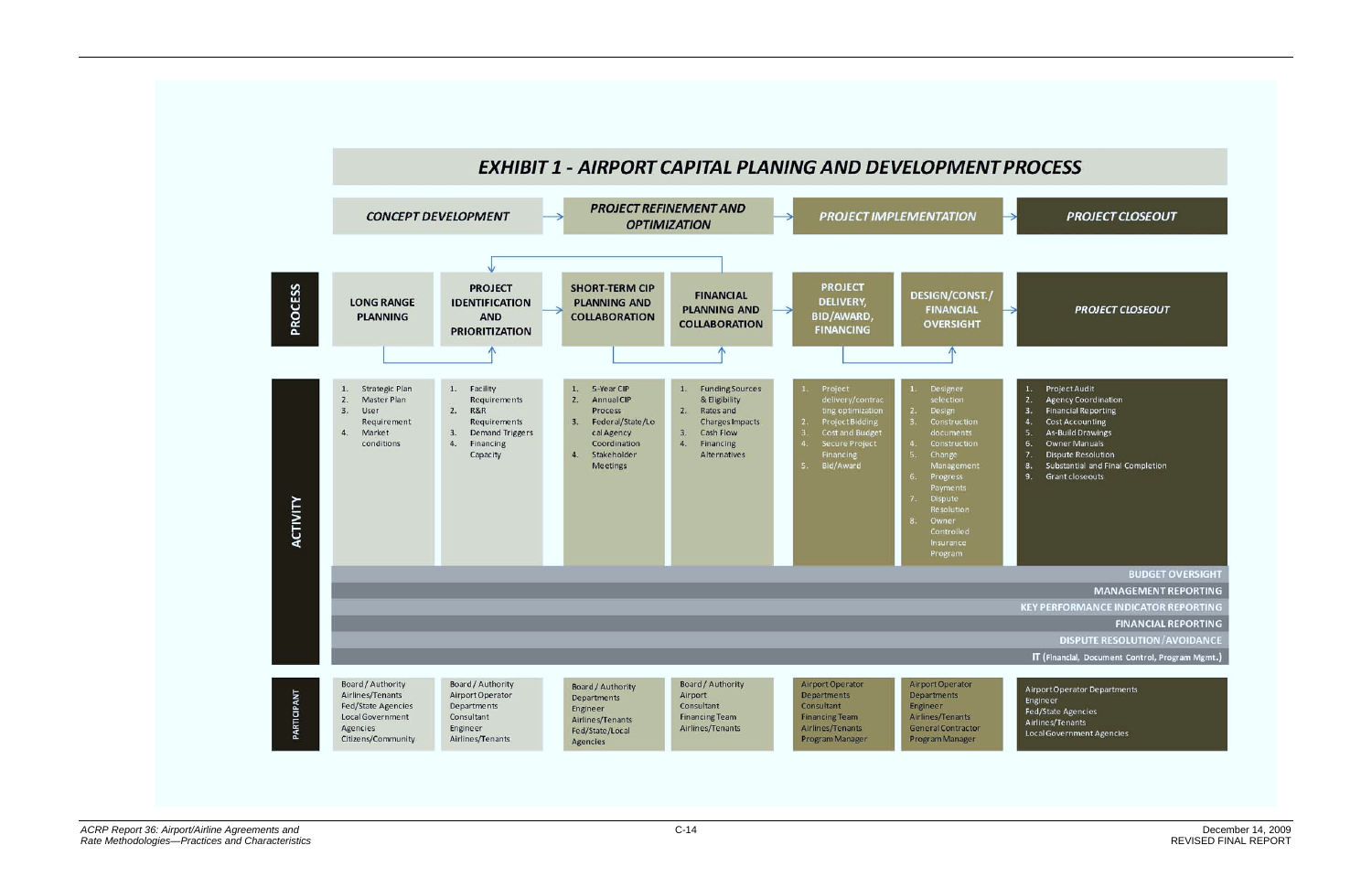## **Appendix F**

## **Airport Online Survey**

#### *About the Respondents and Use of the Survey Data*

Participants representing 45 airports completed the online survey during the fourth quarter of 2008 and first quarter of 2009. Those airports are identified below. Of the participants surveyed, 26% were from large hub airports, 27% percent were from medium hub airports, 27% were from small hub airports, and 20% were from non-hub airports. The inclusion of the full results of the airport online survey as an appendix to this Manual does not imply that a practice followed by the largest percentage of airports necessarily reflects a "best practice" that other airports should follow.

| Airport Type | <b>Participating Airport</b>                                                                                                                                                                                                                                      |                                                                                                                                                                                                                                    |
|--------------|-------------------------------------------------------------------------------------------------------------------------------------------------------------------------------------------------------------------------------------------------------------------|------------------------------------------------------------------------------------------------------------------------------------------------------------------------------------------------------------------------------------|
| Large Hub    | Baltimore/Washington International Thurgood Marshall Airport<br>Denver International Airport<br>Detroit Metropolitan Wayne County Airport<br>Fort Lauderdale-Hollywood International Airport<br>George Bush Intercontinental Airport<br>JFK International Airport | Ronald Reagan Washington National Airport<br>Salt Lake City International Airport<br>San Diego International Airport<br>San Francisco International Airport<br>Seattle-Tacoma International Airport<br>Tampa International Airport |
| Medium Hub   | <b>Bob Hope Airport</b><br>General Mitchell International Airport<br>Indianapolis International Airport<br>Louisville International Airport<br>Manchester-Boston Regional Airport<br>Oakland International Airport                                                | Port Columbus International Airport<br>Portland International Airport<br>Raleigh-Durham International<br>Reno-Tahoe International Airport<br>San Antonio International Airport<br>William P. Hobby Airport                         |
| Small Hub    | Dane County Regional Airport<br>Fresno Yosemite International Airport<br>Gerald R. Ford International Airport<br>Huntsville International Airport<br>McAllen International Airport<br>Myrtle Beach International Airport                                          | Norfolk International Airport<br>Quad City International Airport<br>Sarasota Bradenton International Airport<br>South Bend Regional Airport<br>Spokane International Airport<br><b>Tulsa International Airport</b>                 |
| Non-Hub      | Albert J. Ellis Airport<br>Asheville Regional Airport<br><b>Bangor International Airport</b><br>Capital Region International Airport<br><b>Hector International Airport</b>                                                                                       | Kalamazoo/Battle Creek International Airport<br>Nantucket Memorial Airport<br>Shreveport Regional Airport<br><b>Toledo Express Airport</b>                                                                                         |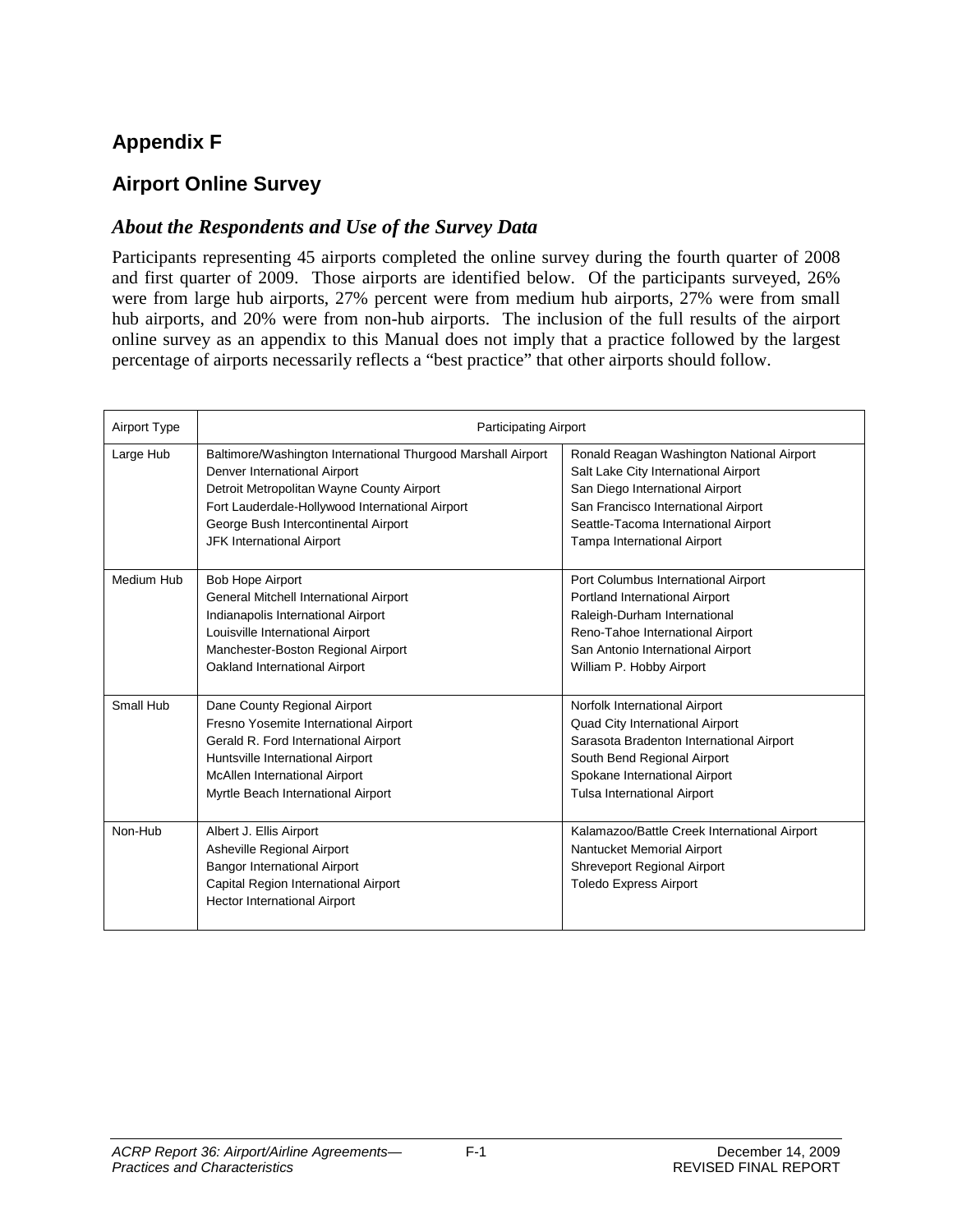

**Section 1 Your Airport's Existing Airport/Airline Agreement**

*Question #1: Does your airport have an airport/airline agreement ("agreement")?*



*Question #2(a): What is the term of your airport's agreement?*

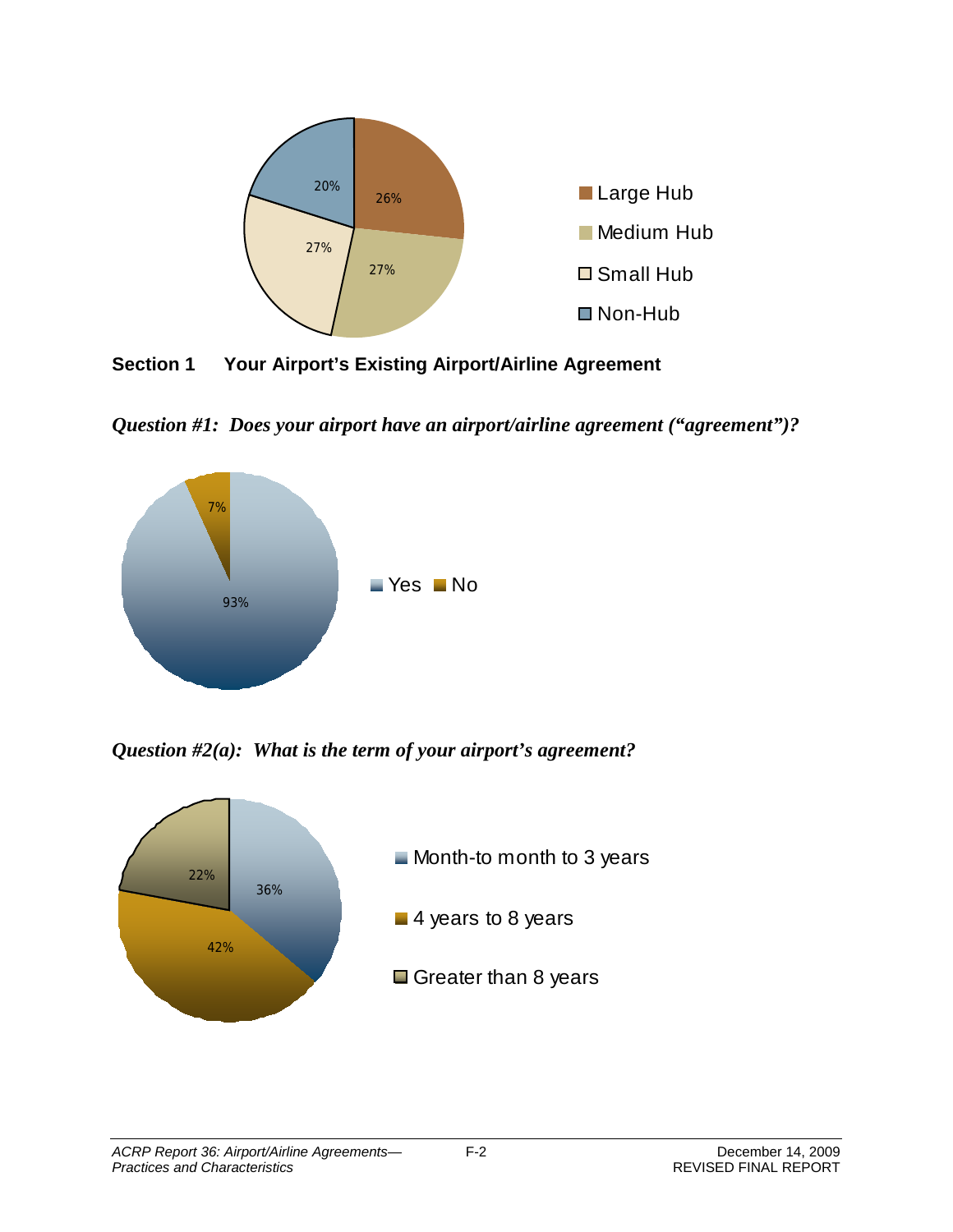*Question 2(b): Are there any renewal periods?*



Renewal periods range from one to three years, with the most common option being two one-year extensions upon mutual agreement between the airport and signatory airlines.

*Question #3: How is passenger airline signatory status determined at your airport? Please check all that apply.*

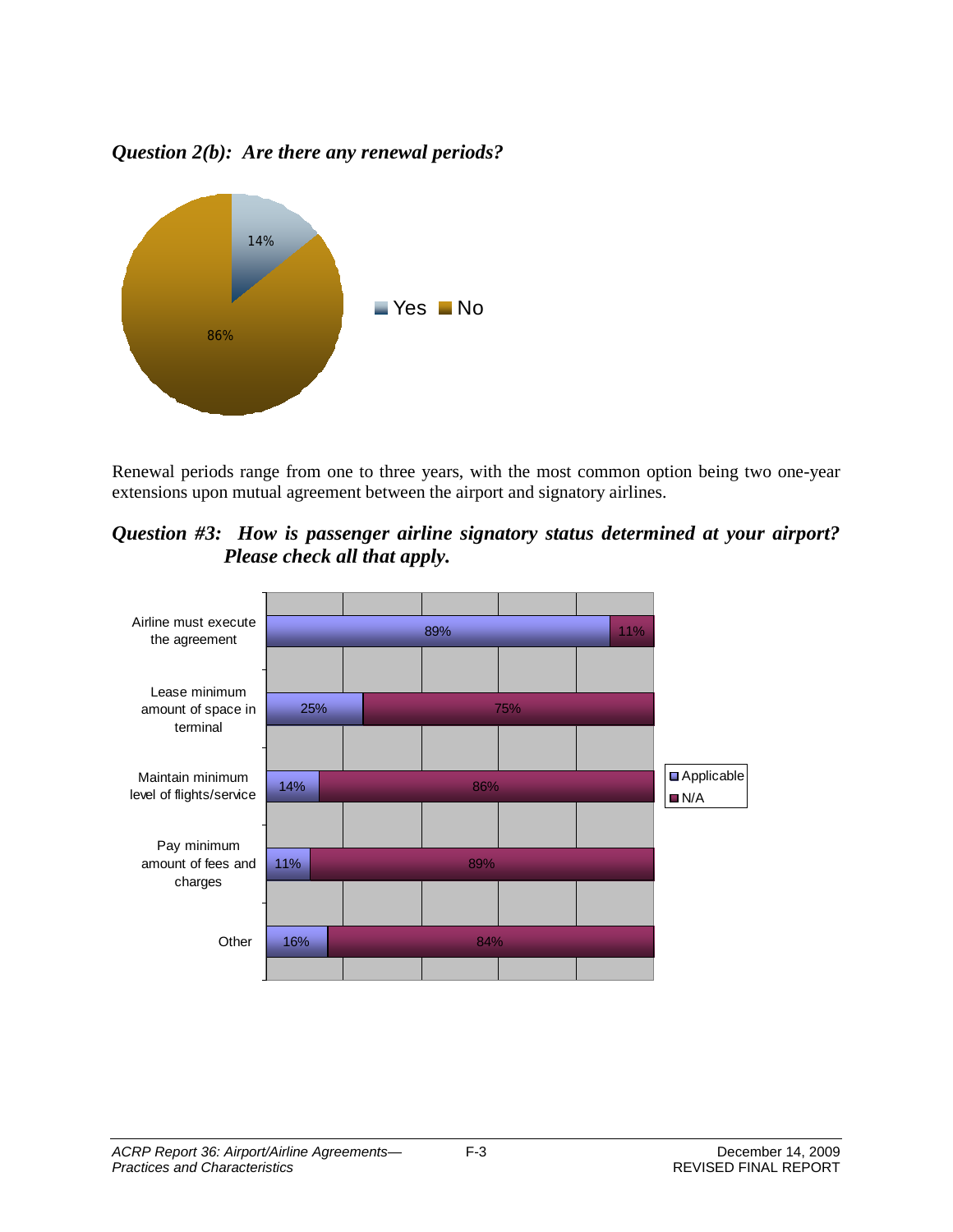Other requirements for passenger airline signatory status include maintaining a minimum market share percentage and participating in joint use baggage charge arrangements.

*Question #4(a): Can a cargo airline attain signatory status under the primary agreement?*



In addition to executing the agreement, other requirements for a cargo airline to attain signatory status under the primary agreement include maintaining a minimum level of operations and leasing space in the cargo building at the airport.

*Question #4(b): Does your airport have a separate agreement for cargo airlines?*

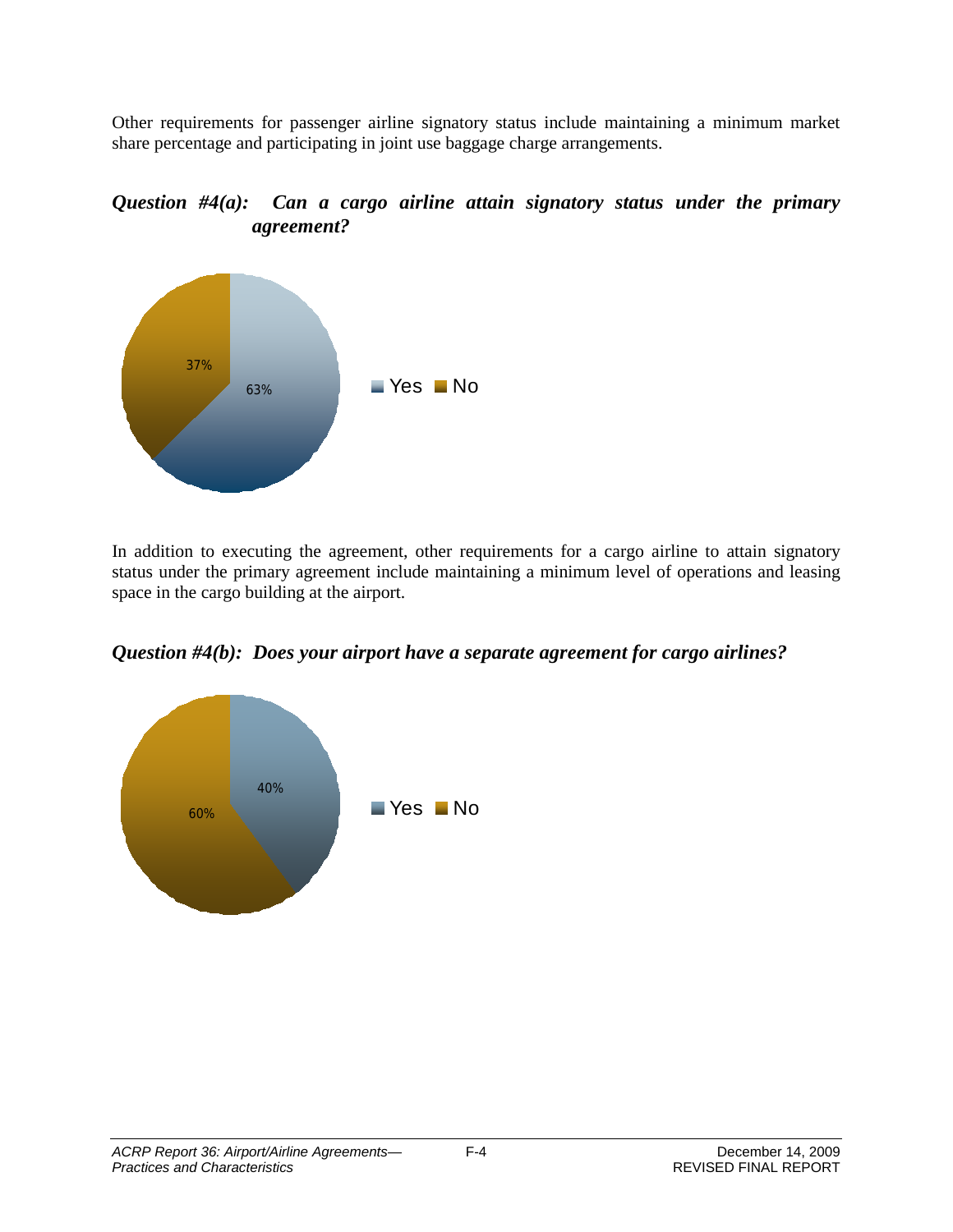Terms of these separate agreements for cargo airlines range from month-to-month to five years.

*Question #5(a): Does your agreement contain provisions allowing for "affiliate" signatory airline status?*



*Question #5(b): How is "affiliate" signatory airline status defined and determined? Please check all that apply.*

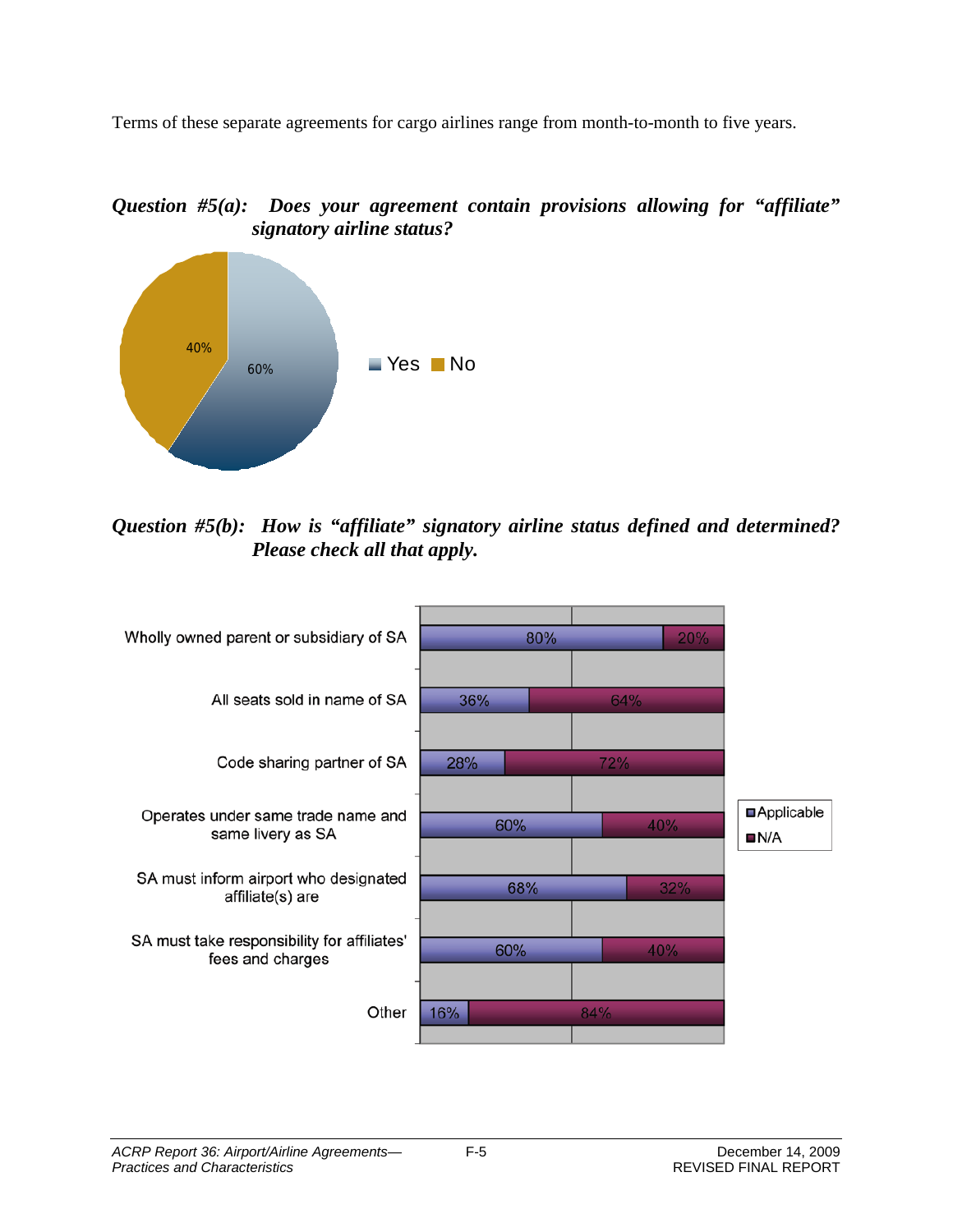Other requirements include the signatory airline assuming responsibility for reporting the monthly operational activity of the affiliate.

## *Question #5(c): What rights are affiliate airlines afforded by virtue of their status? Please check all that apply.*



## *Question #6(a): How would you classify your airport's general, or overall, ratemaking methodology?*

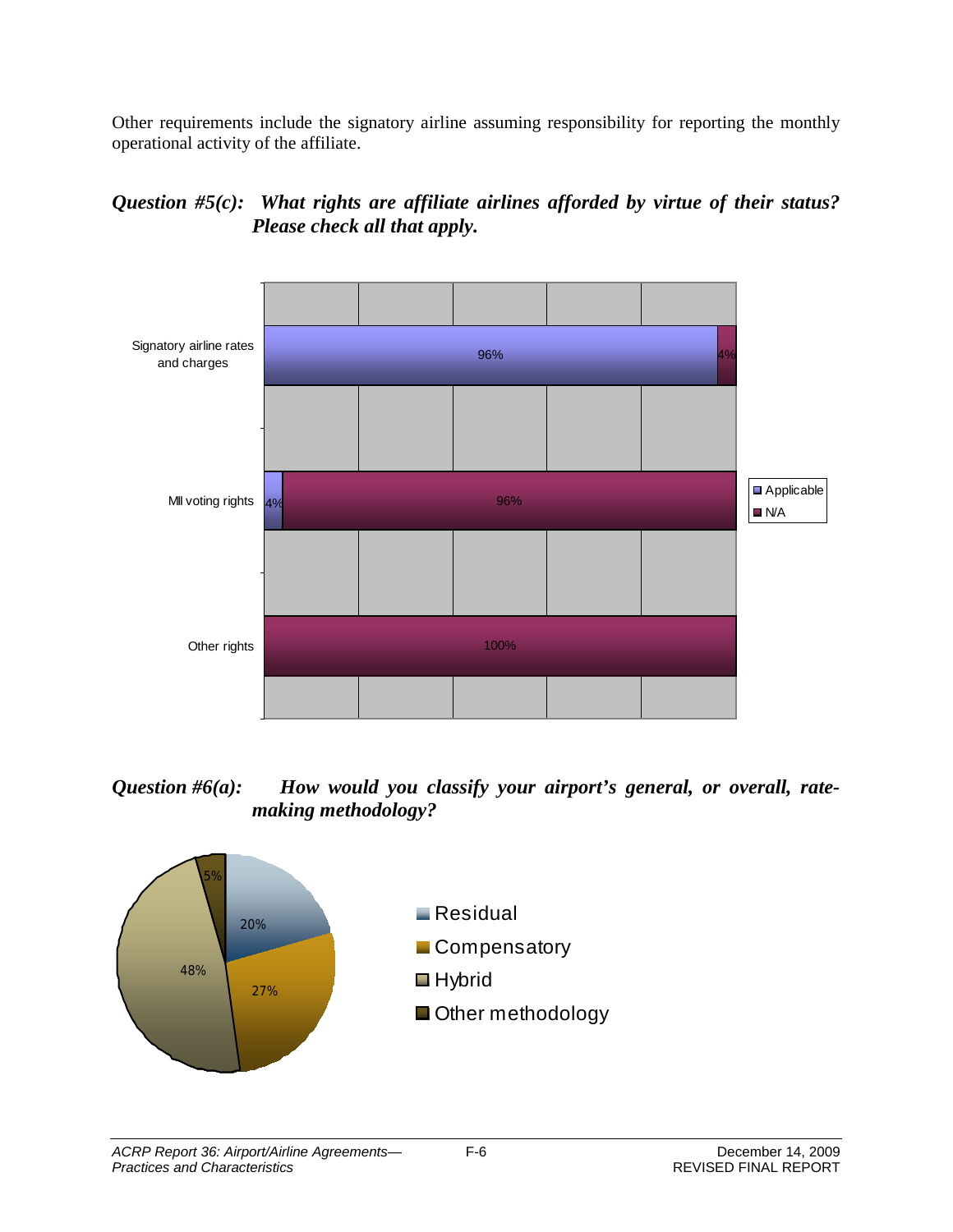Other general rate-making methodologies include airport system residual.

## *Question #6(b): Which description below best explains your airport's landing fee (or airfield cost recovery) methodology?*



Other landing fee methodologies include compensatory with revenue sharing, using a market rate based on similar sized airports, and setting landing fees as a negotiated amount that is increased annually.

## *Question #6(c): Does your airport assess a separate apron/ramp fee for use of aprons/ramps adjacent to the terminal gates?*

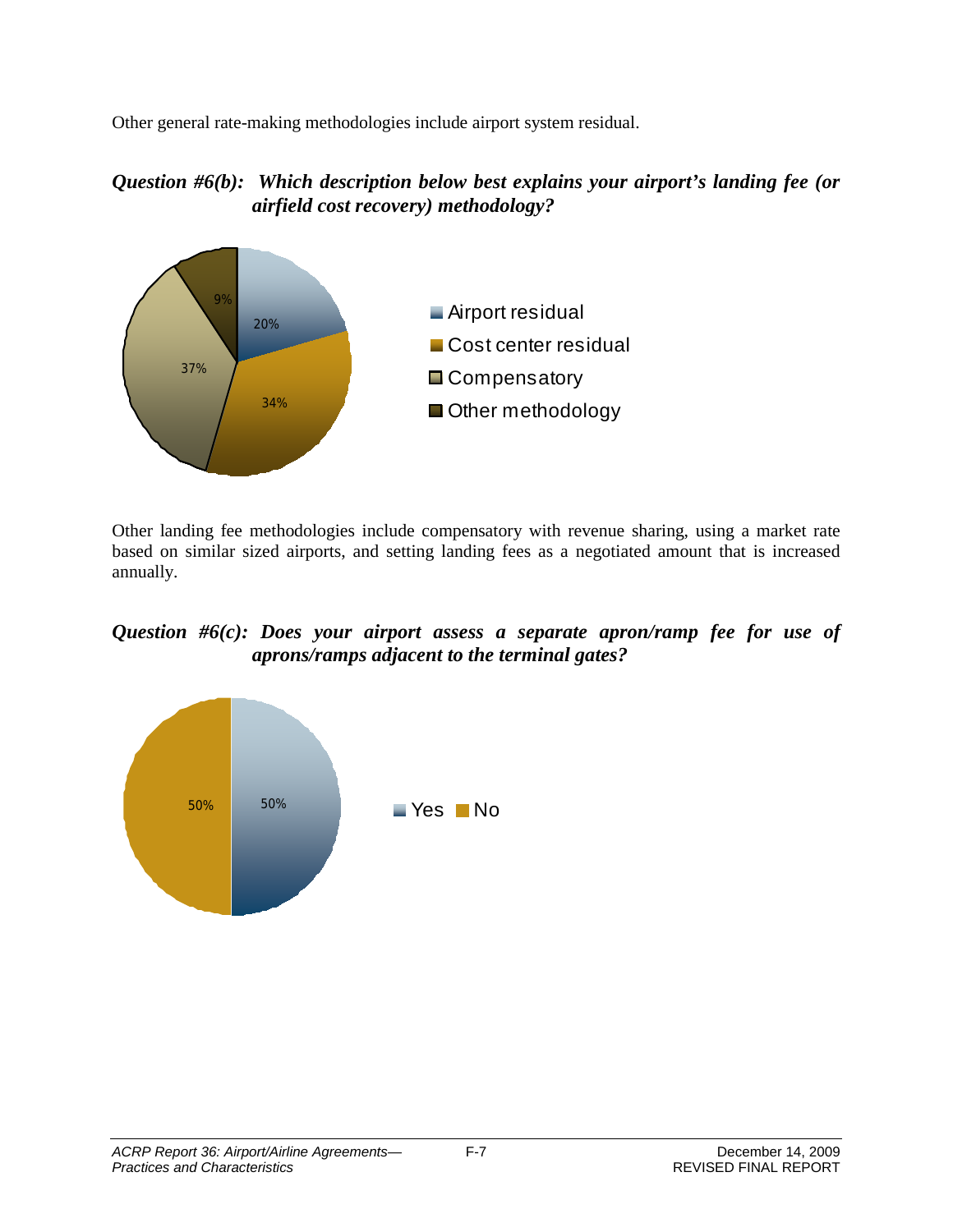## *Question #6(c)(1): How would you classify your airport's apron and/or ramp fee methodology?*



Other apron and/or ramp fee methodologies include setting the fees based on airfield land appraisal and as a negotiated amount.

*Question #6(c)(2): What is the apron fee charge based on?*

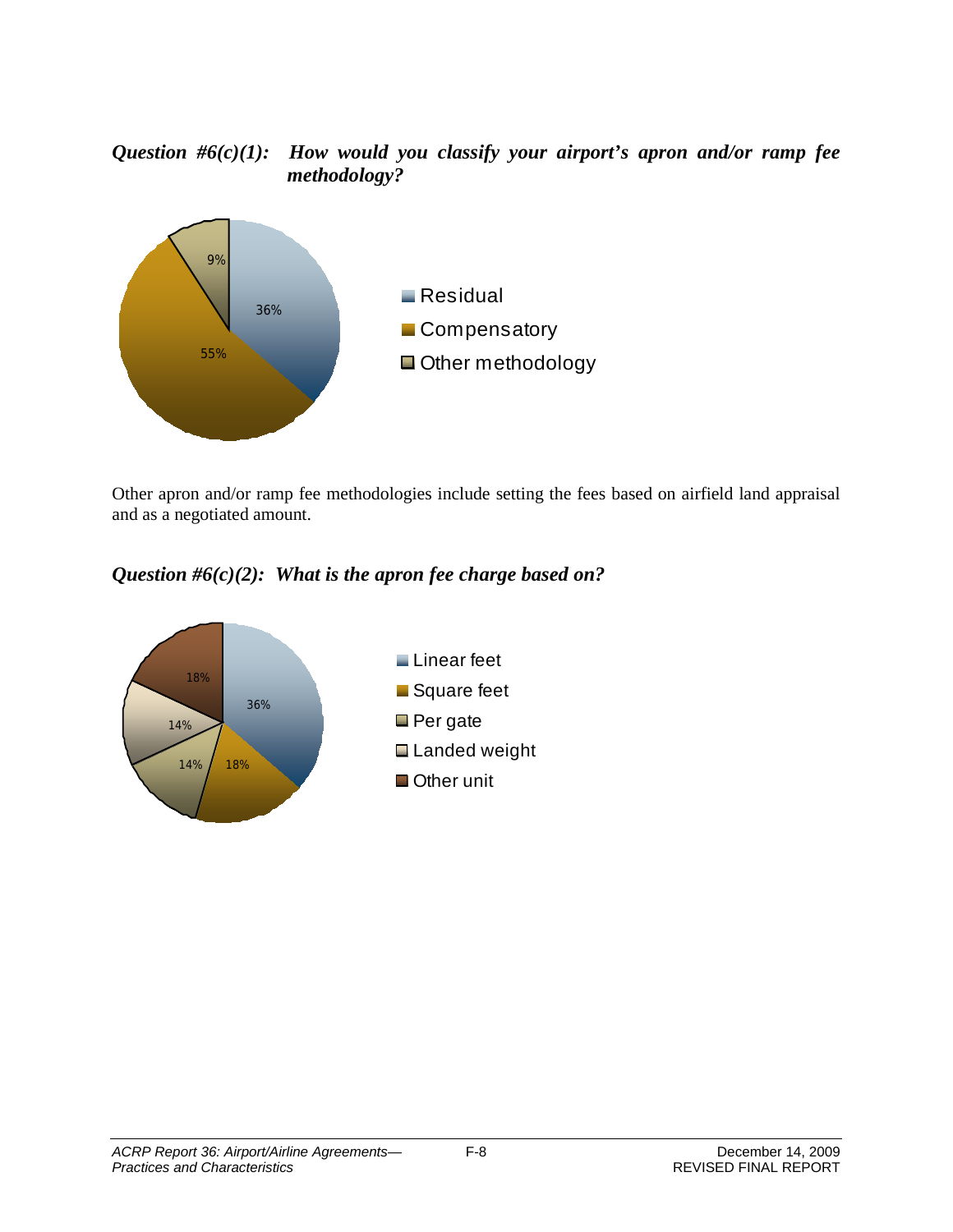Other units that apron fee charges are based on include number of arrivals, narrow vs. wide-body aircraft, 50% square feet and 50% landed weight, and a fixed rate.

#### *Question #6(d): Which description below best explains your airport's airline terminal rental rate methodology?*



Other terminal rental rate methodologies include (1) compensatory with a terminal space divisor that has been agreed to via negotiation (neither usable space nor rentable space); (2) setting the rate as a negotiated amount; (3) commercial compensatory with revenue sharing; (4) commercial compensatory residual (terminal costs are divided between airline and non-airline based on rentable square feet, then the airline rates are set by dividing the airline revenue requirement by the rented square feet); and (5) compensatory with offset from other revenues to the extent total terminal revenues do not cover costs.

## *Question #6(e): Do you differentiate airline space in your terminal building by charging different terminal rental rates for particular types of space?*

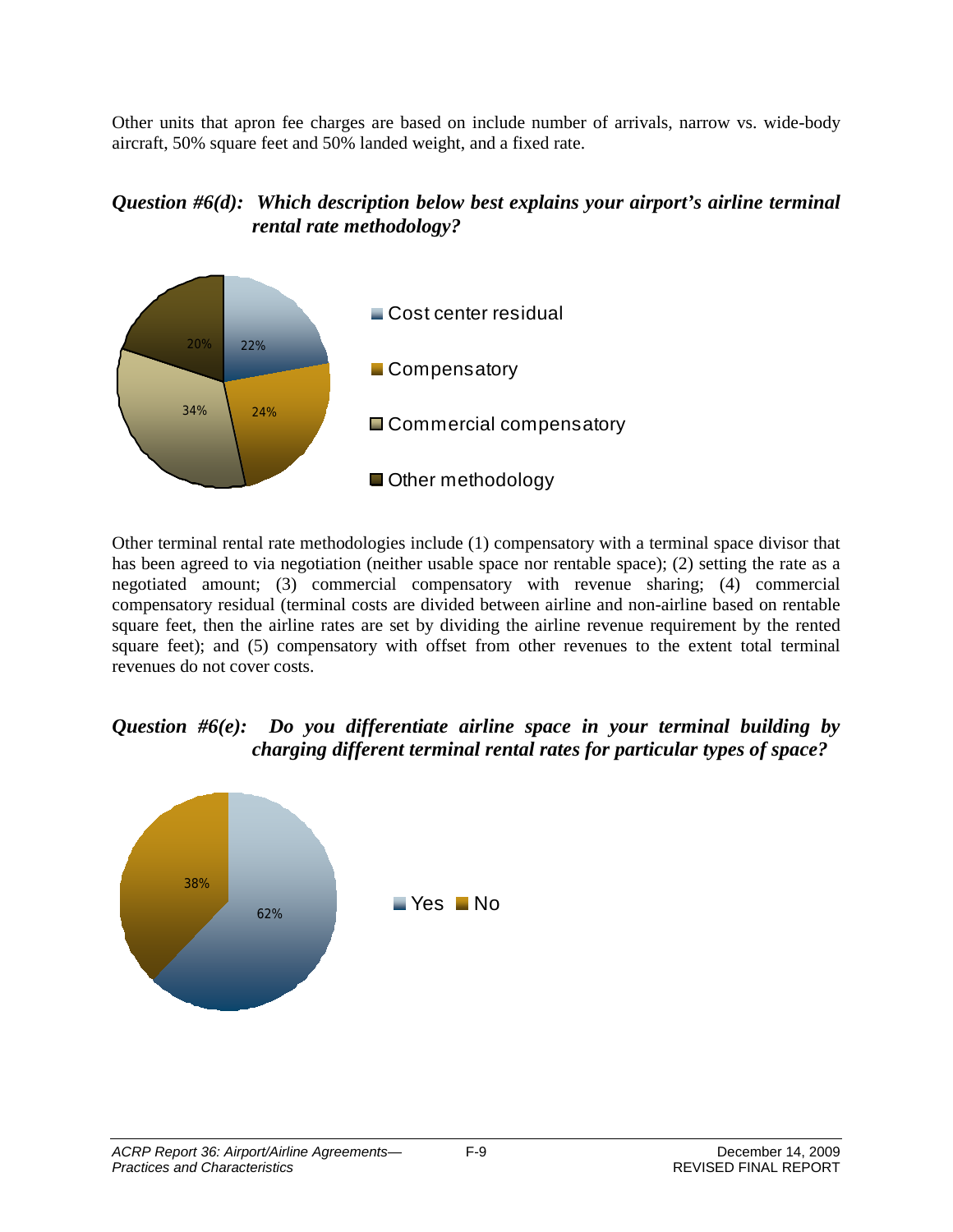*Question #6(e)(1): If yes, how many different terminal rental rates do you have?*



*Question #6(f): What is the divisor your airport uses for the terminal rental rate?*

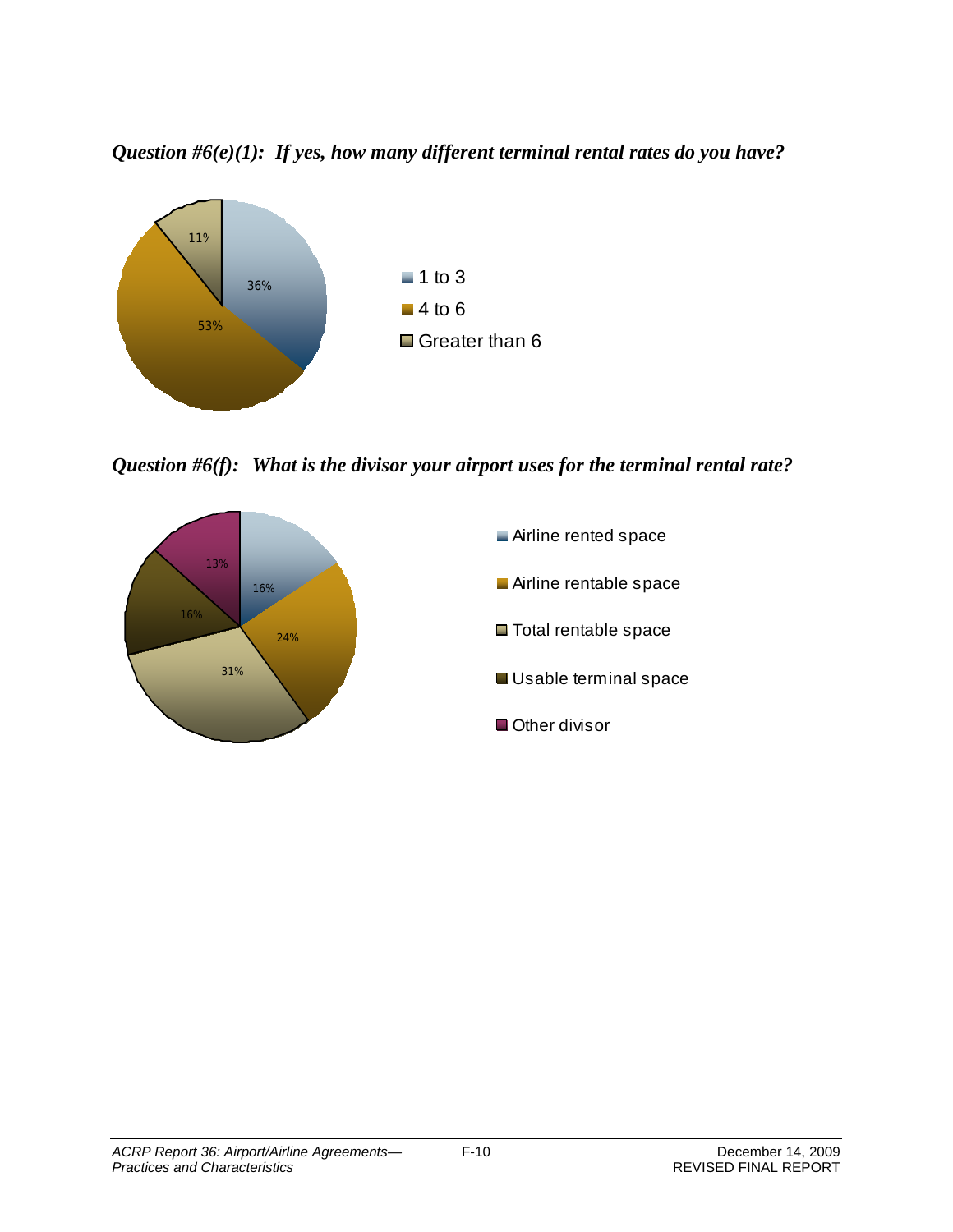Other divisors used for the terminal rental rate include exclusive and joint use terminal space, common use space, negotiated terminal square footages, total usable space less concession areas, and no divisor at all.

## *Question #6(g): Is airport administrative space in the terminal classified as rentable at your airport?*



*Question #6(h): Which description below best describes your airport's methodology for charging airlines for terminal joint use space?*

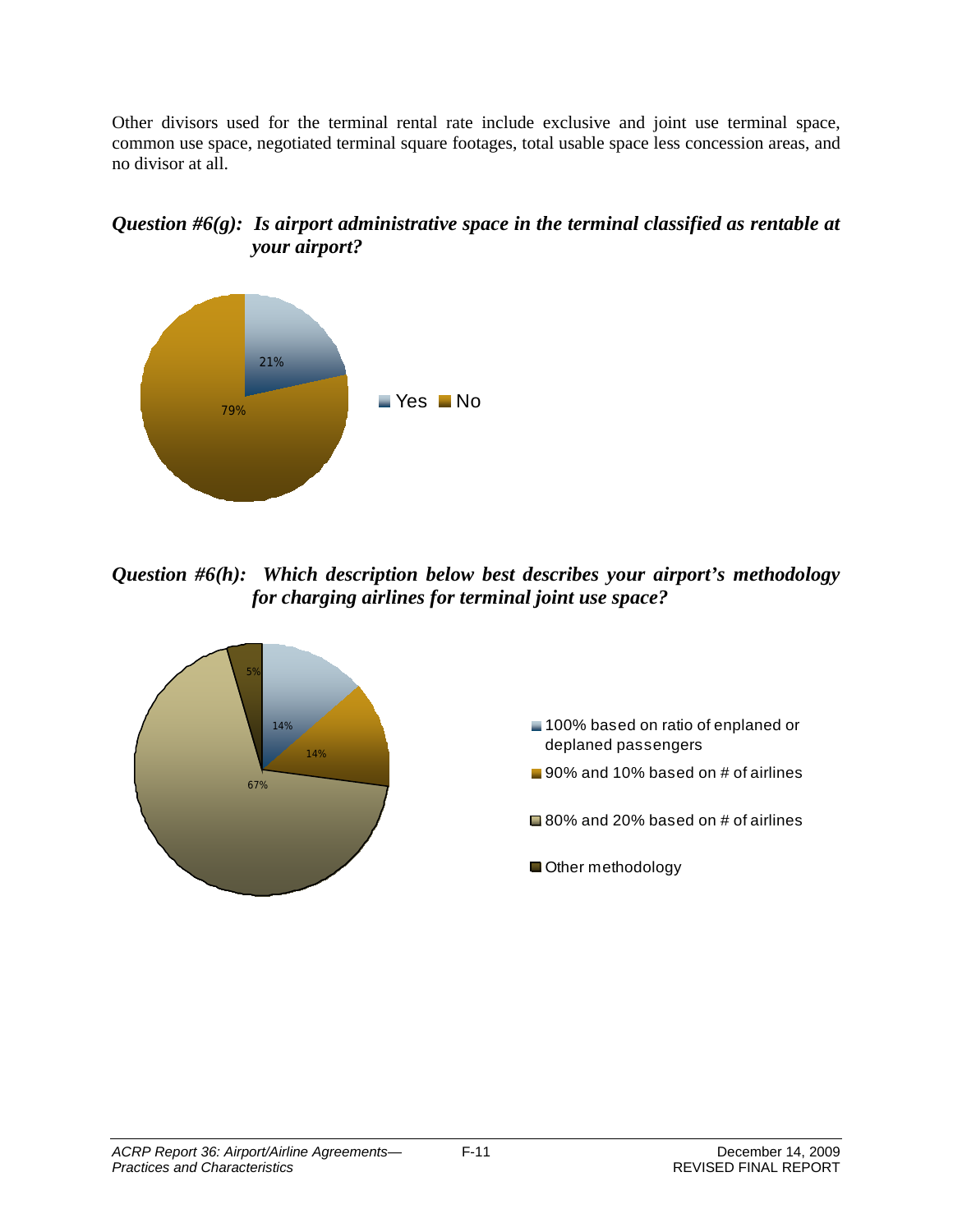Other methodologies for charging airlines for terminal joint use space include various methodologies not based on the units used above.





Number of airlines is also defined as all airlines having greater than 15 flights per month, all airlines having a signed lease agreement, all airlines using the terminal, or all airlines leasing gate space.

## *Question #6(i)(1): How are affiliates treated in the definition?*

The most common treatment of affiliates is to include their enplaned passengers as part of the signatory (parent) carrier's traffic for the enplaned passenger portion of the joint use formula, but not to include the affiliate as a separate airline for the number of airlines portion of the formula.



#### *Question #6(j): Are FIS facilities included in the calculation of terminal rental rates?*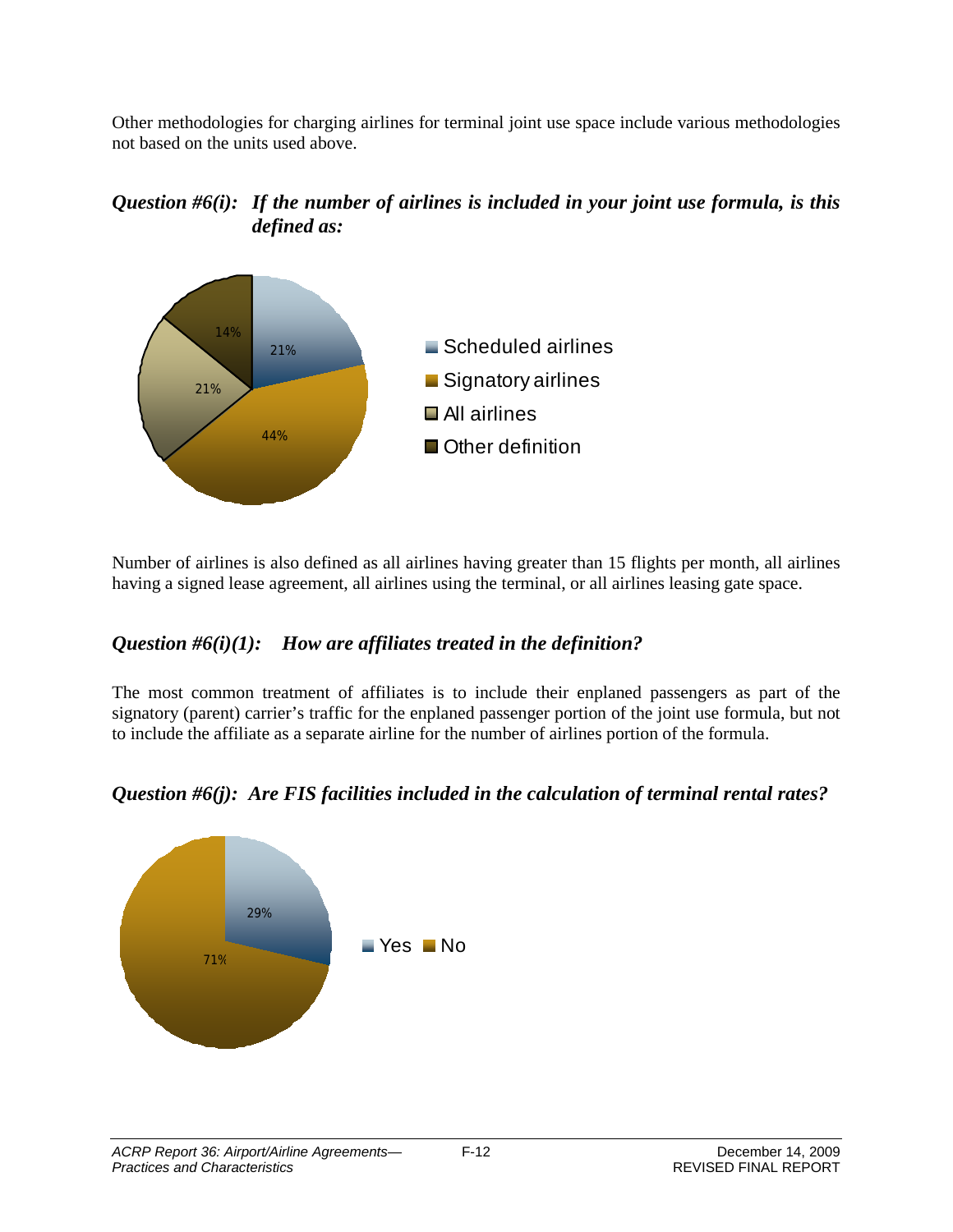*Question #(6)(j)(1): What portion of the FIS facilities are considered rentable space?*



At one particular airport, no portion of the FIS facilities is considered rentable space. Another airport noted that areas trafficked by the passenger are included in rentable space, except for corridors.

*Question #(6)(j)(2): How are FIS costs recovered?*

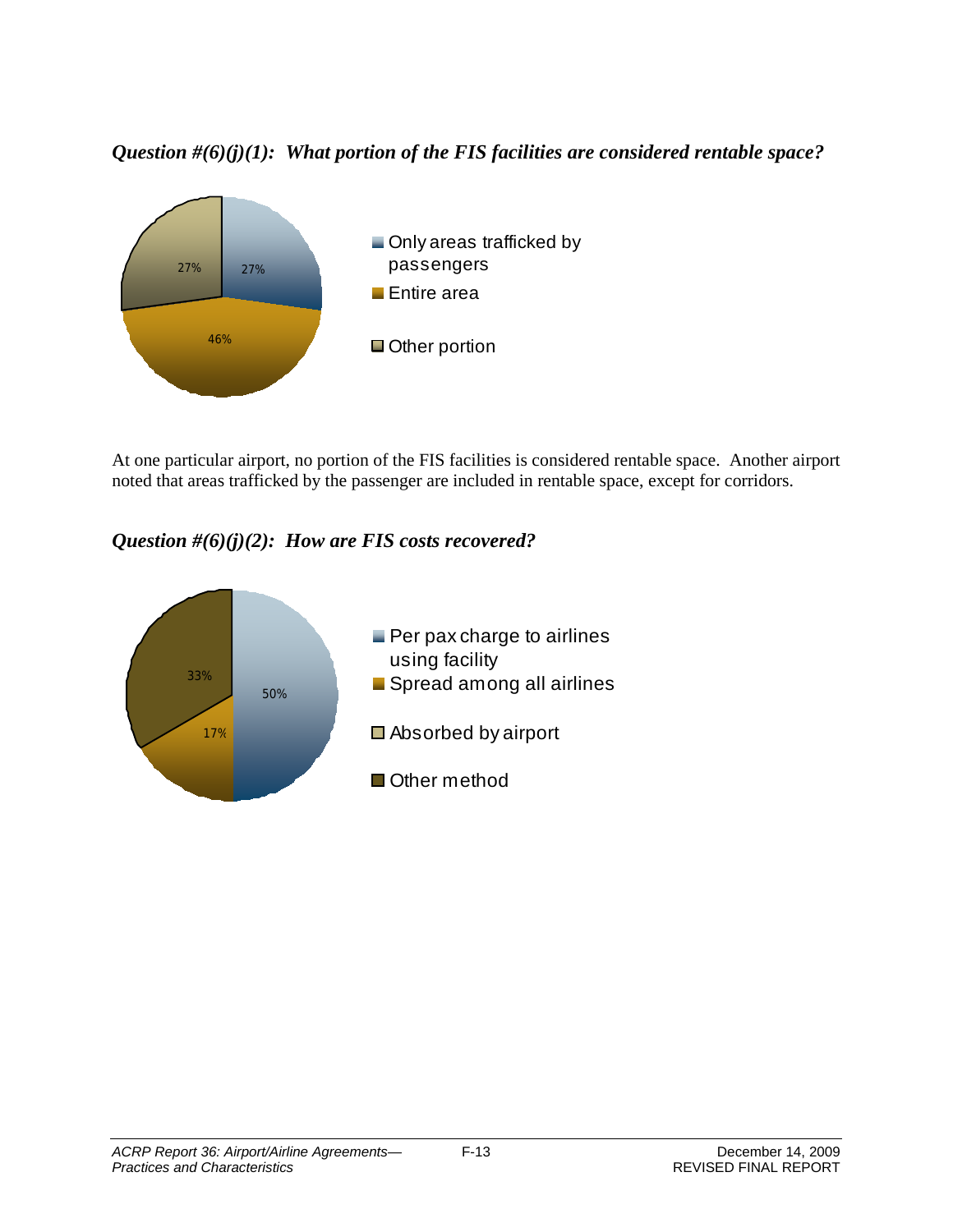Other methods for recovering FIS costs include (1) a combination of a per passenger charge and absorption by airport, (2) a charge per arriving international seat, and (3) a joint use charge—90/10 for those airlines that use the facility.

#### *Question #6(k): Does your airport charge a premium to non-signatories for the following rates and charges? Please include the amount of the premium.*



For each of the categories of rates and charges listed above, the typical premiums for non-signatories range from no premium at all to 50% higher than signatory. Many airports also noted that nonsignatories do not participate in any revenue sharing arrangements.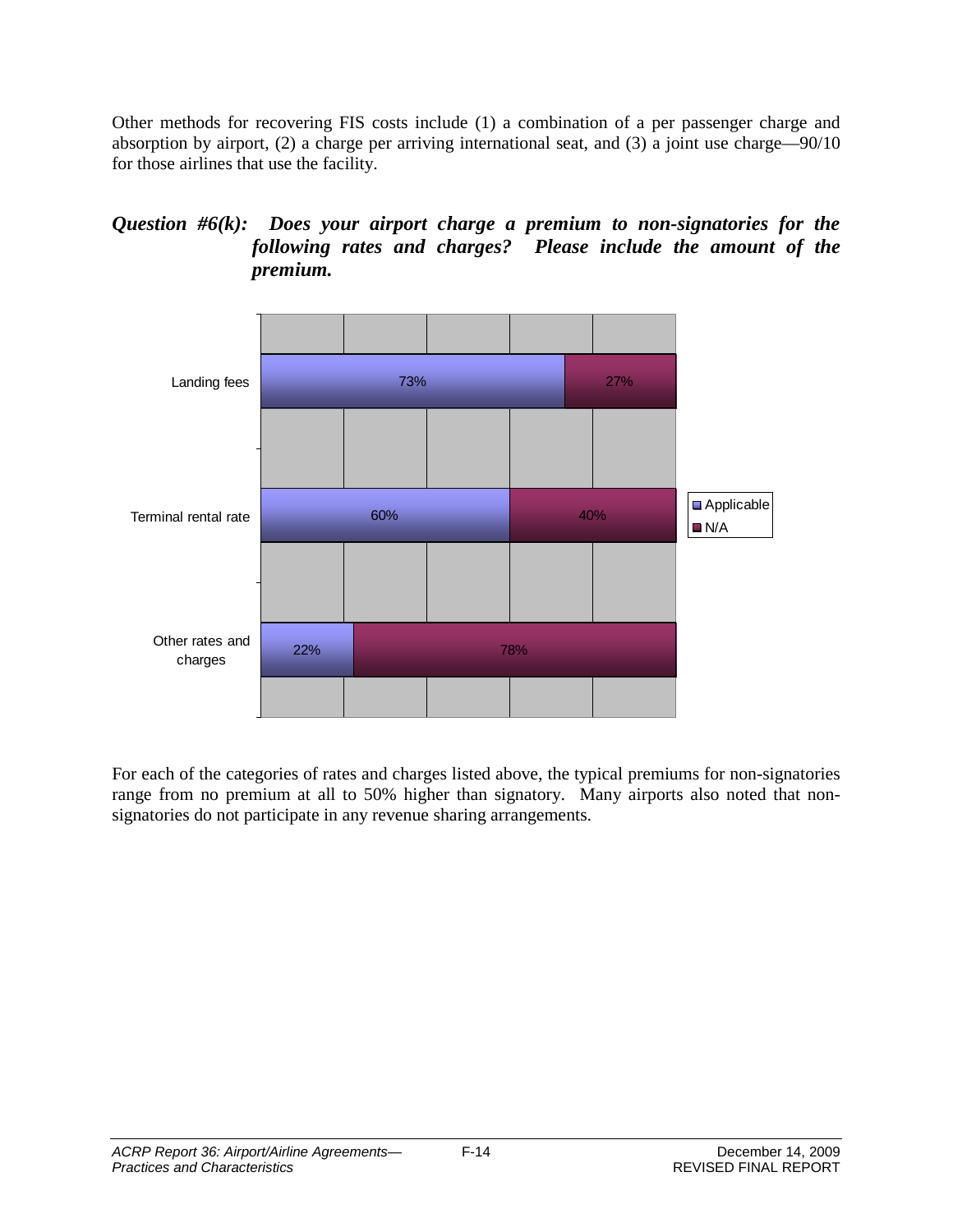*Question #6(k)(1): Are the non-signatory premiums described in the primary agreement?*



*Question #6(l): Are there any other airline rates and charges that are defined in your agreement? Please describe.*

Other rates and charges commonly mentioned include (1) passenger loading bridge, (2) cargo ramp, (3) remote parking of aircraft, (4) baggage handling system, (5) security, (6) CUTE systems, (7) telecommunications, (8) fueling system, (9) apron access, (10) employee parking, and (11) customer care (e.g., skycaps, wheelchair service).

#### *Question #6(m): Does your agreement have a provision that allows for the adjustment of rates outside of an annual rate adjustment process (e.g., mid-year, 10% variance from projected)?*



The majority of airports have provisions allowing for some sort of rate adjustment at mid-year. These provisions are sometimes accompanied by a requirement that there must be evidence of a 10%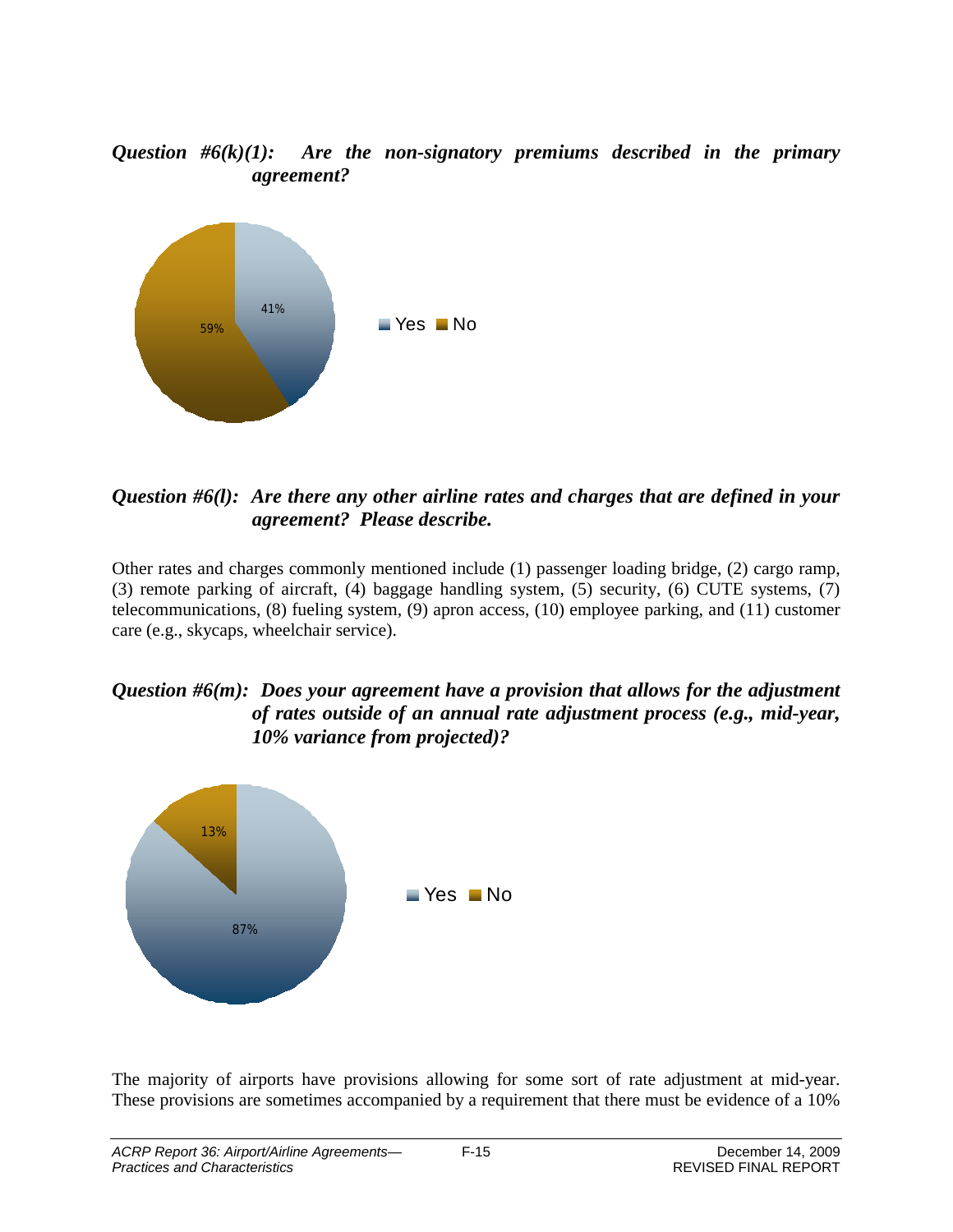variance (e.g., costs or basis of charge [landed weight, passengers]) from what was budgeted. A handful of airports also have provisions allowing for the airport to make a rate adjustment at any time whenever there is evidence of a 10% variance or at any time upon a 30-day notice with no preconditions.





Year end settlement provisions typically require settlement to be completed between 3 and 6 months after the close of the fiscal year.

#### *Question #7(a): Does your agreement contain an airport-wide revenue sharing provision (other than an airport residual)?*

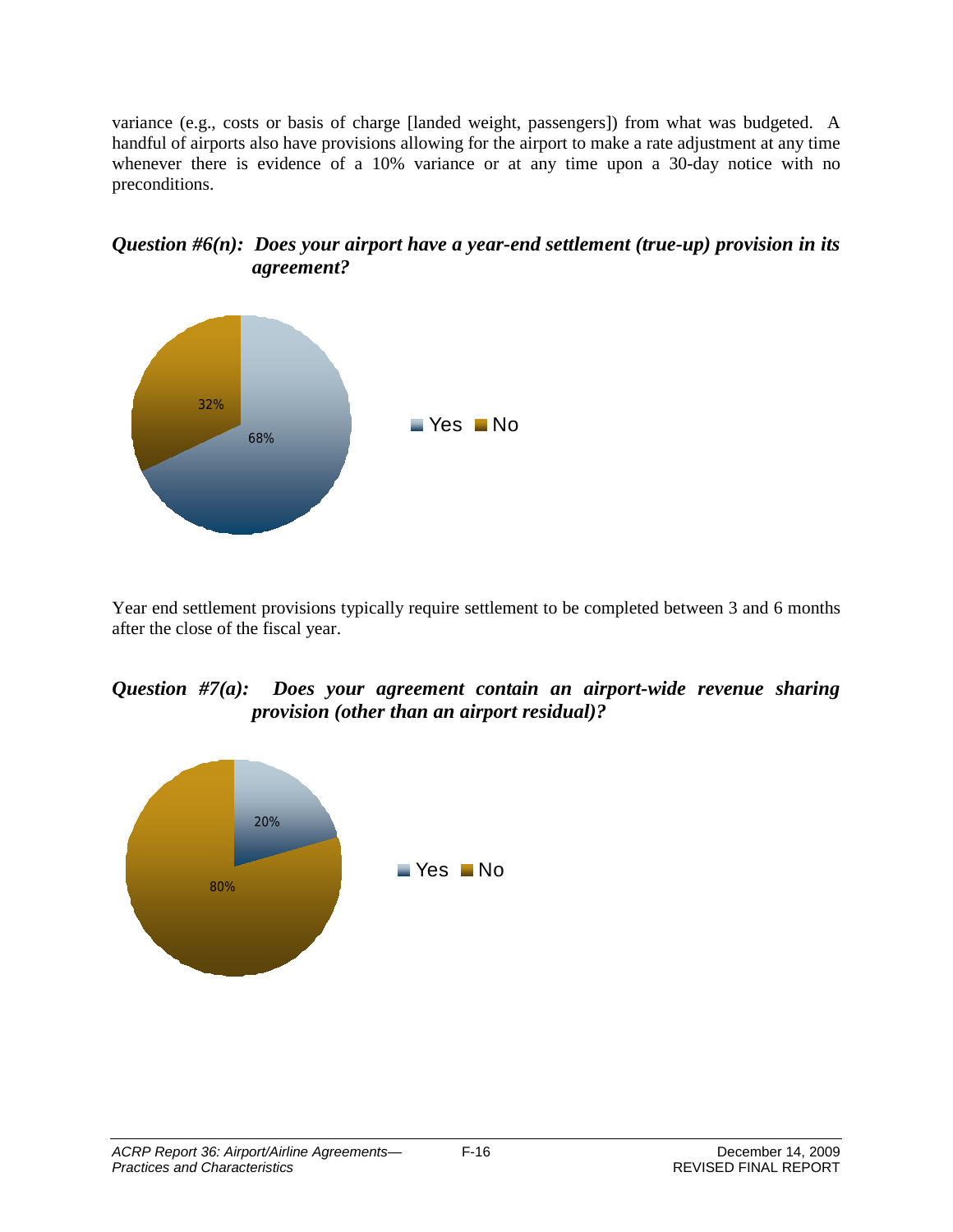The percentage of surplus revenues to be allocated to signatory airlines varies from 20 to 50%, with 50% being the most common amount mentioned.

## *Question #7(b): Please describe the method used for allocating and distributing the signatory airline share of surplus revenues to each airline.*

Different methods for allocating the signatory airline share of surplus revenues to each airline are based on (1) total dollar value of airline rates and charges collected, (2) number of enplaned passengers, and (3) share of long-term space leased. Methods for distributing the share are via (1) a reduction in landing fees and/or terminal rents and (2) a refund by direct payment to airlines.

#### *Question #(7)(c): If revenue sharing is distributed through a credit in the rate base, is it distributed on a same year basis or via a rate reduction in a subsequent period?*

Airports responding to the survey used both of the methods listed above.

## *Question #8(a): If your airport has a residual agreement, do your rates and charges include required deposits for any of the following types of funds? Please provide annual amounts for all that apply.*

- General \$10,000 is only amount given
- Renewal and replacement Between \$250,000 and \$500,000
- Capital improvement Between \$100,000 and \$1,000,000
- Major maintenance \$9,500,000 is only amount given
- Discretionary \$5,350,000 is only amount given
- Rate stabilization N/A
- Other Between \$25,000 and \$130,000 (fuel facility deposit, O&M reserve mandated by bond ordinance)

## *Question #8(b): If your airport has a residual agreement with a discretionary fund, please describe the type of projects the money in this fund can be used for:*

One particular airport has a small amount dedicated for any airport purpose (\$350,000) and a larger amount (\$5,000,000) that can be used for airport capital expenditures.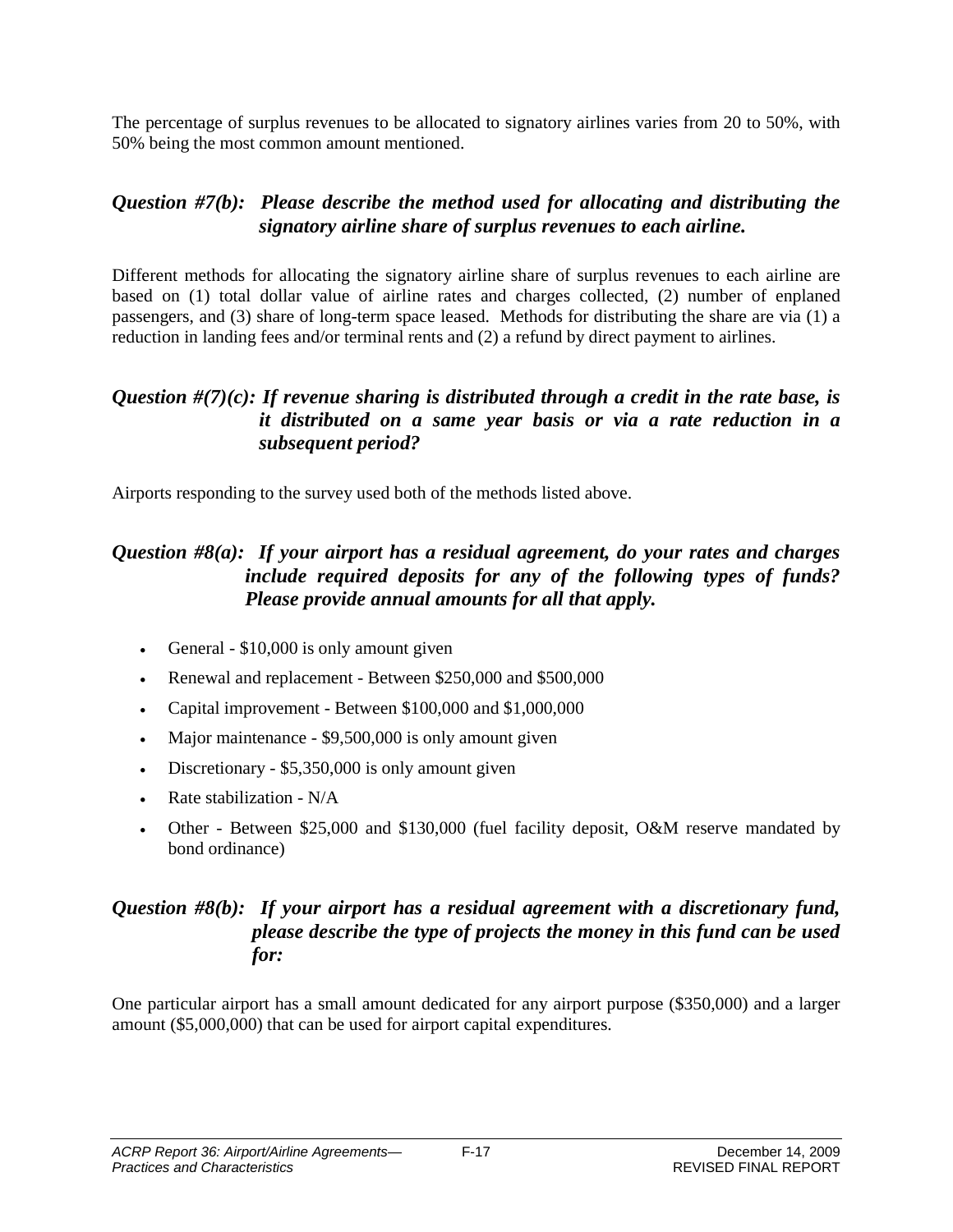*Question #8(c): If your airport does not have a residual agreement, does the agreement include an extraordinary coverage protection clause to assist with meeting debt service coverage?*



*Question #9(a): How are the following terminal areas classified? Please check all that apply:*



Note that airports could select more than one space classification for each terminal area.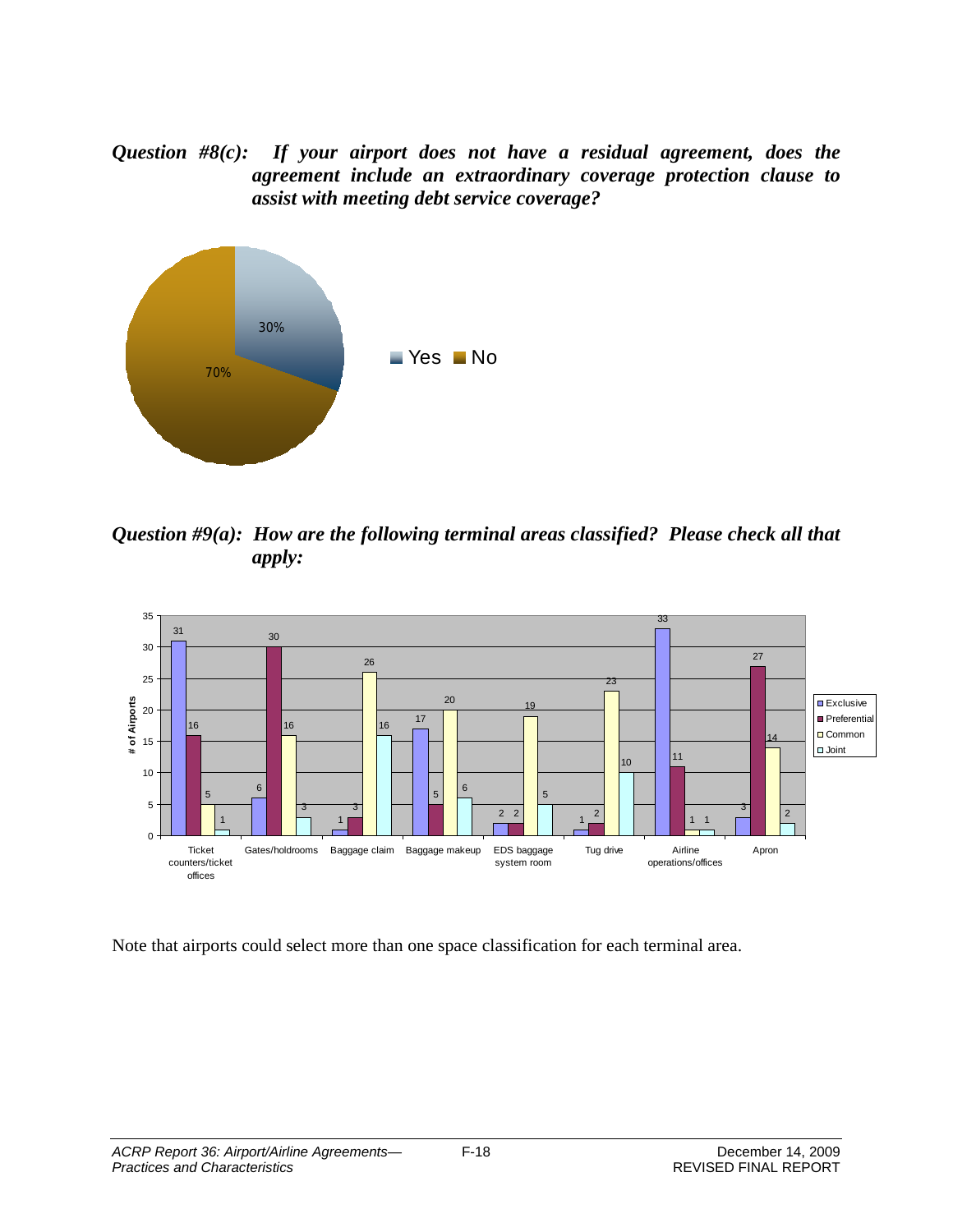## *Question #9(b): Does your airport provide janitorial services within airline terminal space?*



The janitorial services typically provided by airports are trash removal and standard daily cleaning (vacuum, mop, dust).

## *Question #9(c): Please choose a box that best describes how your airport classifies the following terminal space.*

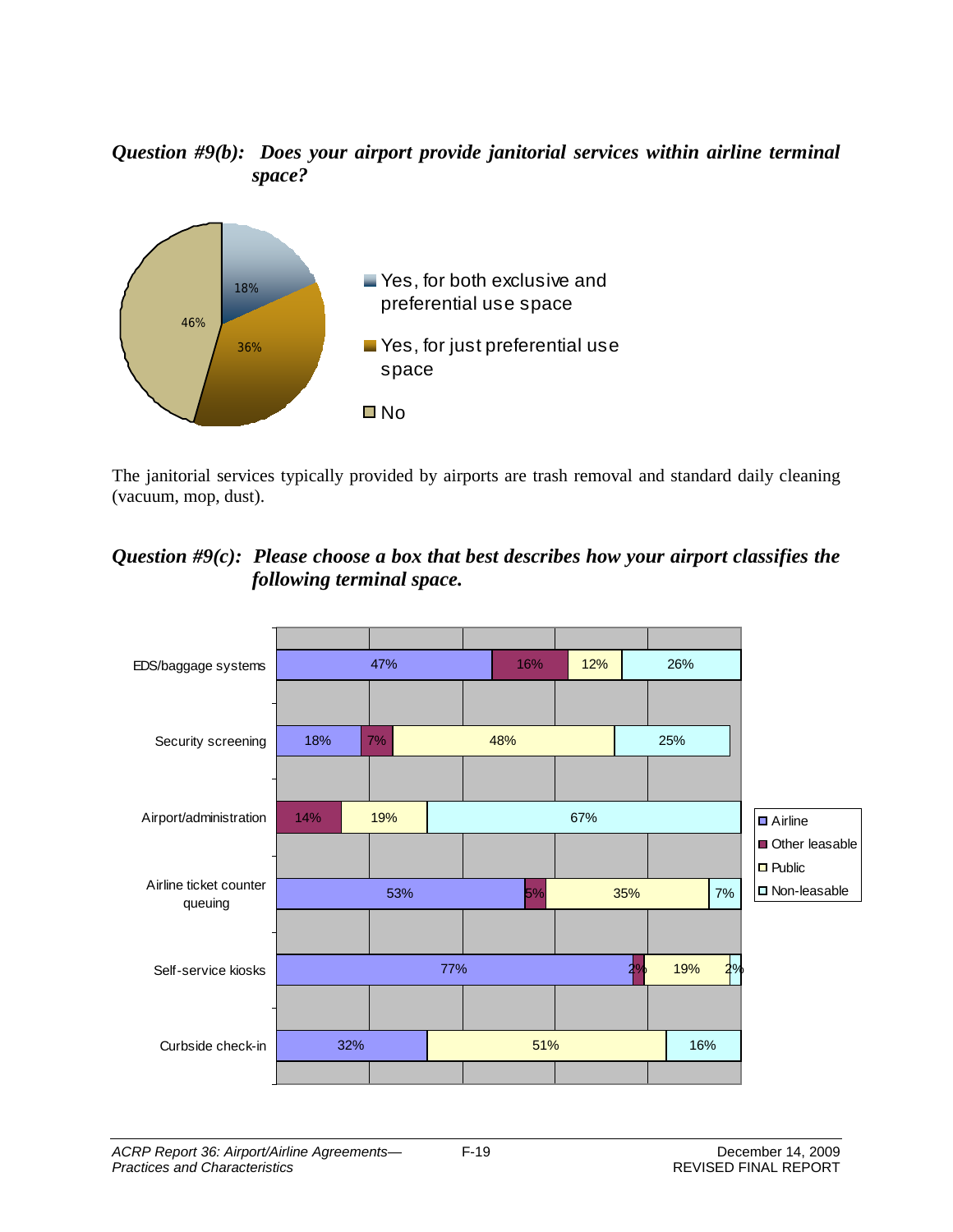## *Question #10(a): Please describe the accommodation/sharing requirements and procedures (relating to other airlines' requests for additional facilities) for the following types of space:*

- Gates/holdrooms: Most airports responding to the survey indicated that they have preferential use gates/holdrooms. Upon written request to the airport from the potential new user, existing signatory airlines must work with the airport to accommodate the new user. The majority of airports only require the new user to be accommodated around the existing user's schedule. A few airports have provisions that can be used to force sharing.
- Ticket counters: For preferential use, space accommodation requirements are similar to those for gates/holdrooms. Ticket counter space is also more frequently either exclusive or common than are gates/holdrooms.
- Baggage makeup: For the majority of airports this space is either common (most frequently) or exclusive, making accommodation requirements less relevant.
- Other space: Accommodation requirements are similar to those detailed above.

## *Question #10(b): Does your airport have "use or lose" provisions associated with preferential use space?*

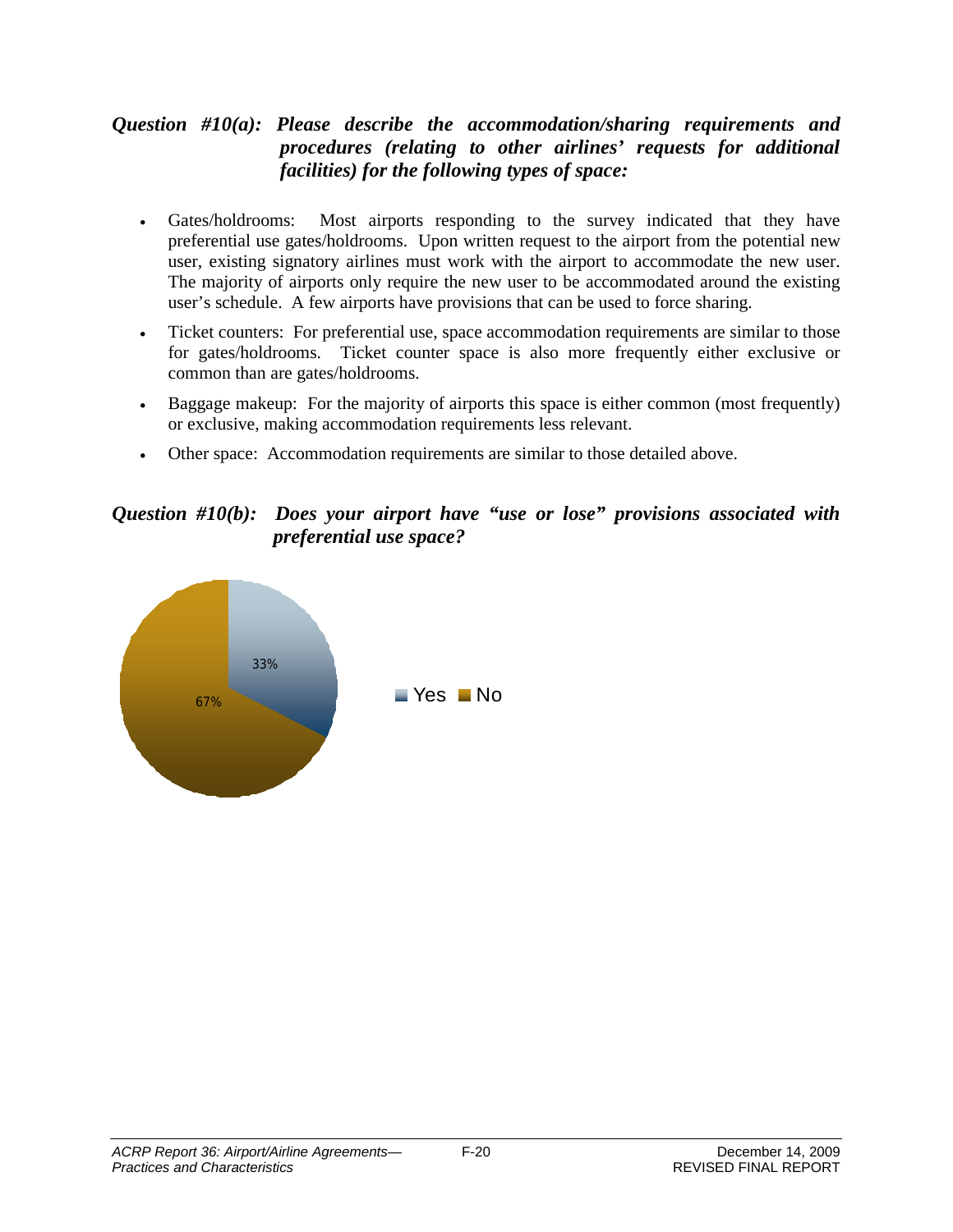Most airports require between 3 to 5 turns per gate per day or else the airport may reassign preferential use gate/holdroom space. A few airports also have a size requirement (e.g., the turns must be operated by "narrow-body equivalent aircraft").





*Question #11(b): Per your agreement, what is the dollar threshold for a proposed capital project to be considered a "capital expenditure" needing MII approval?*

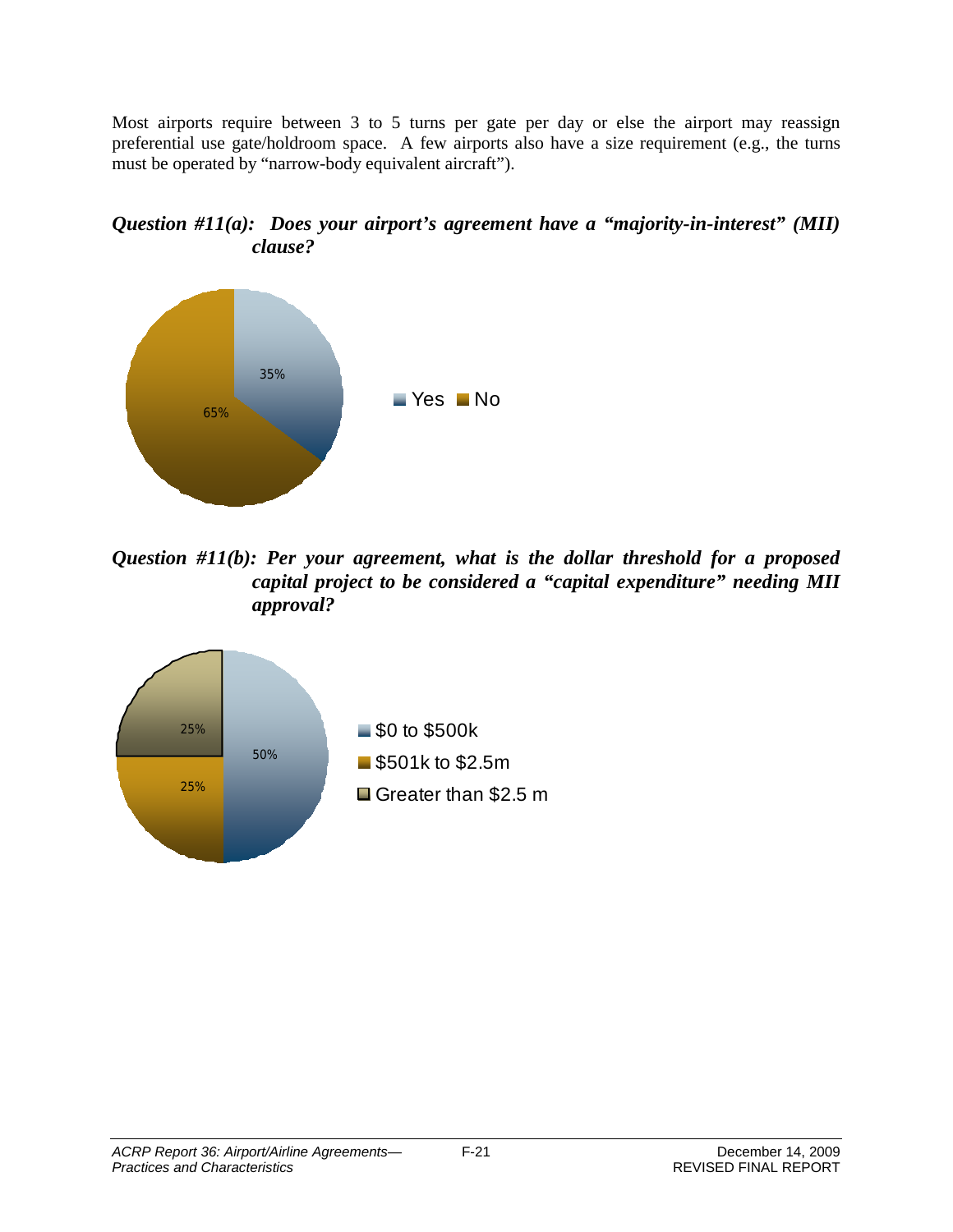## *Question #11(c): What type of projects are subject to MII approval? Please check all that apply.*

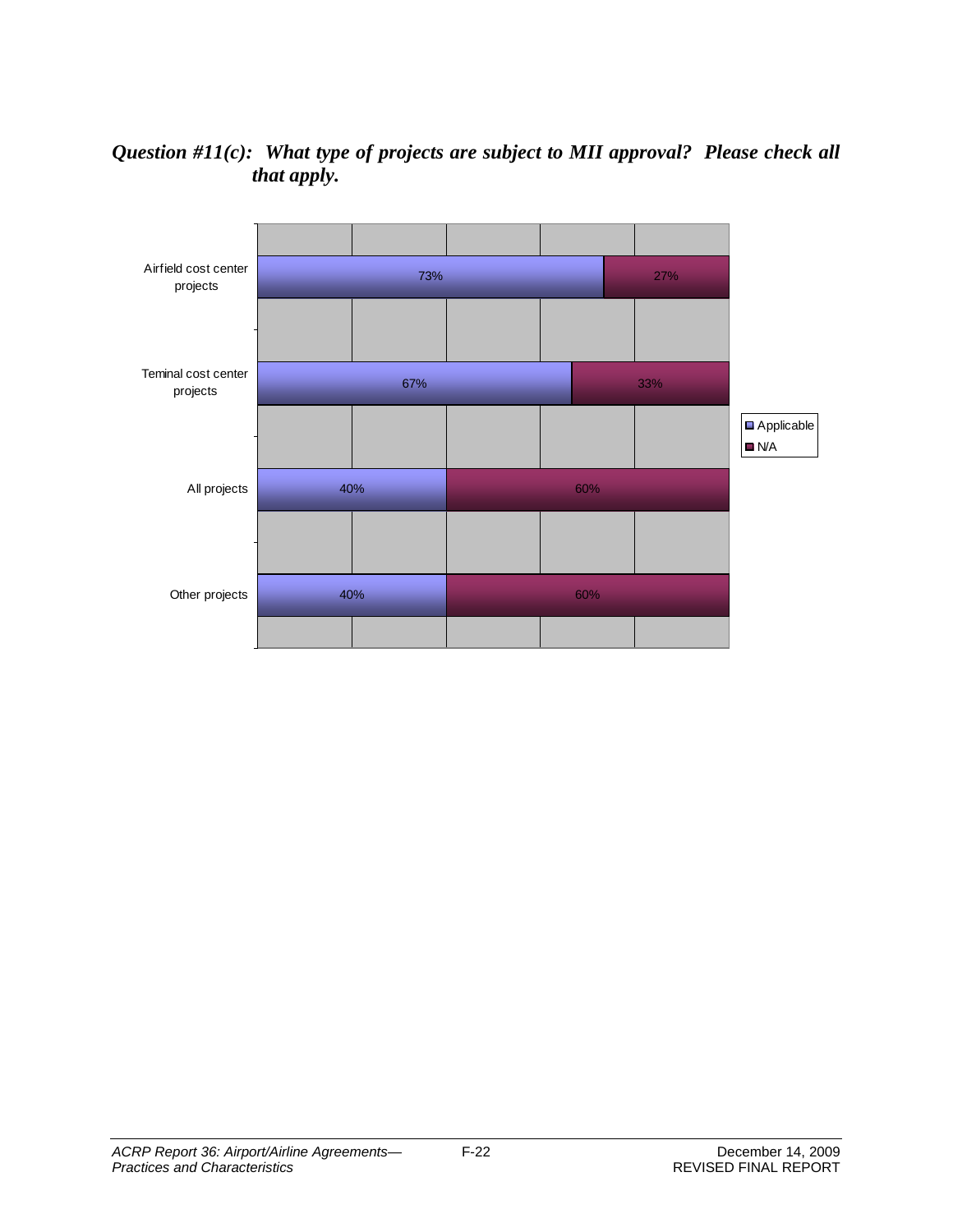Other projects that are subject to MII approval include (1) any project that increases debt service, (2) landside (including roadway), and (3) apron.



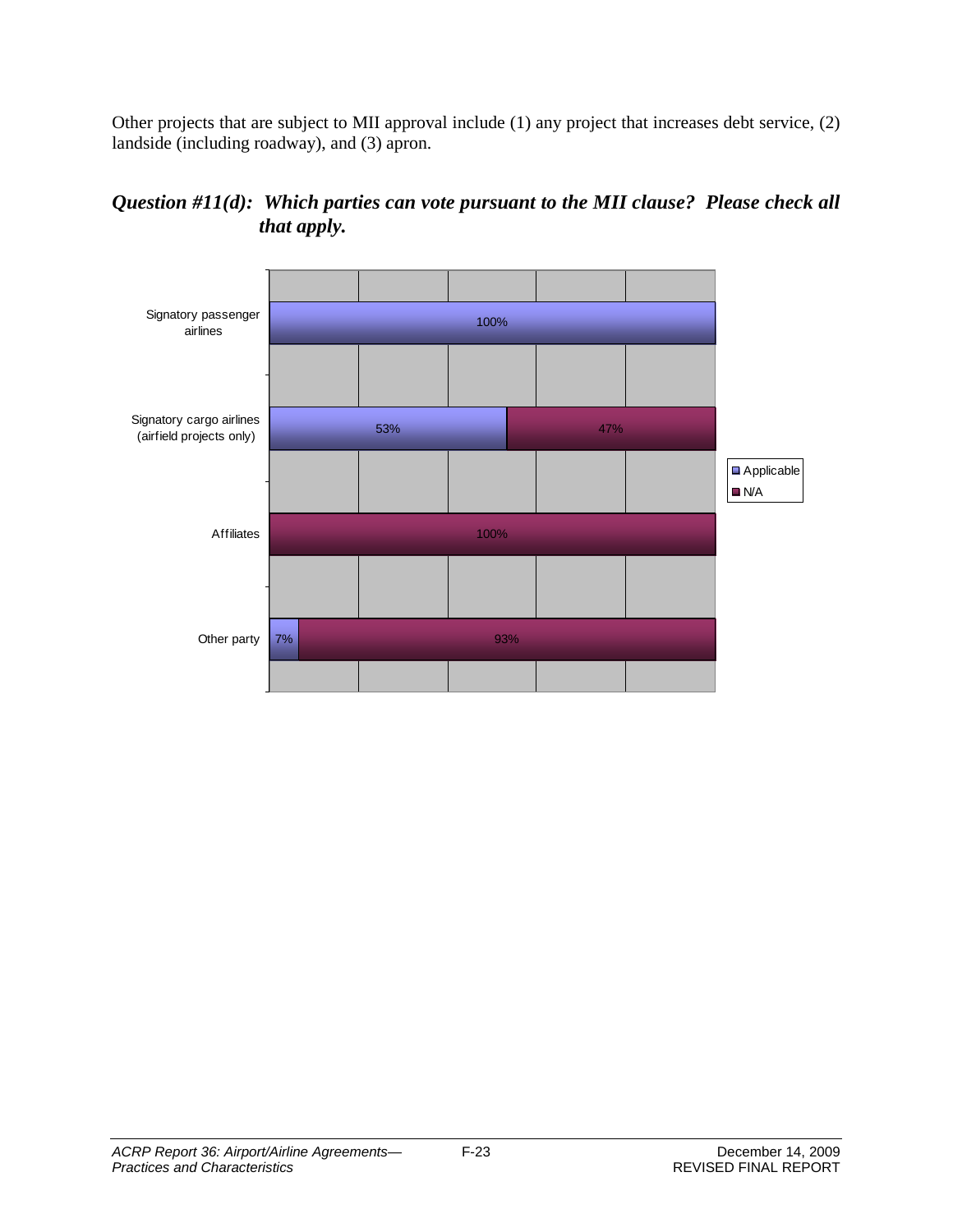Other parties that can vote pursuant to the MII clause include signatory cargo airlines (for all projects).

## *Question #11(e): How would you characterize the MII process at your airport? Please check all that apply?*

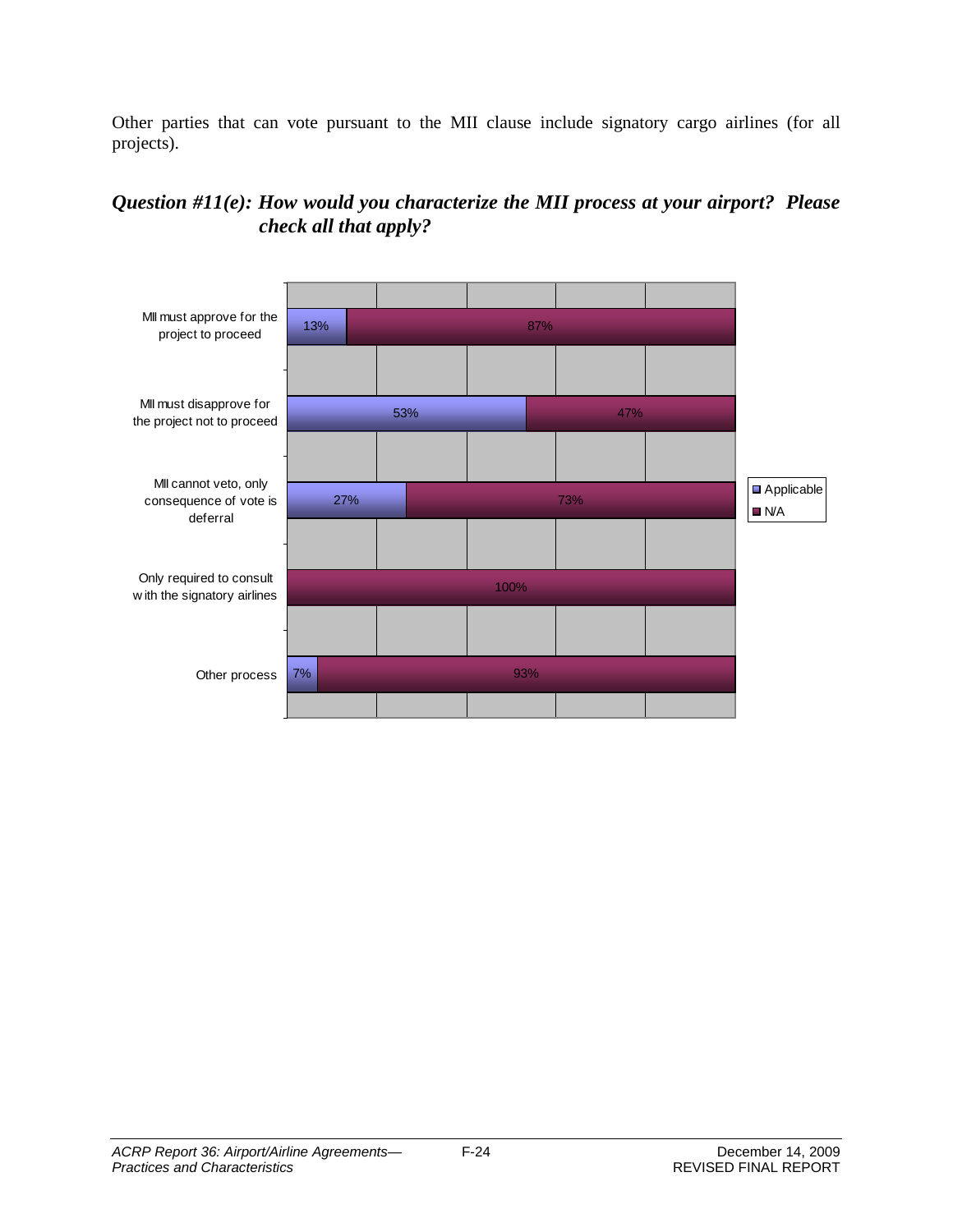MII provisions where the only consequence of the MII vote is deferral lead to deferrals of between 6 months to 1 year. Other MII processes only require an MII to approve a capital project if the project will be financed with GARBs and the debt service will be included in airline fees and charges.



## *Question #11(f) Is your MII clause:*

## *Question #11(f)(1): Please describe how variances and overages are handled:*

The most common provisions typically require a new MII vote if project costs exceed the original budget by 10% or more, but some allow for an exception if the project is already in the construction phase. Other situations requiring a new MII vote are if the scope of the project changes, or if a project is approved with a specific "not-to-exceed" cost that is exceeded. All variances are usually rolled over into the next year's rate base.

## *Question #11(g): Please describe your airport's MII test:*

Examples of MII tests include (1) 50% of signatory carriers accounting for 51% of market share, (2) 51% of signatory carriers accounting for 51% of all fees, (3) signatory carriers with 85% of landed weight of all signatory carriers for prior 12-month period or all but one of the signatory carriers regardless of landed weight, and (4) 51% of airlines leasing space in the terminal accounting for 51% of landing fees.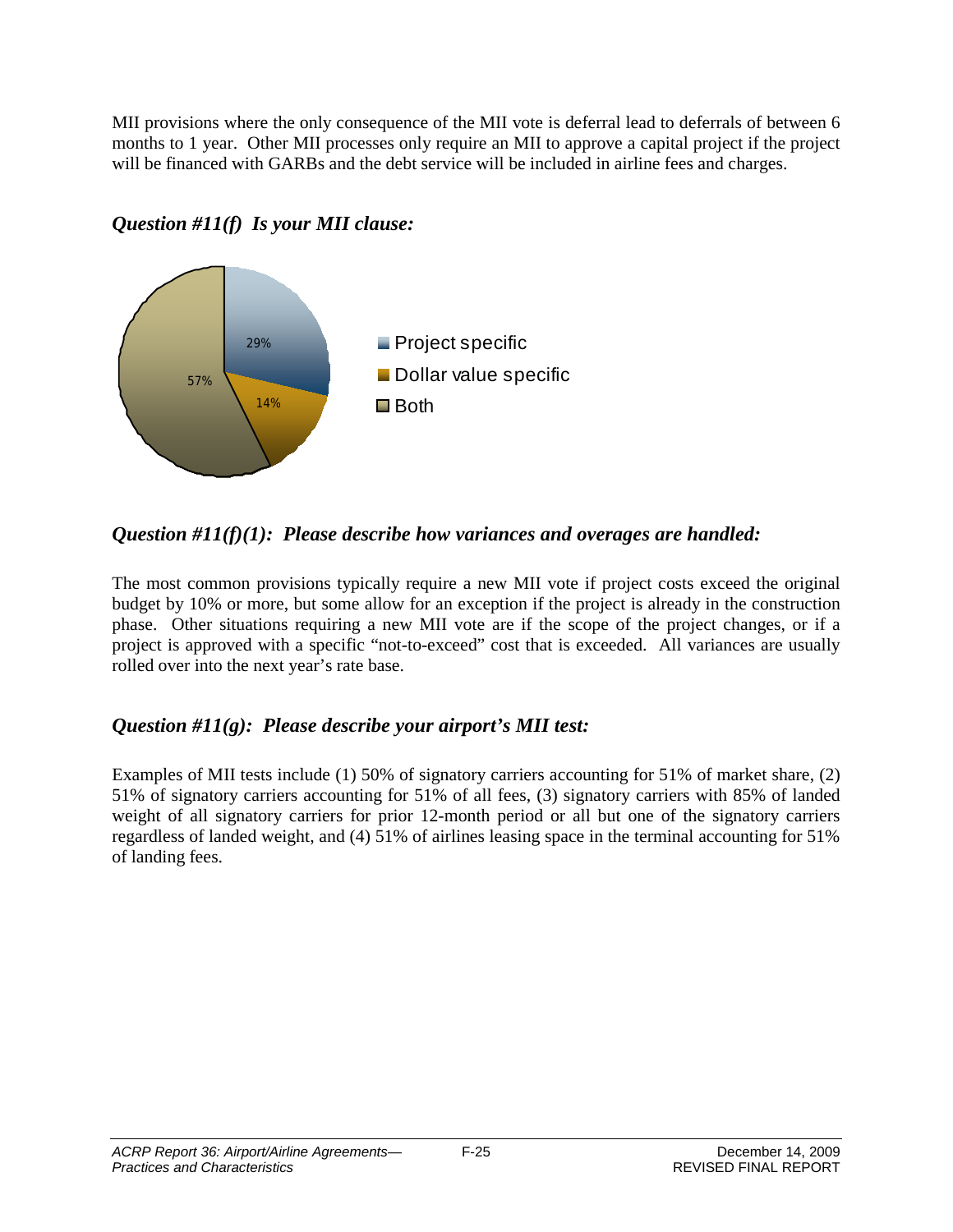#### *Question #11(h): Does your airport have a pre-approved CIP list of projects as part of your agreement that are exempt from the MII clause?*



Dollar amount limits tend to be project specific, but examples of overall CIP dollar amount limits exempt from MII are between \$300 million and \$800 million dollars (sometimes indexed to a particular year).

## *Question #11(i): What other exemptions are there from the MII process?*

Other exemptions include (1) projects necessary for public safety when directed by FAA, (2) emergency repairs that if not made would close airport within 48 hours, (3) non-airline cost center projects, (4) any project that is not financed by debt, (5) taxiway projects, and (6) projects that are necessary to fulfill environmental or regulatory requirements.

#### *Question #12(a): In your airport's agreement is there a security for performance requirement?*

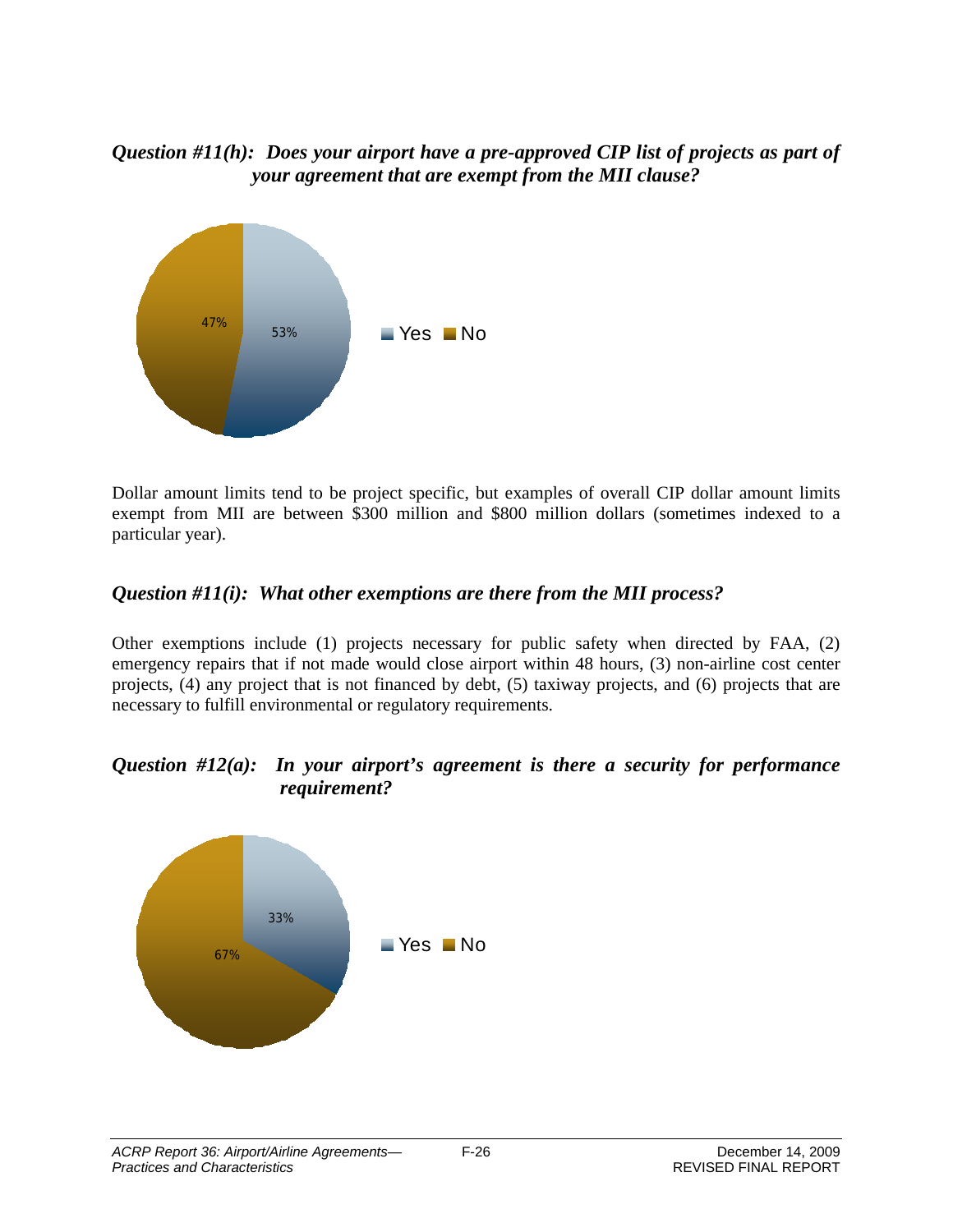*Question #12(b): What is your airport's preferred contract security instrument?*



Other instruments include any instrument that is agreed upon between the airport and airline as representing the necessary contract security.

## *Question #12(c): What amount is required to be posted? Please describe:*

The most common amount required to be posted is between 2 to 3 months of rentals, fees, and charges. Certain airports add a dollar amount test as well (e.g., \$3 million or 3 months of rentals, fees, and charges, whichever is less). One airport also requires 3 months of estimated PFC collections.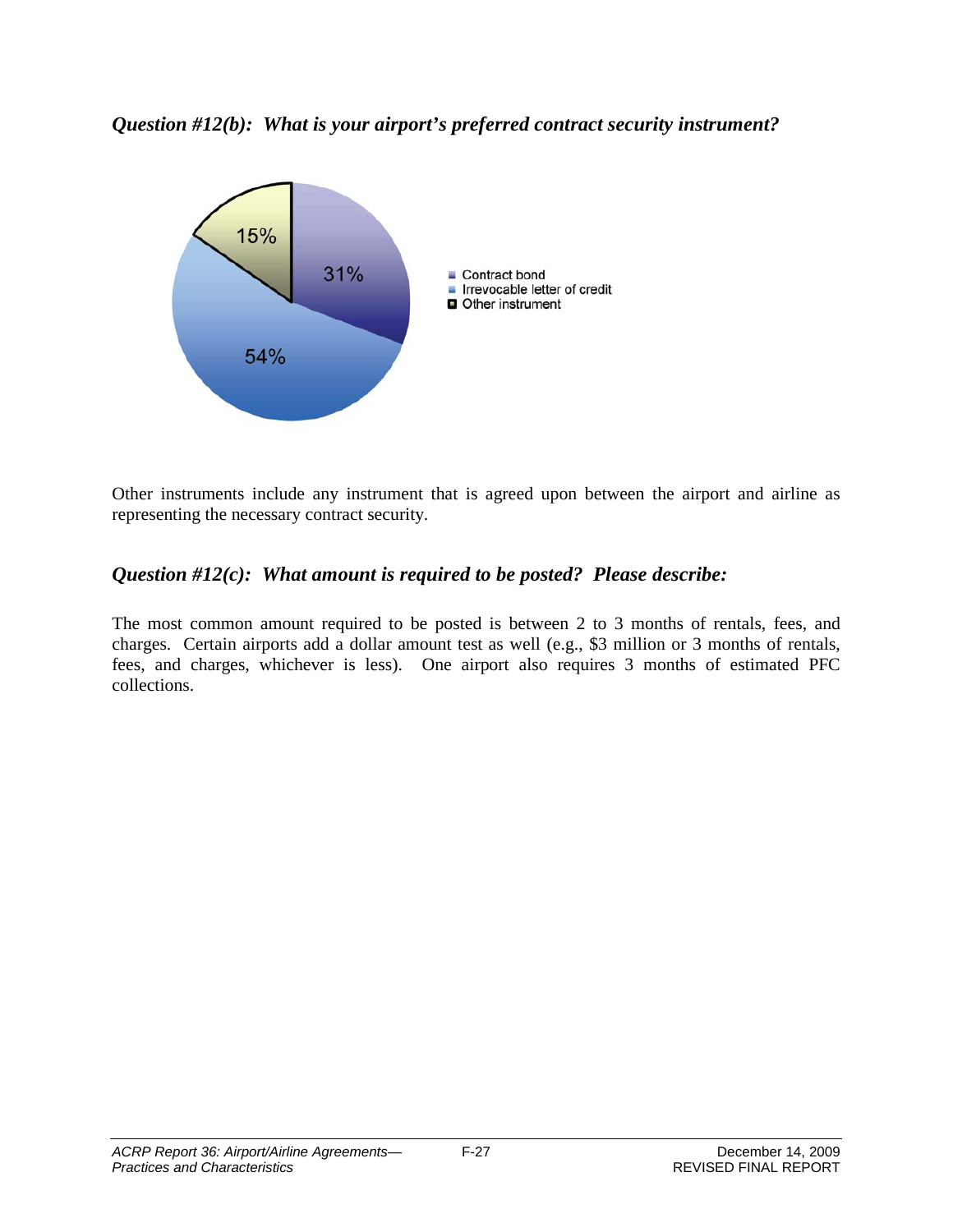## *Question #12(d): Does your airport have the ability to waive the security for performance requirement in specific circumstances? Please describe these circumstances:*

Airports typically waive the security for performance requirement if the airline has a 12 month satisfactory history of payment or has a history of timely payment at a number of other similarly situated airports for a 12-month period. In addition to these exceptions, one airport also requires a carrier to maintain an investment grade senior credit rating to qualify for a waiver.

#### *Question #13(a): If you believe that there is a particularly important element of your airport's agreement that we did not address in the questions above, please elaborate upon this element in the space below:*

Notable unique agreement elements include a clause to bill affiliates if signatory (parent) carrier is in bankruptcy and the inclusion of target limits for landing fees and cost per enplanement (following the opening of a new terminal building).

#### *Question #13(b): Does your airport agree to allow the research team to share the factual information contained in Section 1 with other survey respondents in a summary document?*

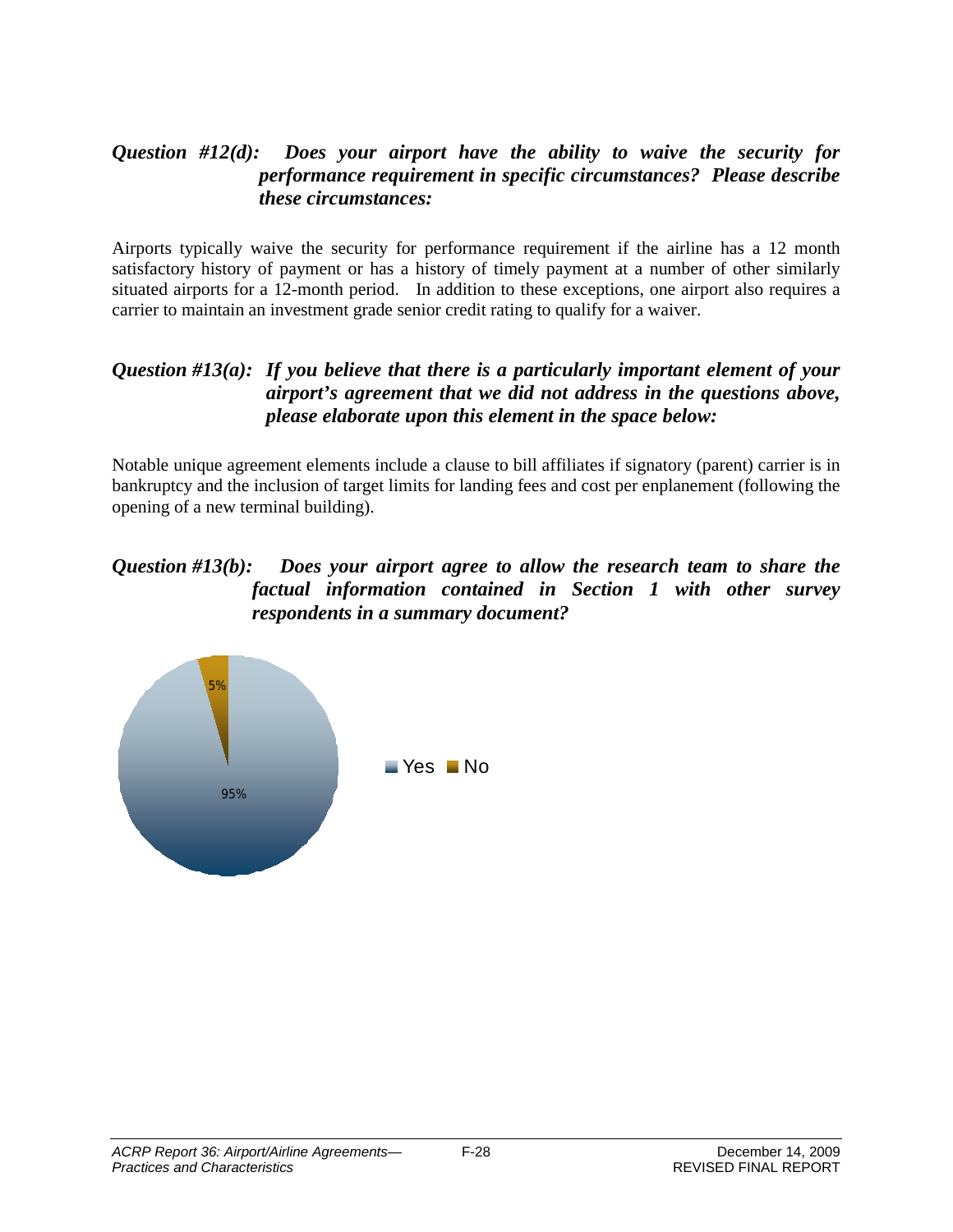#### **Section 2 Perspective on Your Airport's Relationship with the Airlines and Airport/Airline Agreement Negotiations**

The questions in this section of the survey were presented as open-ended short answer questions.

## *Question #1: Why does your airport prefer/prefer not to have a formal agreement?*

The majority of airports responding to the survey prefer to have a formal agreement in place. Reasons given include the following:

- Defines and protects the rights and interests of all parties (airports and airlines)
- Provides a method for allocating gates and other space and resolving related disputes regarding accommodation
- Ensures and documents a commitment by air carriers to serve the community
- Formalizes insurance and liability requirements
- Helps provide credit and capital program support
- Avoids rate disputes
- Demonstrates to local elected officials that the airport and its key customers can reach a contractual agreement

Airports that do not prefer a formal agreement cite the following reasons:

- The level of business risk sharing inherent in an agreement
- Financial turmoil in the airline industry (carriers exiting markets rapidly) negates many of the benefits of having an agreement
- At smaller airports, airlines "hold all the cards" making the negotiation of a long-term agreement difficult to achieve
- Agreements no longer provide any protection to an airport in case of airline bankruptcies
- Limits an airport's ability to control its facilities in the way that it sees fit

## *Question #2: How important is the "relationship" your airport has with its tenant airlines?*

Respondent airports almost unanimously agree that maintaining the relationship that they have with their tenant airlines is a top priority (especially at airports where one airline represents a significant share of seat capacity or may have large influence on MII vote). Reasons given for maintaining the relationship include the following:

- Helps to ensure smooth operational performance
- Promotes stability and diversity of airline service options at the airport leading to regional economic benefits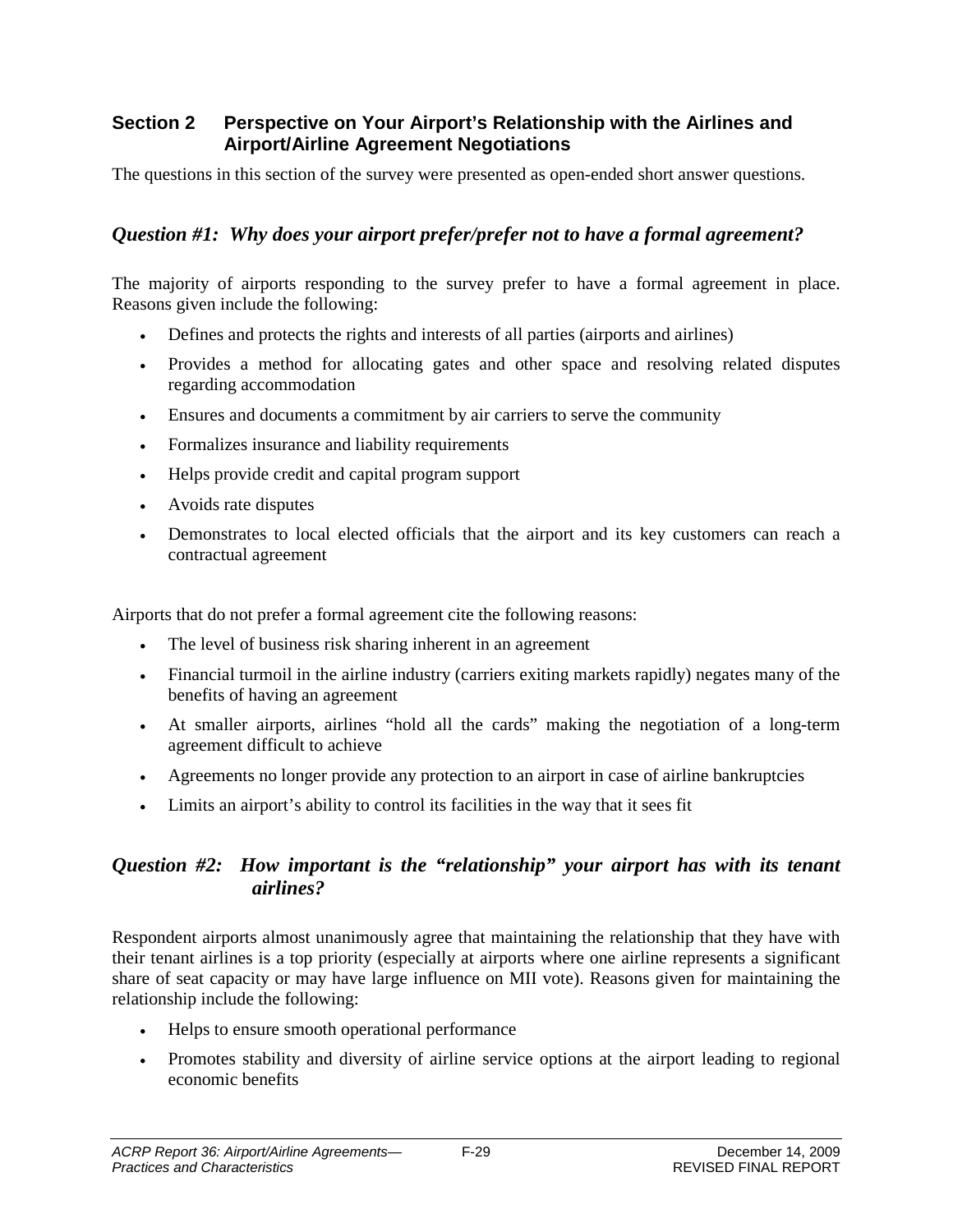- Makes it easier to accomplish the mutual goal of serving the traveling public in the best way possible
- Assists with smooth implementation of capital improvement projects
- Facilitates timely reconciliation of agreement requirements
- Allows for airport to deploy its resources as efficiently as possible and lower airline cost per enplaned passenger

Survey respondents use the following techniques to help maintain their relationship with the airlines at their airport:

- Regularly sharing the results of financial performance benchmarking efforts that compare their airport with fourteen similarly-sized peers
- Rate reductions below calculated rates to help airlines deal with difficult economic circumstances

#### *Question #3: What information would assist your airport with better understanding airline business and operational issues?*

Respondent airports would find the following information useful:

- Individual airlines' actual cost of providing service at the airport
- The true impact of airport costs on airline route profitability
- Criteria that individual airlines consider when deciding whether or not to begin service at a particular airport
- Factors that individual airlines consider when making pricing decisions in different types of markets
- Examples of provisions contained in agreements with other airports of similar size along with airline comments about why a particular provision does/does not work for the airline
- Information about the most recent trends that airlines are seeing in agreements with other airports
- More rapid communication of anticipated regional partner service provider changes
- Information about the best way to set rates and charges at small, rural, non-hub airports
- Airline's internal cost per enplanement and yield benchmarks that they compare our airport to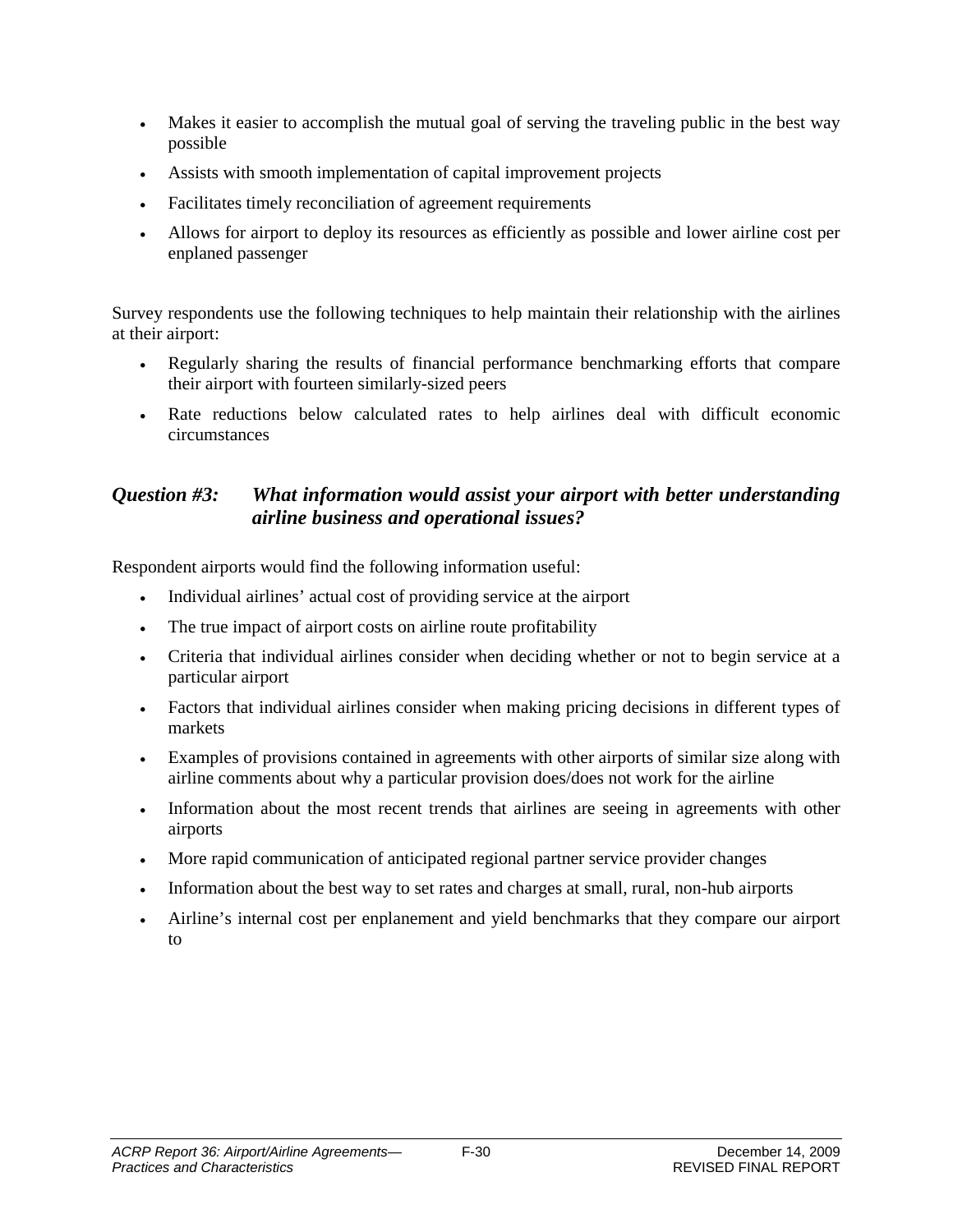## *Question #4: What factors help determine the type of business deal (e.g., compensatory, residual) your airport would negotiate with your airline tenants?*

The following factors are cited by respondents to the survey:

- General economic environment at the time the deal is negotiated
- Level of financing flexibility that is needed
- Amount of outstanding capital project and debt service obligations
- Strength of air service market (level of service) and the number and type (e.g., passenger, cargo, charter) of airlines serving the airport
- Amount of O&D versus connecting traffic at the airport
- Presence and influence of hub carrier(s)
- Facilities that are needed at the airport in the future and how these facilities will be paid for
- Need for control of facilities and capital improvement decisions
- Personnel costs at the airport
- Amount and stability of non-airline revenues
- Whether or not the agreement will lead to airline cost per enplaned passenger that will be competitive with other similarly-situated airports
- If the business deal will lead to optimal operational and financial results (appropriate cash balances and coverage levels) for the airport
- The management philosophy of the airport director and airport board
- The local political environment